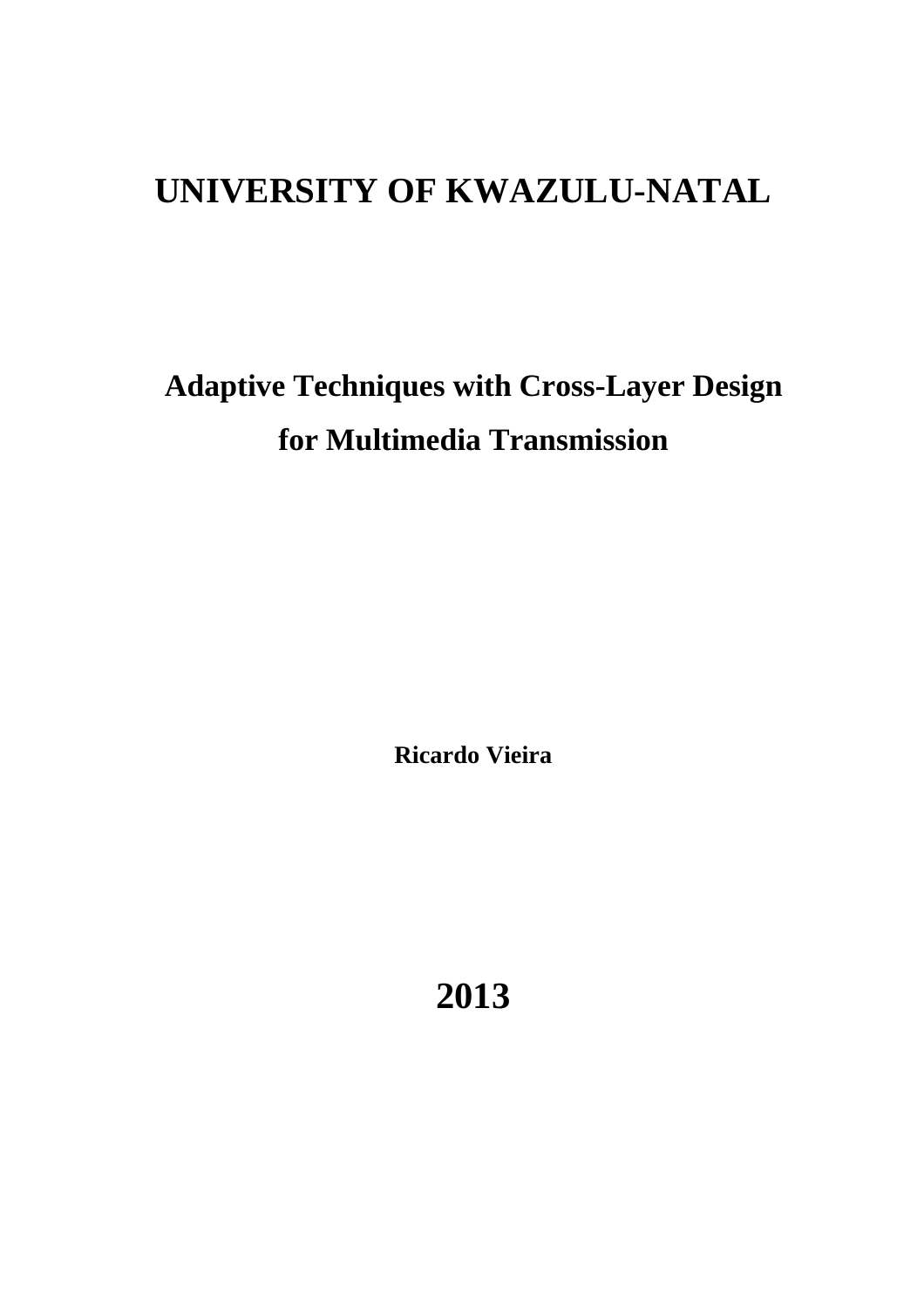# **Adaptive Techniques with Cross-Layer Design for Multimedia Transmission**

**By Ricardo Vieira** 

*Submitted in fulfilment of the academic requirements for the degree of M.Sc Engineering in the Faculty of Engineering at the University of KwaZulu-Natal, Durban, South Africa* 

January 2013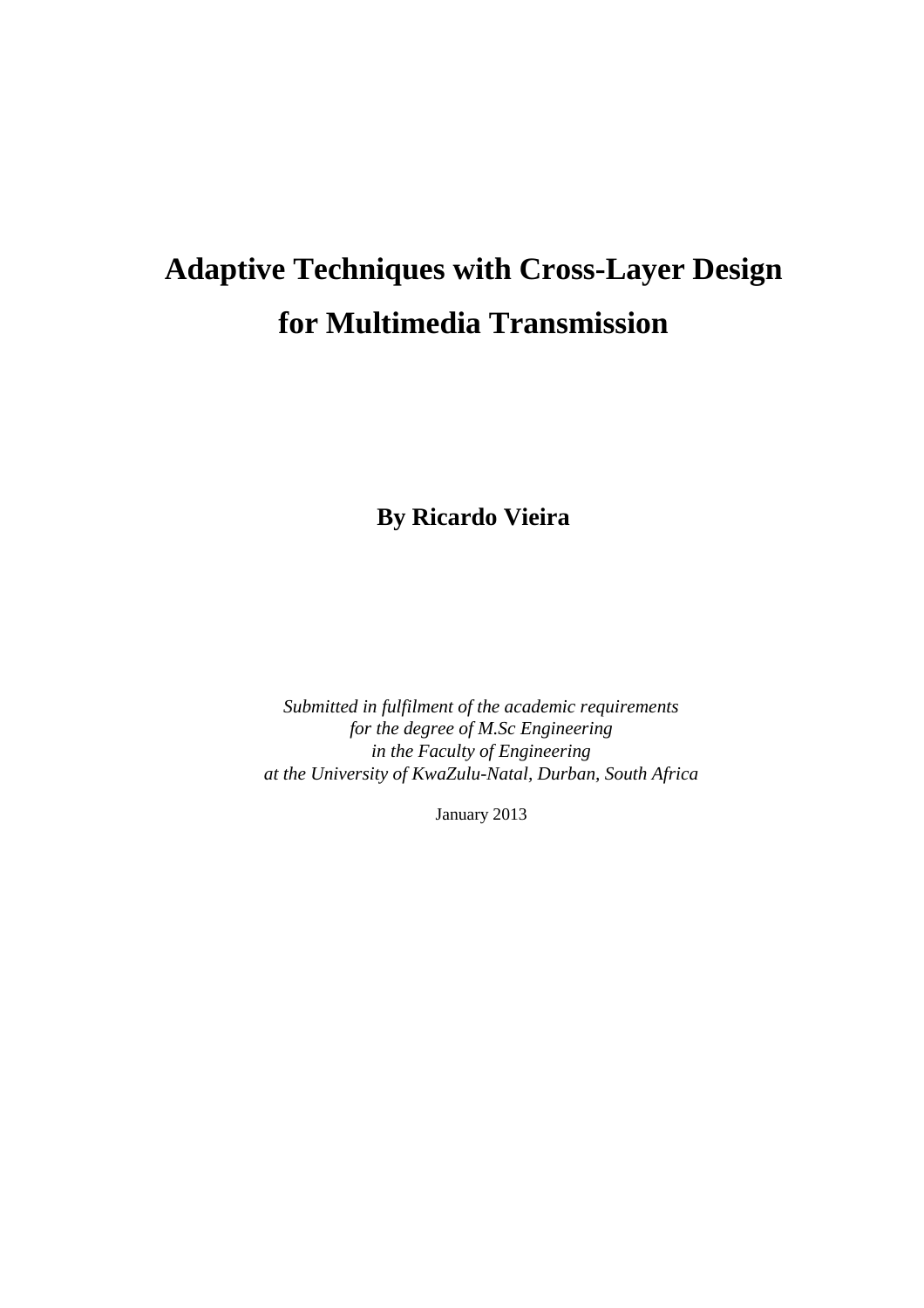As the candidate's supervisor I have approved this dissertation for submission.

Signed:

Name: Professor HongJun Xu

Date: 14 January 2013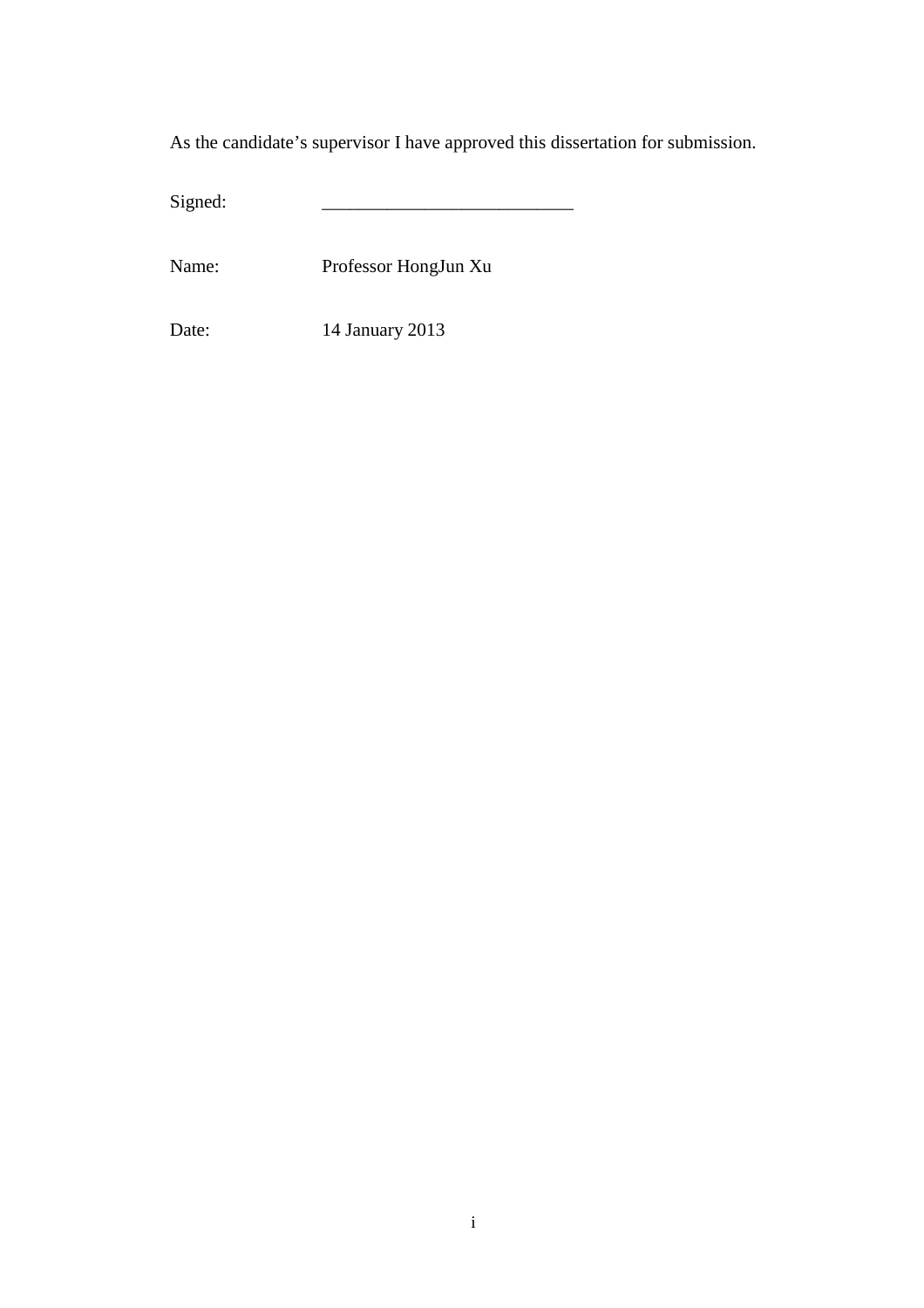## **Declaration**

#### I, Ricardo Vieira, declare that

- i. The research reported in this dissertation, except where otherwise indicated, is my original work.
- ii. This dissertation has not been submitted for any degree or examination at any other university.
- iii. This dissertation does not contain other persons' data, pictures, graphs or other information, unless specifically acknowledged as being sourced from other persons.
- iv. This dissertation does not contain other persons' writing, unless specifically acknowledged as being sourced from other researchers. Where other written sources have been quoted, then:
	- a. their words have been re-written but the general information attributed to them has been referenced;
	- b. where their exact words have been used, their writing has been placed inside quotation marks, and referenced.
- v. Where I have reproduced a publication of which I am an author, co-author or editor, I have indicated in detail which part of the publication was actually written by myself alone and have fully referenced such publications.
- vi. This dissertation does not contain text, graphics or tables copied and pasted from the Internet, unless specifically acknowledged, and the source being detailed in the thesis and in the References sections.

Signed: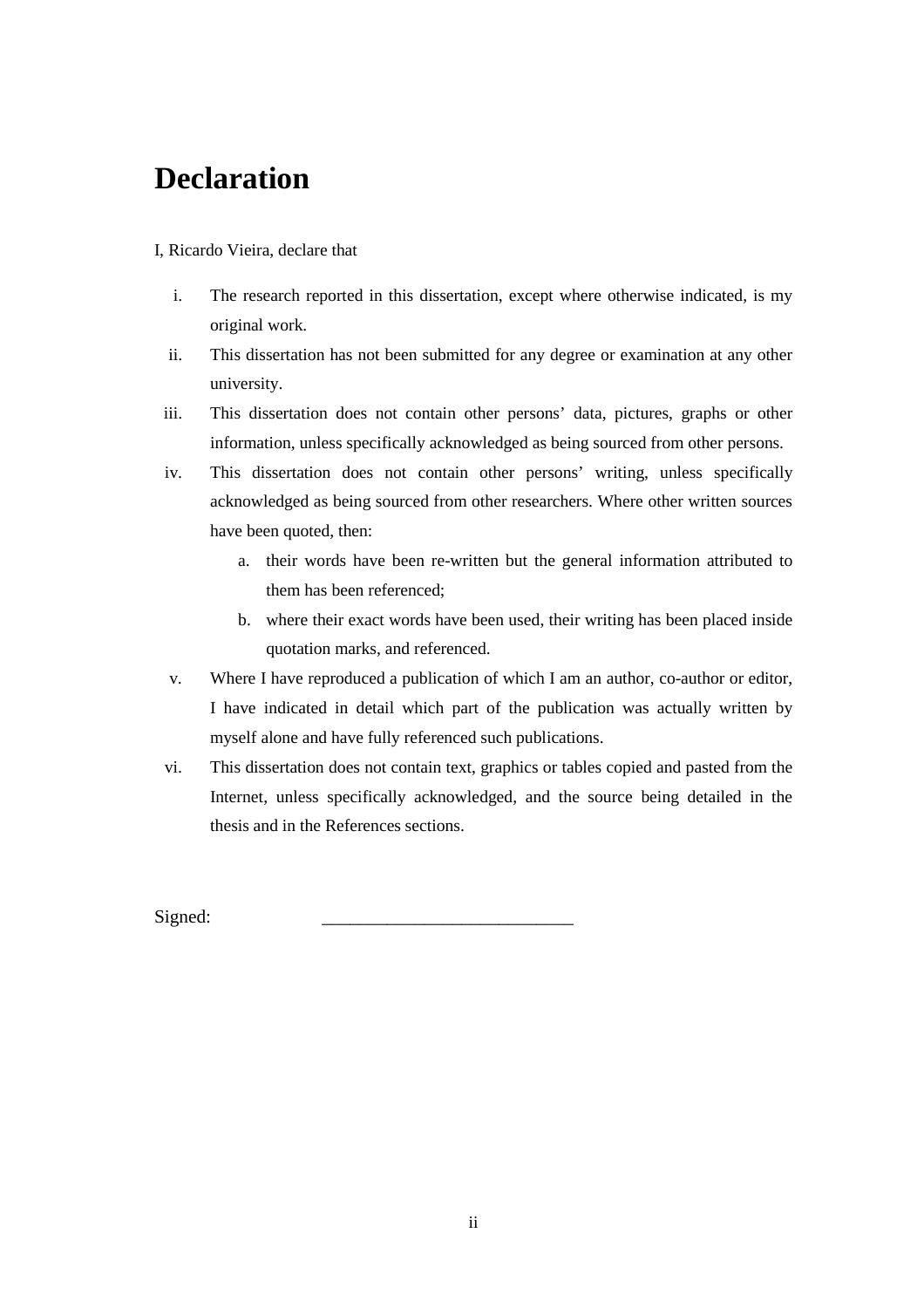## **Acknowledgements**

I would first like to thank God for blessing me with this opportunity and for the strength and determination that have helped me to complete this dissertation. Without Him I would not have achieved what I have.

I would like to thank my supervisor, Professor HongJun Xu, for the all the support, dedication and assistance he has given me. The work ethic and dedication that he has shown has truly been an inspiration to me and I am greatly honored to have had the opportunity to learn from him.

I would like to also thank my family for always being there, supporting me, and constantly encouraging me to be the best I can be. They have shown such selflessness by providing everything I ever needed and for that I am grateful. I love you all.

To my girlfriend, Tarryn, thank you for all your support and love you have shown me, you have been so understanding and always encouraging me. I only hope I can be as supportive and encourage you with your career. Love you always.

To all my friends, thank you for making the years that we have spent together incredible. I hope that our friendships will strengthen and continue for many years to come.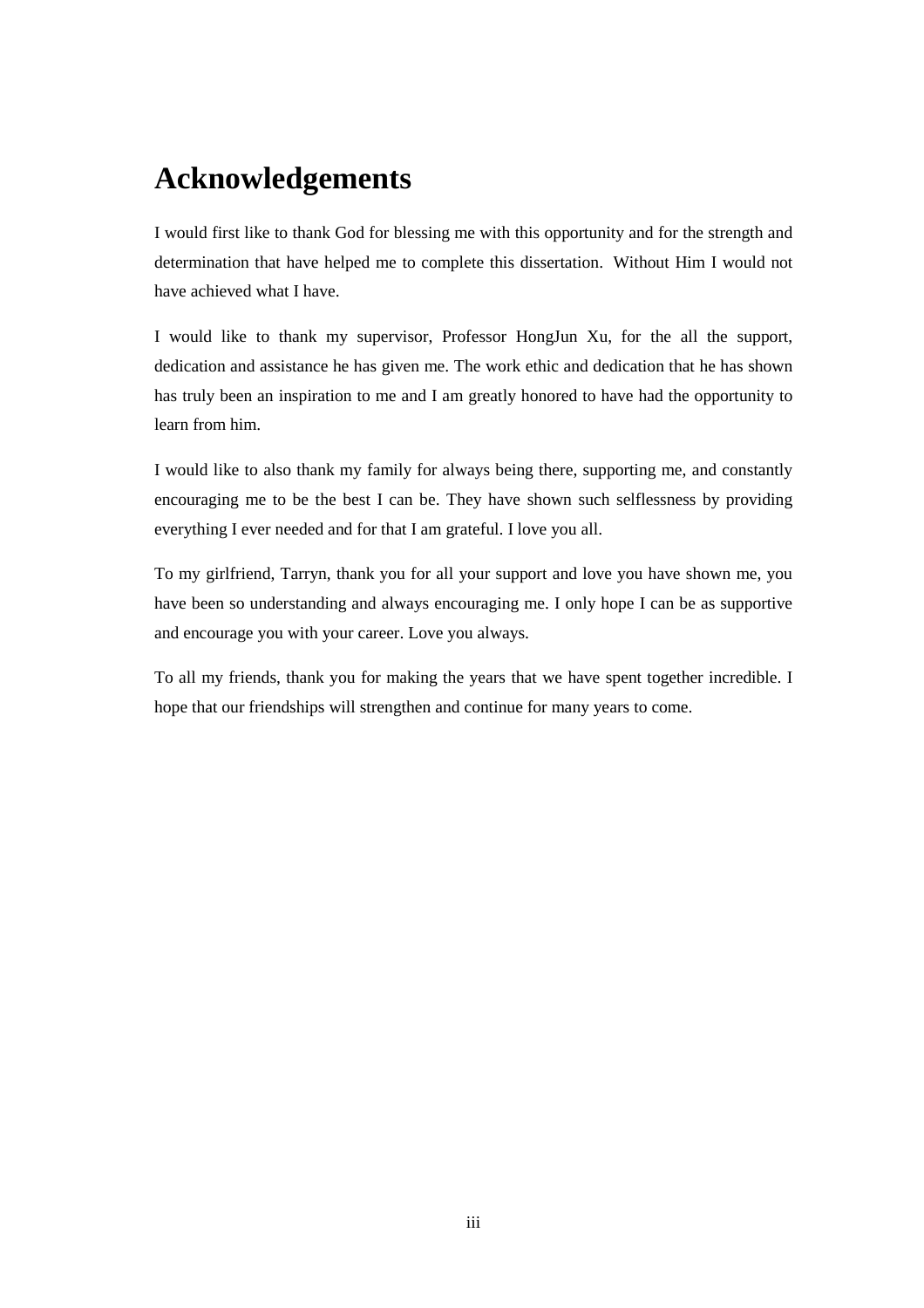### **Abstract**

Wireless communication is a rapidly growing field with many of its aspects undergoing constant enhancement. The use of cross-layer design (CLD) in current technologies has improved system performance in terms of Quality-of-Services (QoS) guarantees. While multimedia transmission is difficult to achieve, CLD is capable of incorporating techniques to achieve multimedia transmission without high complexity. Many systems have incorporated some form of adaptive transmission when using a cross-layer design approach.

Various challenges must be overcome when transmitting multimedia traffic; the main challenge being that each traffic type, namely voice; image; and data, have their own transmission QoS; delay; Symbol Error Rate (SER); throughput; and jitter requirements. Recently cross-layer design has been proposed to exchange information between different layers to optimize the overall system performance. Current literature has shown that the application layer and physical layer can be used to adequately transmit multimedia over fading channels. Using Reed-Solomon coding at the application layer and Rate Adaption at the physical layer allows each media type to achieve its QoS requirement whilst being able to transmit the different media within a single packet.

The following dissertation therefore strives to improve traffic through-put by introducing an unconventional rate adaption scheme and by using power adaption to achieve Symbol Error Rate (SER) QoS in multimedia transmission.

Firstly, we introduce a system which modulates two separate sets of information with different modulation schemes. These two information sets are then concatenated and transmitted across the fading channel. The receiver uses a technique called Blind Detection to detect the modulation schemes used and then demodulates the information sets accordingly. The system uses an application layer that encodes each media type such that their QoS, in terms of SER, is achieved. Simulated results show an increase in spectral efficiency and the system achieves the required Symbol Error Rate constraint at lower Signal to Noise Ratio (SNR) values.

The second approach involves adapting the input power to the system rather than adapting the modulation scheme. The two power adaptive schemes that are discussed are Water-Filling and Channel Inversion. Channel Inversion allows the SER requirement to be maintained for low SNR values, which is not possible with Rate Adaption. Furthermore, the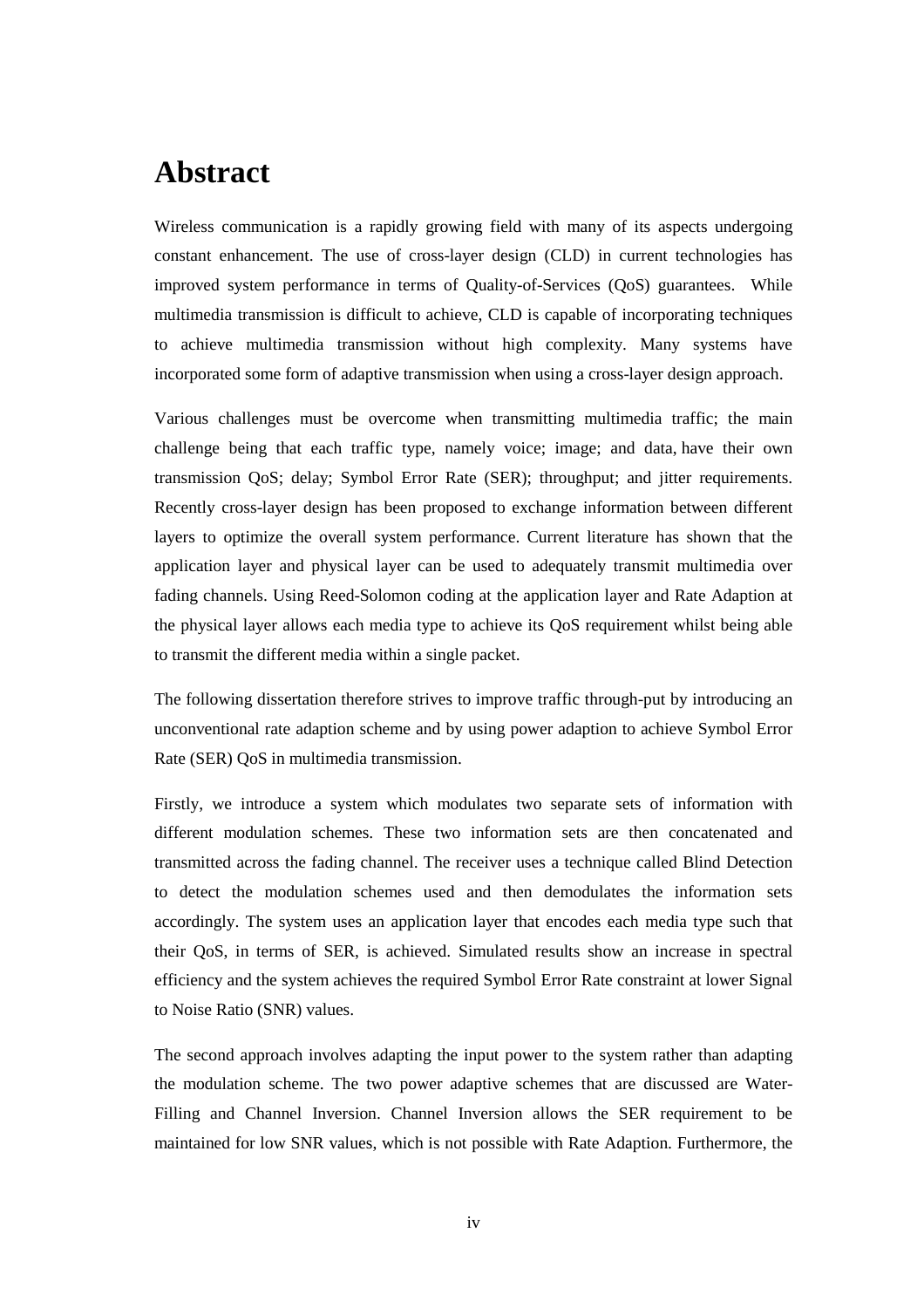system uses an application layer to encode each media type such that their QoS is achieved. Simulated results using this design show an improvement in through-put and the system achieves the SER constraint at lower SNR values.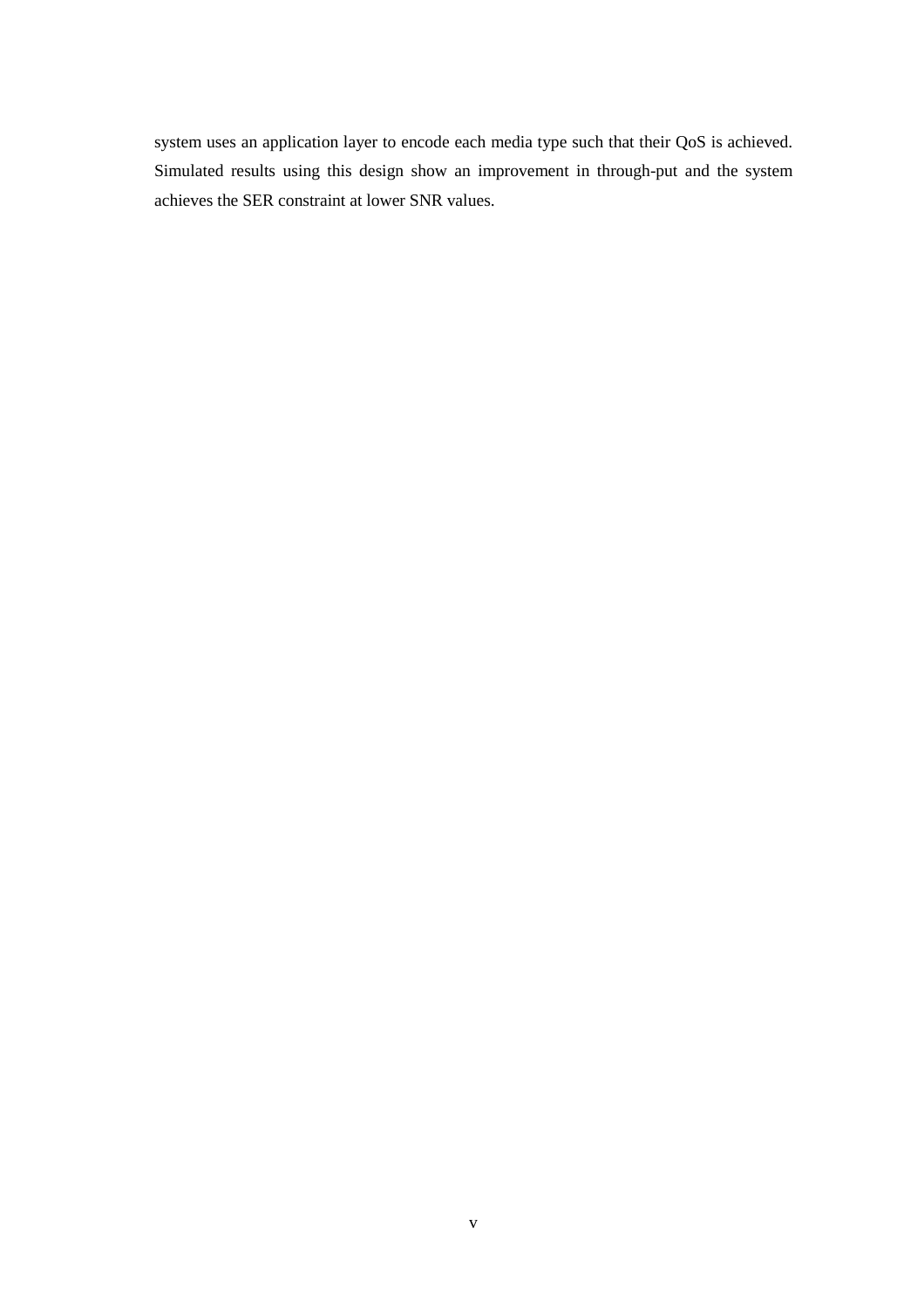## **Contents**

| 1.1 Cross-Layer Designs and QoS Requirements for Multimedia Transmission  2 |
|-----------------------------------------------------------------------------|
|                                                                             |
|                                                                             |
|                                                                             |
|                                                                             |
|                                                                             |
|                                                                             |
|                                                                             |
|                                                                             |
|                                                                             |
|                                                                             |
|                                                                             |
|                                                                             |
|                                                                             |
|                                                                             |
|                                                                             |
|                                                                             |
|                                                                             |
|                                                                             |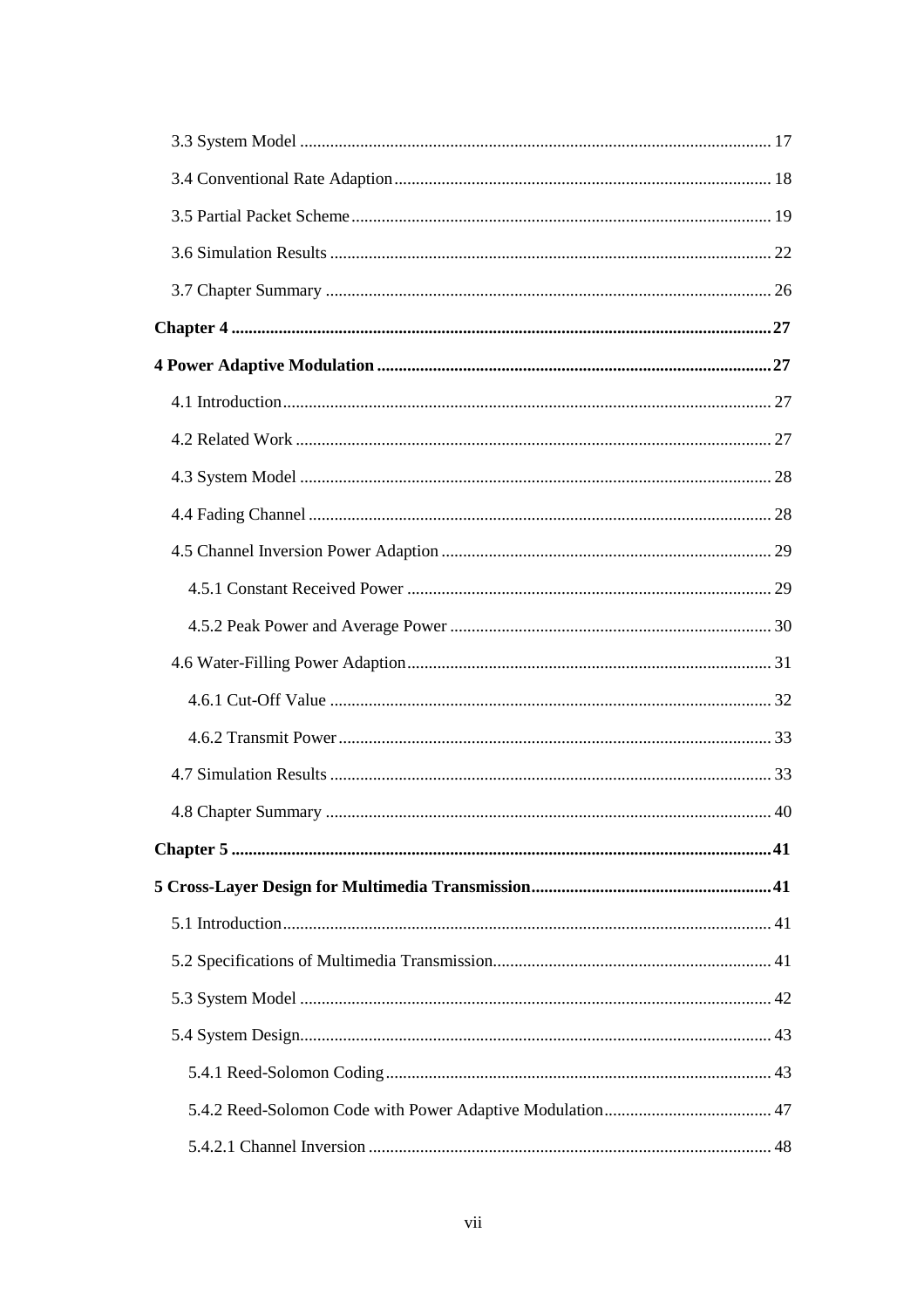| 5.4.3 Rate Adaptive Modulation, Power Adaptive Modulation and Reed-Solomon |  |
|----------------------------------------------------------------------------|--|
|                                                                            |  |
|                                                                            |  |
|                                                                            |  |
|                                                                            |  |
|                                                                            |  |
|                                                                            |  |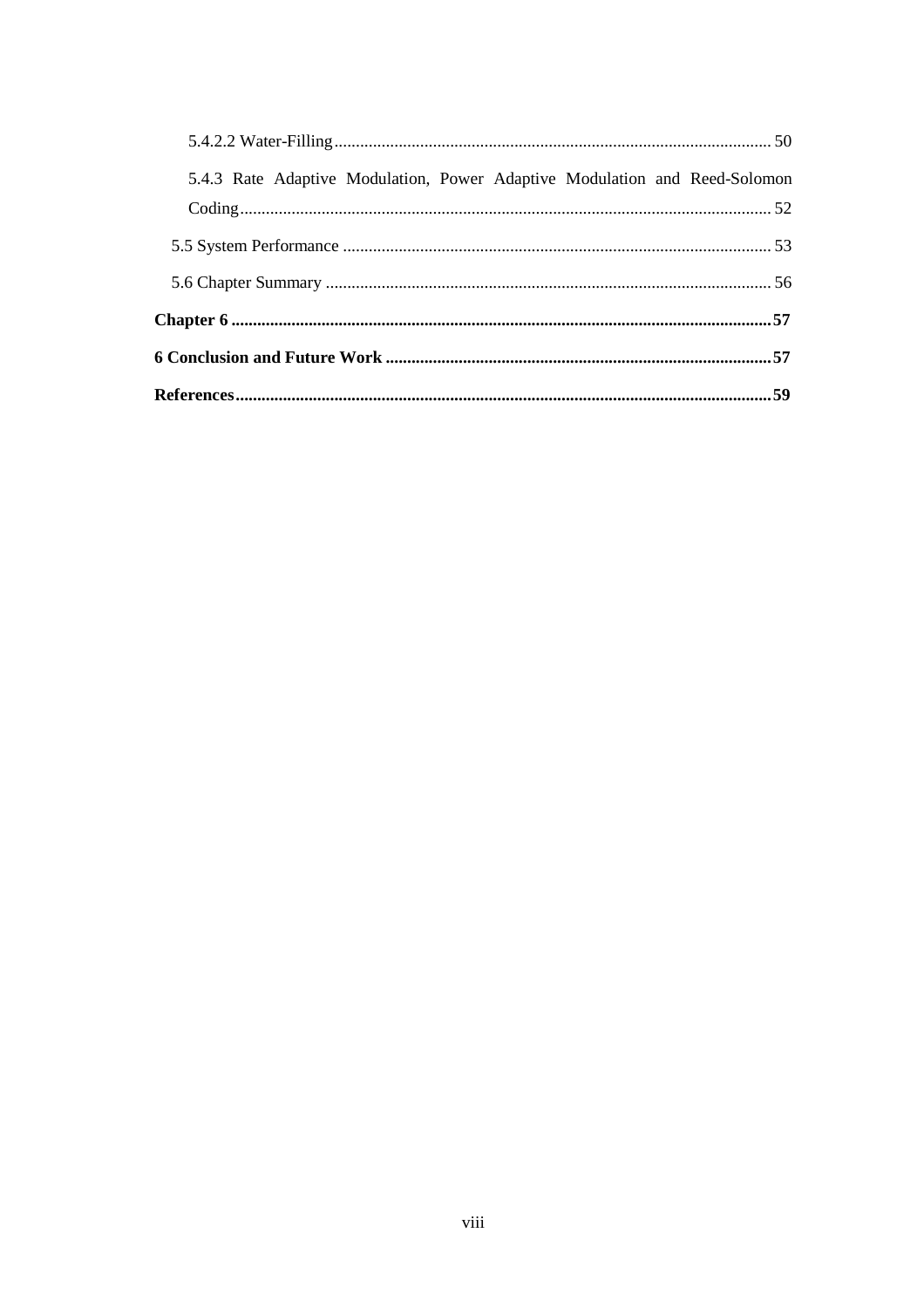## **List of Figures**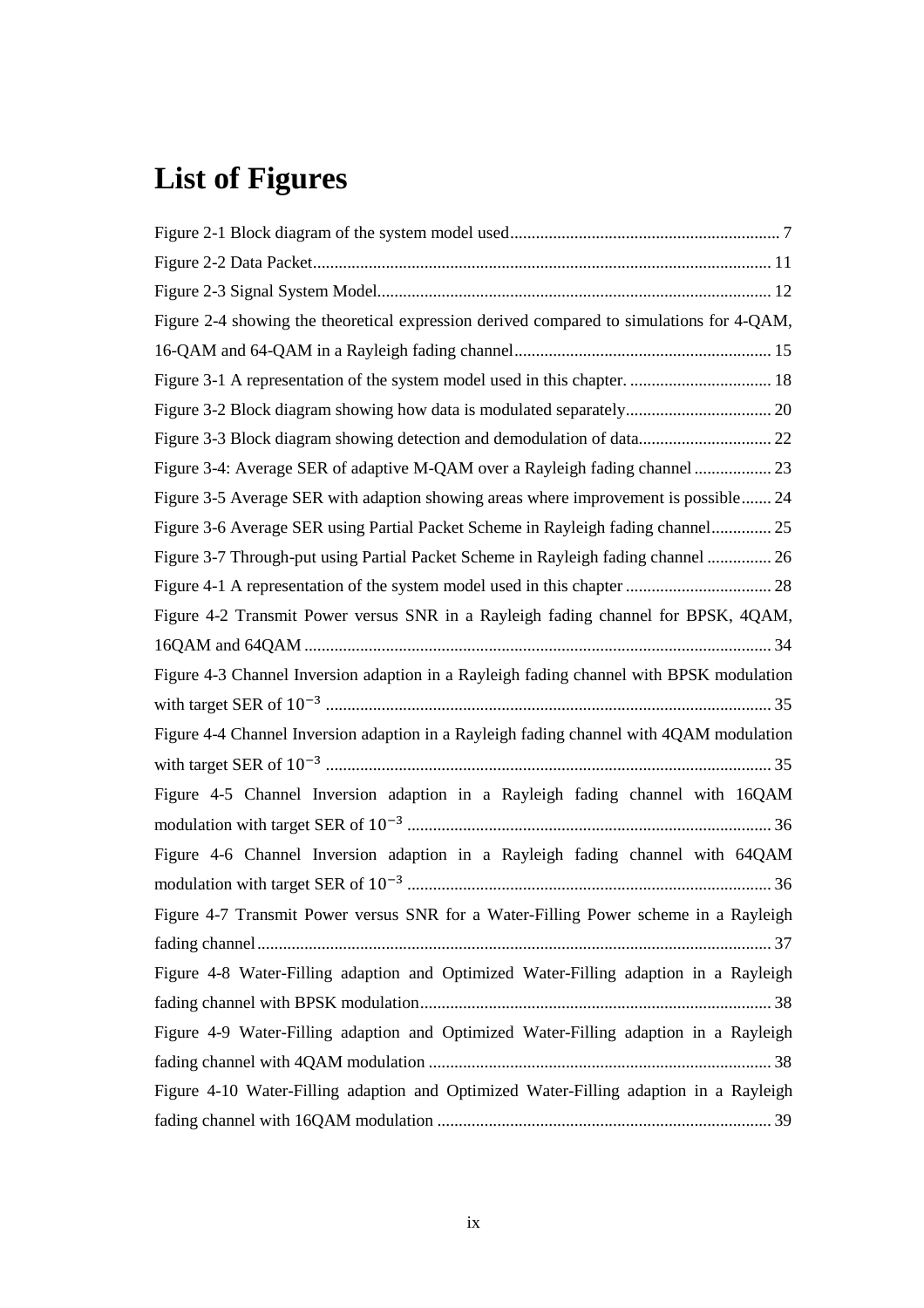| Figure 4-11 Water-Filling adaption and Optimized Water-Filling adaption in a Rayleigh      |
|--------------------------------------------------------------------------------------------|
|                                                                                            |
| Figure 5-1 Block diagram representing the system model used in this chapter 43             |
| Figure 5-2 Data information concatenated with the parity makes up a Reed-Solomon code      |
|                                                                                            |
|                                                                                            |
| Figure 5-4 Symbol Error Rate for 4QAM in a Rayleigh fading channel 46                      |
| Figure 5-5 Symbol Error Rate for 16QAM in a Rayleigh fading channel 46                     |
| Figure 5-6 Symbol Error Rate for 64QAM in a Rayleigh fading channel 47                     |
| Figure 5-7 Symbol Error Rate for 4QAM in a Rayleigh fading channel using Channel           |
|                                                                                            |
| Figure 5-8 Symbol Error Rate for 16QAM in a Rayleigh fading channel using Channel          |
|                                                                                            |
| Figure 5-9 Symbol Error Rate for 64QAM in a Rayleigh fading channel using Channel          |
|                                                                                            |
| Figure 5-10 Symbol Error Rate for 4QAM in a Rayleigh fading channel using Water-Filling    |
|                                                                                            |
| Figure 5-11 Symbol Error Rate for 16QAM in a Rayleigh fading channel using Water-Filling   |
|                                                                                            |
| Figure 5-12 Symbol Error Rate for 64QAM in a Rayleigh fading channel using Water-Filling   |
|                                                                                            |
| Figure 5-13 showing Rate adaption for voice media in a Rayleigh fading channel using       |
|                                                                                            |
| Figure 5-14 showing theoretical Rate adaption for video media in a Rayleigh fading channel |
|                                                                                            |
| Figure 5-15 showing theoretical Rate adaption for data media in a Rayleigh fading channel  |
|                                                                                            |
|                                                                                            |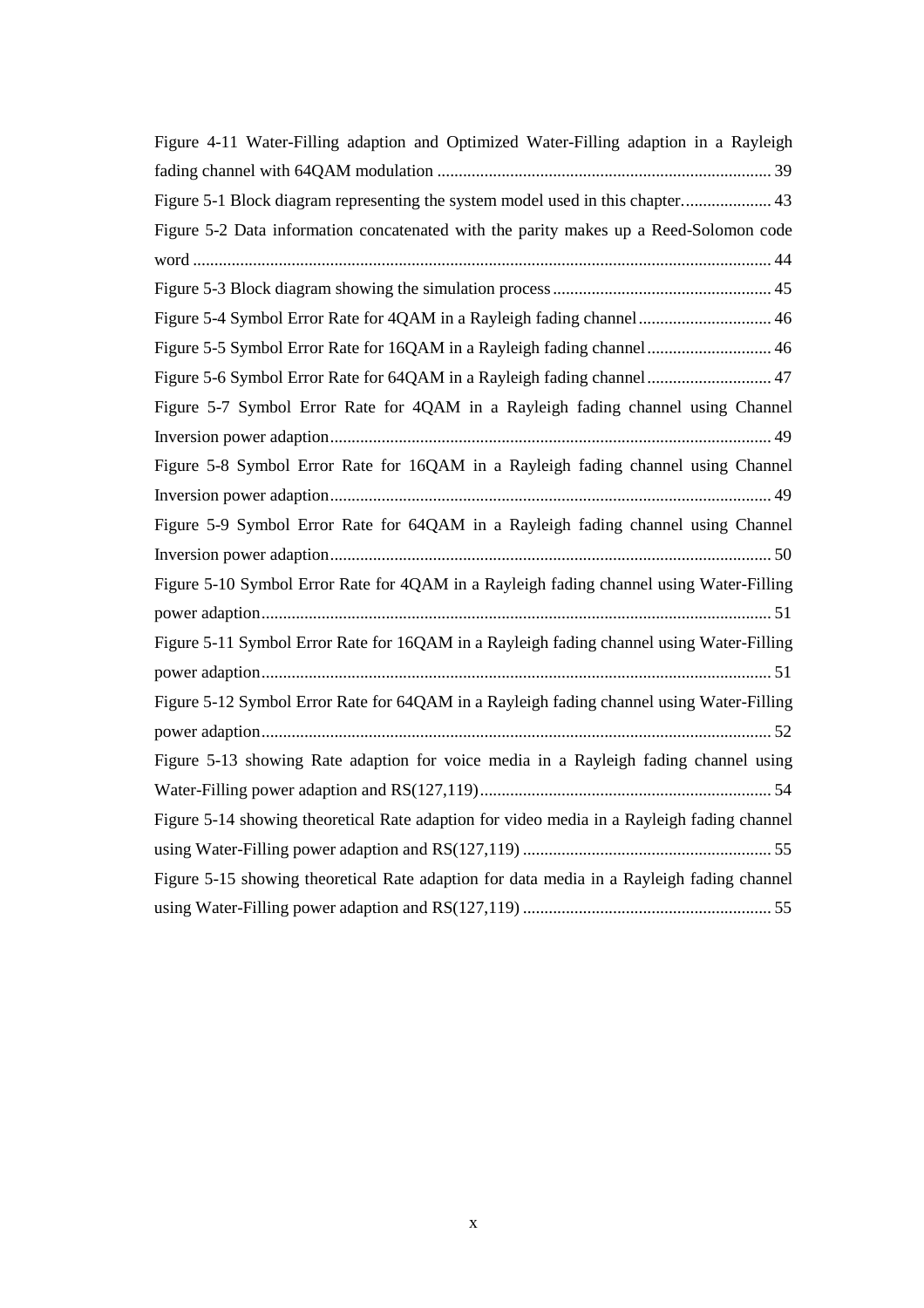## **List of Tables**

| Table 3-1 Numerical results of each M-QAM achieving an SER requirement of $10^{-3}$ for a     |
|-----------------------------------------------------------------------------------------------|
|                                                                                               |
| Table 3-2 showing the ratios (A) indicating how the data should be split for BPSK with        |
|                                                                                               |
| Table 3-3 showing the ratios (A) indicating how the data should be split for 8QAM with        |
| 16QAM, 16-QAM with 32QAM and 32-QAM with 64QAM for a target SER of $10^{-3}$ 21               |
| Table 4-1 Constant received power $\sigma$ values for the different modulation types for an   |
|                                                                                               |
| Table 4-2 Constant received power $\sigma$ values for the different modulation types for a    |
|                                                                                               |
| Table 4-3 showing the maximum power $P_{max}$ for each modulation in a Rayleigh fading        |
|                                                                                               |
| Table 4-4 showing the cutoff value $\gamma_0$ and optimal cutoff value K in a Rayleigh fading |
|                                                                                               |
| Table 5-1 Showing the Performance improvements from Reed-Solomon Coding 48                    |
|                                                                                               |
|                                                                                               |
|                                                                                               |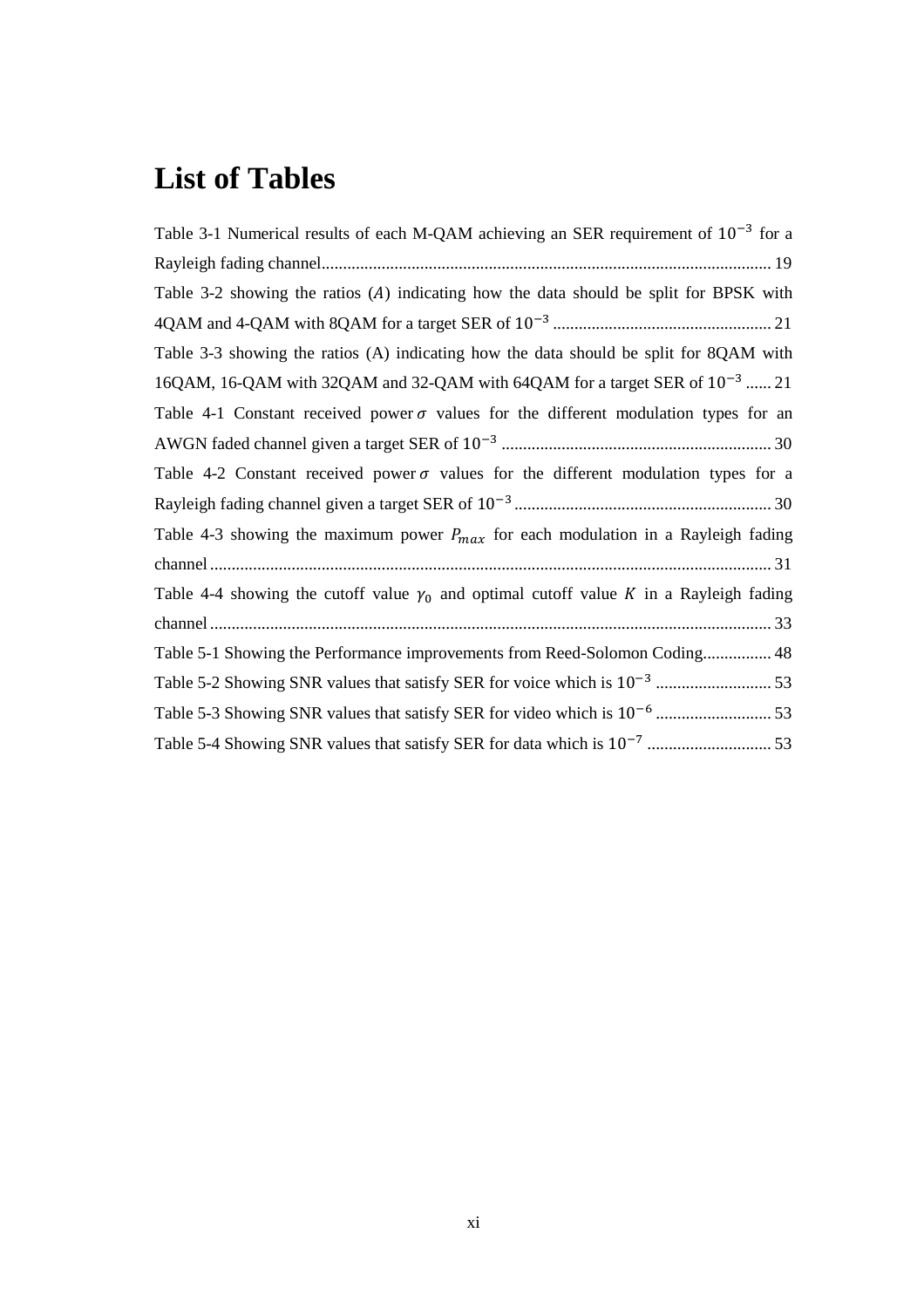## **List of Acronyms**

| 3G          | <b>Third Generation</b>                           |
|-------------|---------------------------------------------------|
| <b>AMC</b>  | Adaptive modulation and coding                    |
| AWGN        | <b>Additive White Gaussian Noise</b>              |
| <b>BER</b>  | Bit error rate                                    |
| <b>BPSK</b> | Binary phase shift key                            |
| <b>CLD</b>  | Cross-layer design                                |
| <b>CSI</b>  | Channel state information                         |
| <b>EDGE</b> | Enhanced data for global evolution                |
| <b>FIFO</b> | First-in-first-out                                |
| <b>FSMC</b> | Finite state Markov chain                         |
| <b>FTP</b>  | File transfer protocol                            |
| <b>GPRS</b> | General packet radio service                      |
| <b>GSM</b>  | Global system for mobile                          |
| <b>IEEE</b> | Institute of Electrical and Electronics Engineers |
| <b>ISO</b>  | International organization for standards          |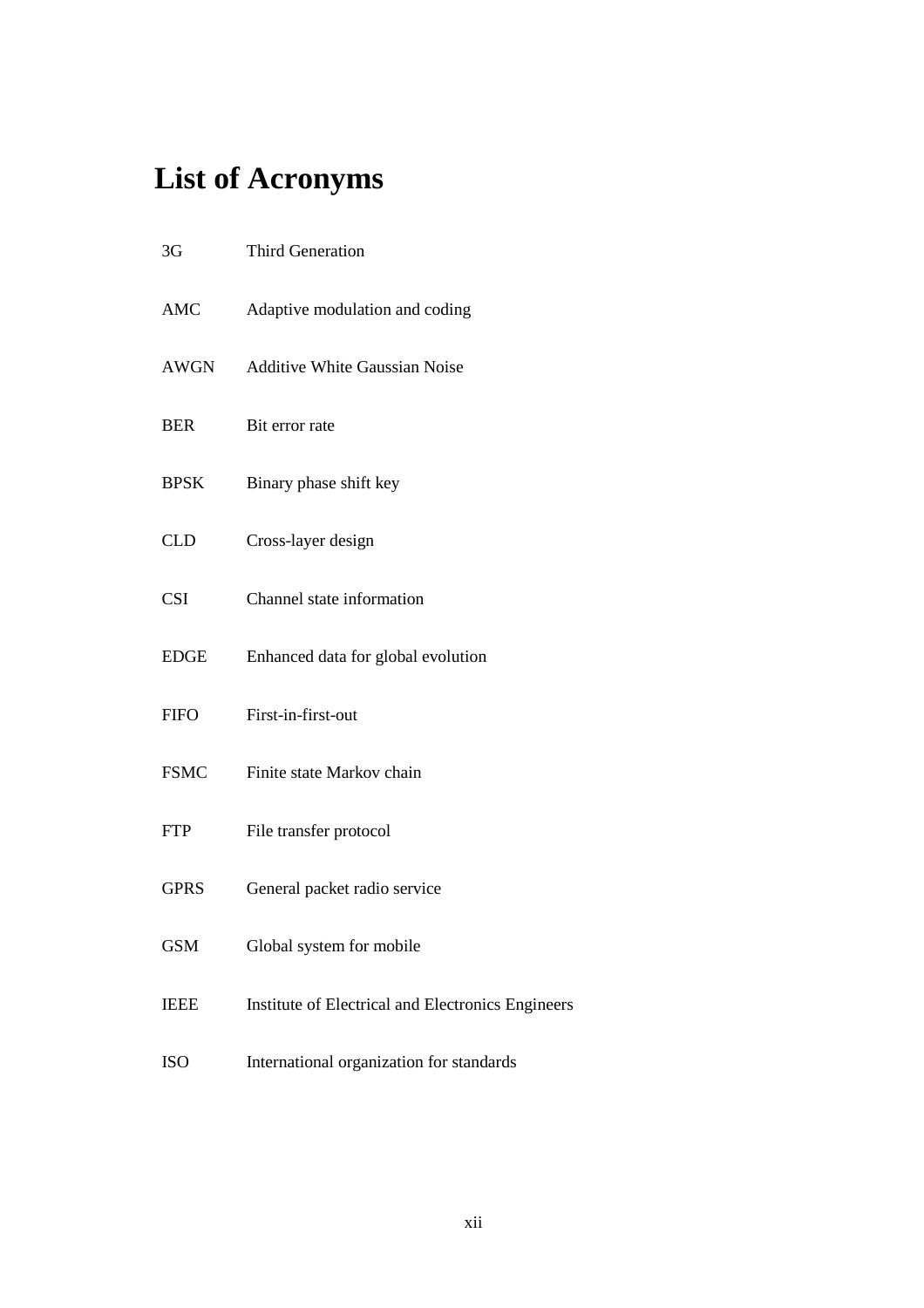| LAN        | Local area network              |
|------------|---------------------------------|
| <b>MAC</b> | Medium access control           |
| <b>PAM</b> | Pulse amplitude modulation      |
| QAM        | Quadrature amplitude modulation |
| QoS        | Quality of service              |
| <b>SER</b> | Symbol error rate               |
| SNR        | Signal-to-noise ratio           |
| RS         | Reed-Solomon                    |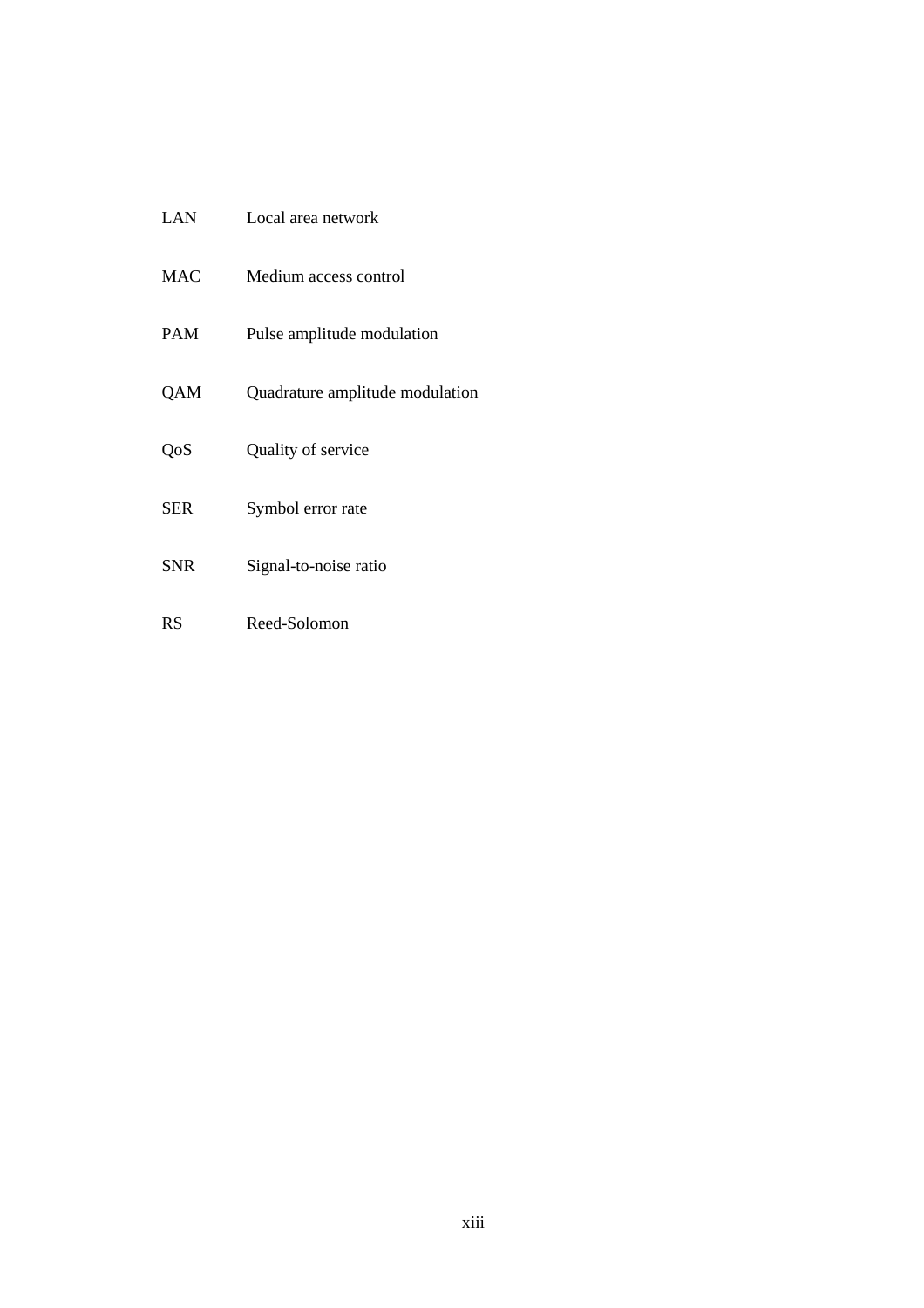### **Chapter 1**

### **Introduction**

In the last decade wireless communications has evolved to provide resourceful communication, mobile networks shifted from GPRS to EDGE to 3G and more recently, 4G has become available. In wireless networks there are constant amendments being made to the IEEE standards, for example, IEEE 802.16, IEEE 802.11 and IEEE 802.15. These rapid changes stem from the constant increase in the amount of data that is required from the user. Essentially, the system cannot satisfy the demands since the resources are scarce and unreliable channels decrease performance. The transmission of multimedia requires diverse Quality of Service (QoS) and most systems tend to satisfy at least one of these requirements. The use of cross-layer design has opened up various opportunities for systems to achieve QoS requirements whilst simultaneously increasing performance in areas where it was previously impossible. However, these new technologies need constant revision and improvement to ensure that users experience quality services that are robust, adaptable and reliable.

Cross-layer design (CLD) has recently sparked a great deal of interest, particularly using the physical, data-link and application layers of the ISO protocol stack. As a result, various studies on its application have been conducted and several design approaches have emerged from this research. The classifications of these designs are discussed in [9] and [10]. They include:

- **Top-down approach** In these designs, the higher layer protocols optimize its parameters and consequently, the strategies at the layer below it. For example, this occurs where the application layer informs the MAC parameters and strategies and thereafter the MAC determines the parameters and strategies of the layers below it.
- **Bottom-up approach** In these designs, the lower layers attempt to protect the higher layers from losses and channel variations. This solution is not always optimal since the resulting delays and throughput variations impact the performance of multimedia transmission.
- **Application-centric approach** This approach makes use of the application layer to optimize each lower layer parameter consecutively, in either a top-down or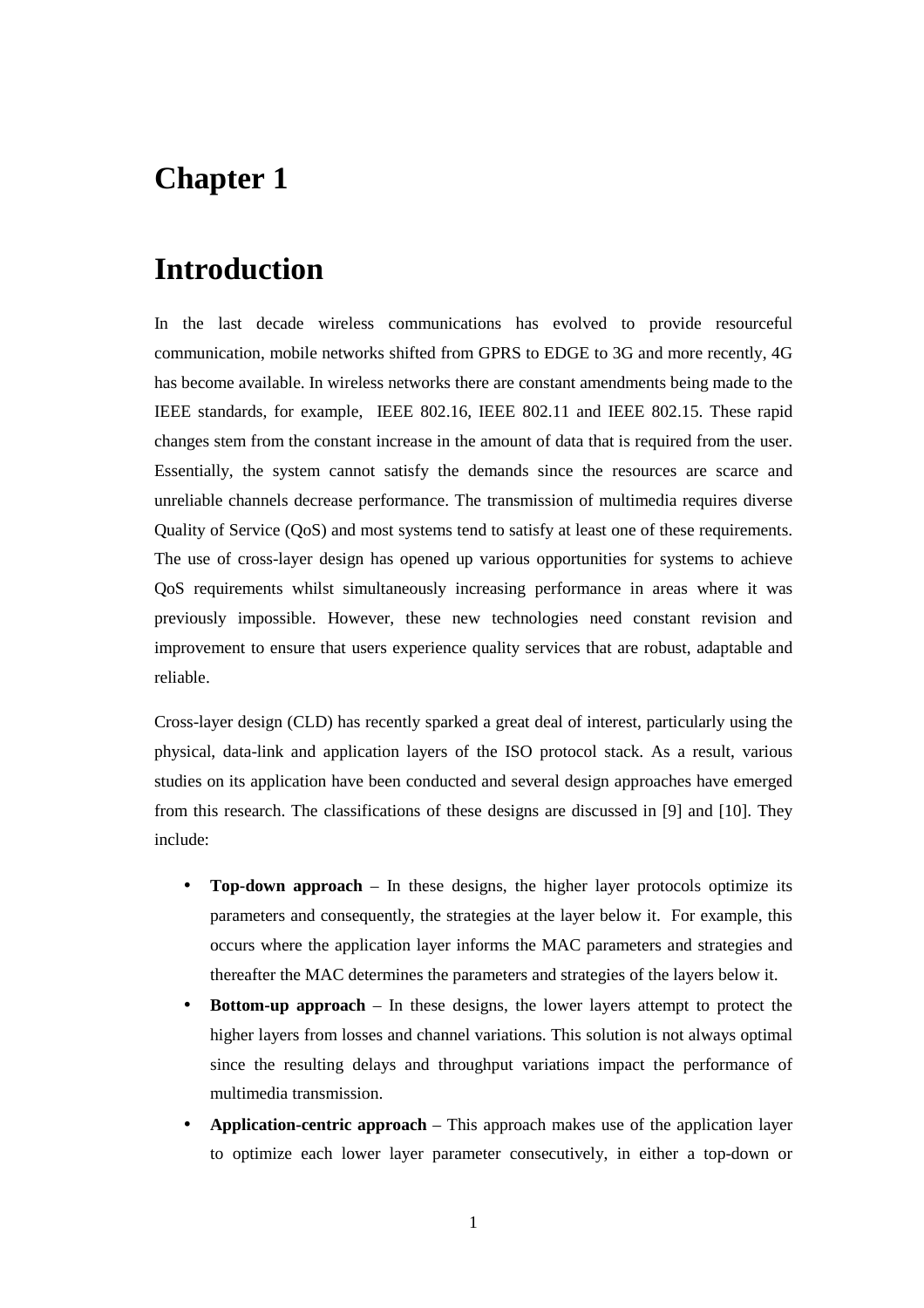bottom up manner, based on the application requirements. This solution is not always efficient as the application layer operates at slower timescales and coarser data granularities than the lower layers and is not able to instantaneously adapt its performance.

- **MAC-centric approach** In this design, the higher layers send the traffic information and requirements to the MAC layer, which determine the parameters of the lower layers based on the available channel information.
- **Integrated approach** The strategies of the various OSI layers are determined jointly in this design. However, trying all possible strategies and parameters in the interacting layers in order to choose a composite strategy is impractical due to the complexities in cross-layer optimizations.

The above cross-layer design approaches each have their own advantages and disadvantages for wireless multimedia transmission. The optimal solution depends on the complexity; power requirements; and the application of the multimedia transmission system. The authors in [9] discuss optimizing the parameters that affect only the layer in which they appear and the optimization of parameters that affect two or more layers. Signaling amongst the various layers is crucial for CLD to be improved. Some of the signaling approaches presented in [9] mention some service that collects the parameters from each layer and makes them available to the other layers in order to perform CLD. Another approach uses packet headers as a form of in-band signaling over the network; where another uses extra packets as out-band signaling over the network. The ultimate purpose of CLD is improving QoS, and the next section discusses some designs where QoS provisioning is performed within the protocol layers.

## **1.1 Cross-Layer Designs and QoS Requirements for Multimedia Transmission**

The cross-layer design models discussed here use various combinations of the application, network, data-link and physical layers. Although research has been done on each of these layers independently, it is necessary for more attention to be given to the coordination of the layers in terms of optimizing specific QoS requirements. Cross-layer designs, in general, define an achievable target requirement that must be met before optimizing other QoS parameters. In this section, a cross-layer design approach focuses on use of the physical layer and its integration with the other protocol layers, this is followed by a discussion on multiple systems that consider multimedia transmission using cross-layer design.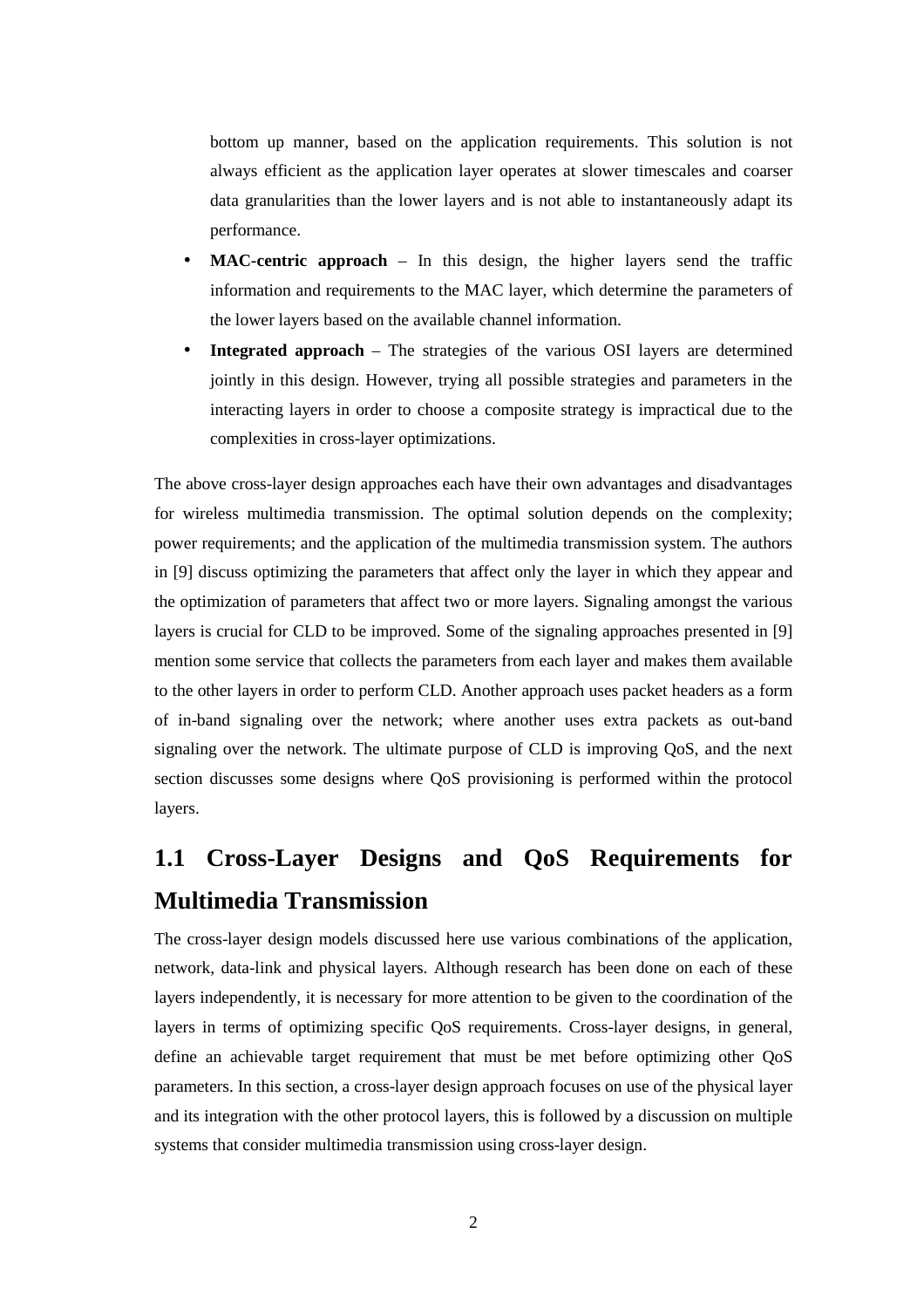The system model considered in [1] takes into account the data arrival statistics and buffer conditions from the higher protocol layers when making decisions in the physical layer. The model is a single-user system with a limited buffer size and a varying data arrival rate. All packets have the same size and if a packet arrives when the buffer is full, it is dropped and considered lost. Communication is done over a discrete-time block-fading channel with Additive White Gaussian Noise (AWGN) and the fading process is represented by a finite state Markov chain (FSMC). The optimal strategies proposed improve some QoS whilst relaxing others. In this model, throughput, which is dependent on an average transmit power constraint, is maximized whilst the Bit Error Rate is relaxed. The disadvantage of this system is that it only takes into account one type of general traffic class.

The following systems all consider multimedia transmission however each vary in their approach and consider different QoS requirements. The cross-layer scheduler design proposed in [6] and [7], considers a system where the scheduler depends on both the queue state at the data link layer and the channel state at the physical layer when reserving bandwidth to users. In this system, multiple users are connected to the gateway over wireless channels where the gateway is the transmitter and the user is the receiver, in this system the focus is placed on the downlink operation. The gateway implements a finite-length buffer for each user and each buffer operates in a first-in-first-out (FIFO) mode. If a packet arrives when the buffer is full, the packet is then considered lost. Communication is carried out over a frequency flat fading channel which is modeled as an FSMC and it only varies from frame to frame. The authors propose a multi-user scheduler at the medium access control (MAC) sub layer of the data link layer adopting an adaptive modulation and coding (AMC) at the physical layer. A cross-layer scheduler design is developed which accounts for channel variations and status of users' queues, and includes admission control and scheduling policies with different QoS requirements. In this system, the multimedia applications are classified into two categories: QoS-guaranteed traffic (which includes voice, video/audio streaming and conferencing), and Best-Effort traffic which includes applications such as web-browsing, email and file transfer protocol (FTP). The scheduler's aim is to guarantee QoS per user and utilize bandwidth efficiently. This is done by classifying the users by the type of multimedia application they are using. The difference between the users is that the users that are QoS-guaranteed reserve a certain amount of bandwidth while the best-effort users do not. The advantage of this system is that the scheduler is compatible with separate layer designs since the scheduler can be implemented by simply adding the corresponding functions for cross-layer information exchange. The disadvantage of this model is that it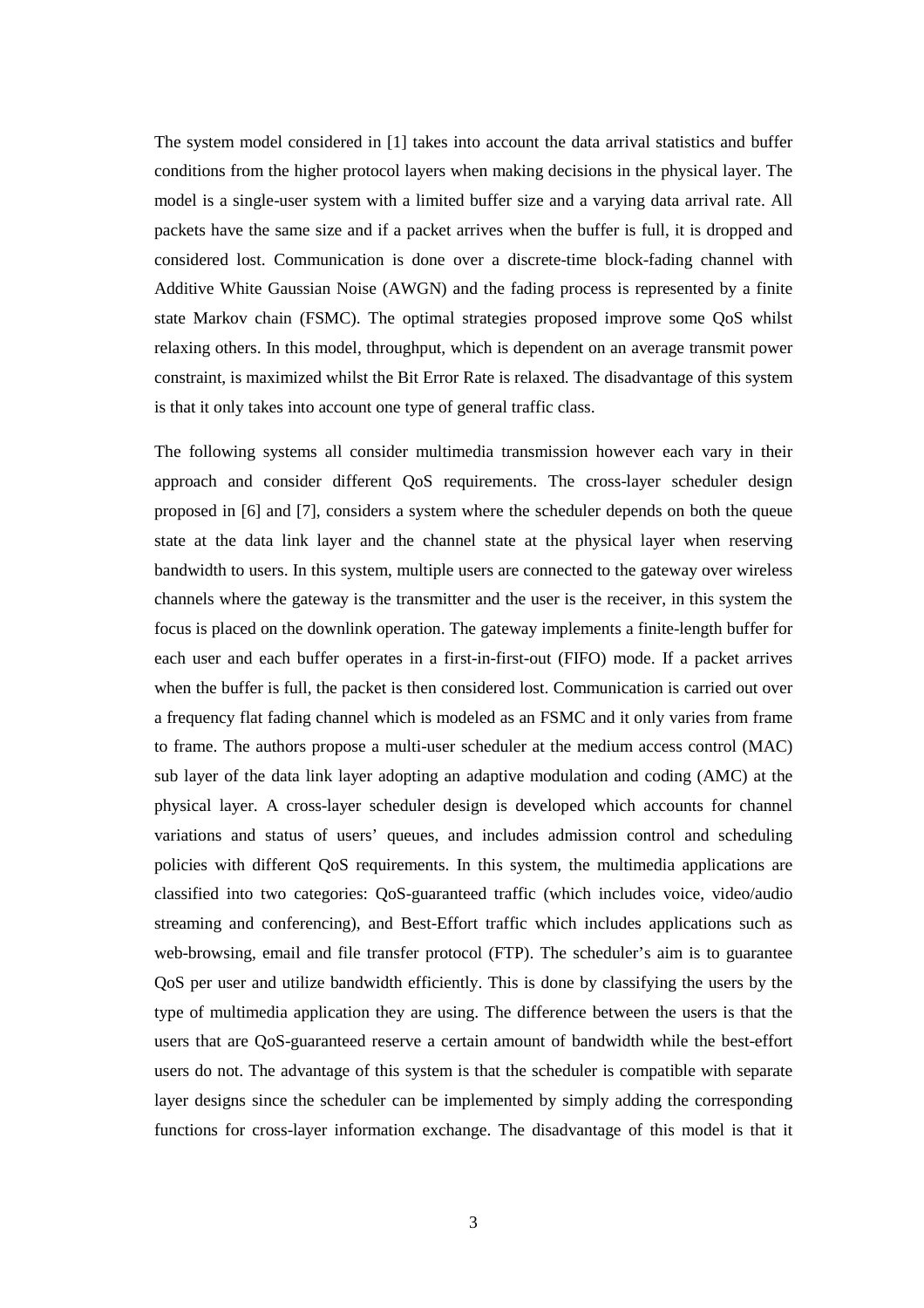groups voice and video under the same category when they do not always have the same QoS requirements.

The work in [11] considers a system which separates information into two categories: real time traffic and non-real time traffic. The application layer classes this traffic into high priority and low priority respectively, with strict priority levels. By solving the steady state probabilities of a discrete Markov modulated Poisson process, it enables the investigation of some QoS performance metrics. These QoS metrics include: packet error rate due to transmission errors; packet drop rate due to buffer flow; and network impairments. The physical layer implements AMC to handle the time -varying nature of fading channels and considers the data link layer's queuing effects. The disadvantage of this system is that it concentrates on delay as the main constraint while the error rate is not optimized.

The system model proposed by [3] has multiple users each connected to a central unit. The assumption is made that the uplink would be similar to the downlink and thus only the downlink is considered. Communication is made over a block fading model where the channel between users is frequency flat and invariant during each frame transmission. Channel state information (CSI) is available at the receiver and channel feedback is assumed to be error free and instantaneous. In the system model, an AMC module follows and precedes the buffer at the transmitter and the receiver respectively. The AMC module provides some error protection in the system. An interesting CLD implementation is presented here whereby a physical layer and application layer adaptation mechanism are used to overcome previous limitations. One such limitation is the inability to insert more than one class of traffic in the physical layer frame. The objective of this mechanism is to enable transmission of multimedia within a single frame and while still achieving specific QoS requirements. This is done at the application layer since it controls what information gets placed into the packet. Using feedback information on the channel gain, certain parameters are adjusted to improve overall system performance. Spectral efficiency is improved with the assistance of rate adaption in the physical layer. However, the disadvantages of this system are that QoS requirements can only be met when the channel conditions are favorable; and only an Additive White Gaussian Noise faded channel is considered.

#### **1.2 Motivation**

Multimedia transmission requires cross-layer design frameworks to focus on optimizing services within the protocol layers. The above-mentioned designs apply several different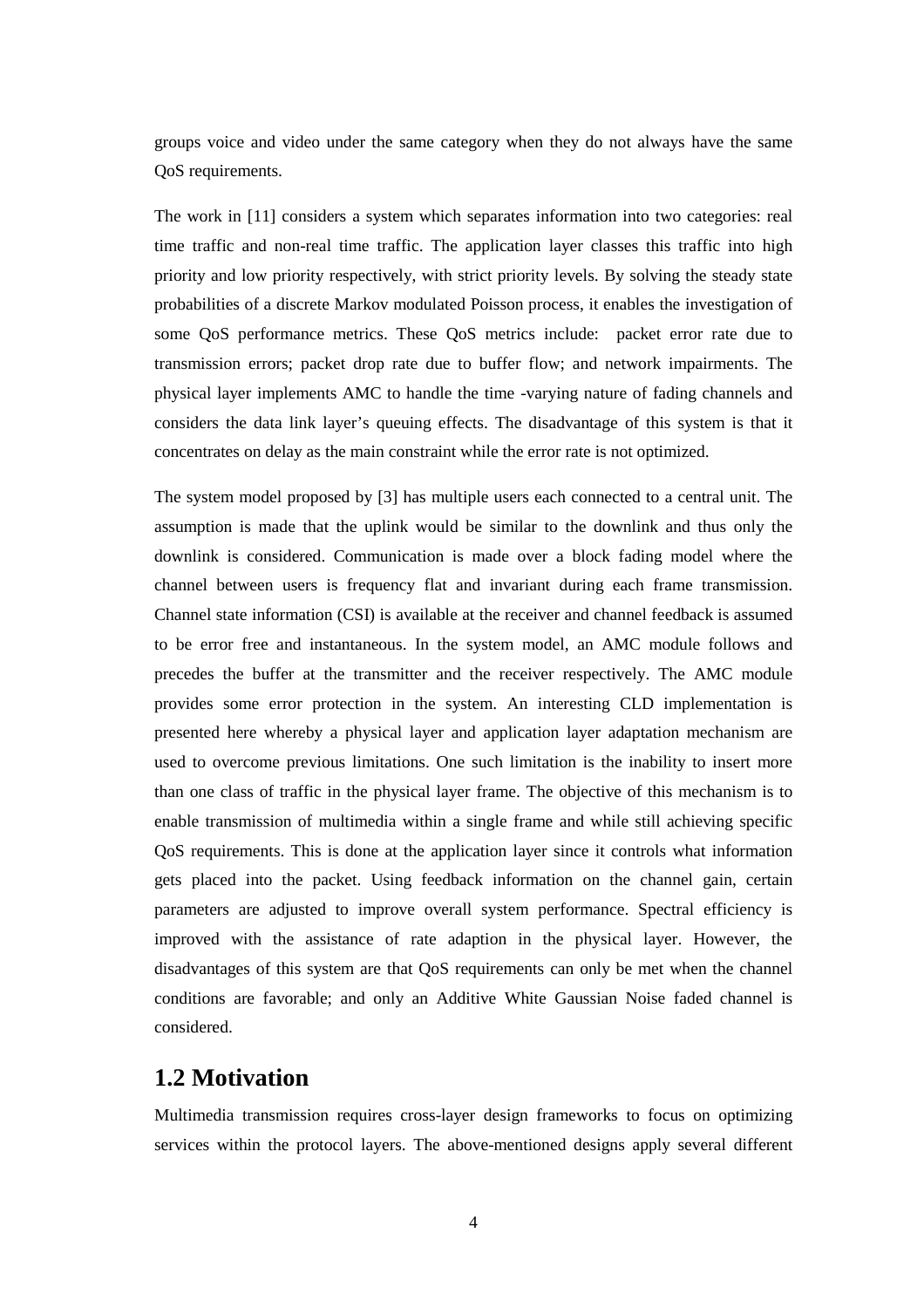adaptive techniques in order for CLD to be achieved. These adaptive techniques provide significant improvement on the QoS performance and therefore motivate systems that aim to enhance the service process. In [3] a variant of Rate Adaption is used in the physical layer with the aim of maximizing the spectral efficiency whilst maintaining a target BER. In the application layer [3] applies a coding technique, with parameters for each media type, which enables the system to transmit multimedia on the identical channel. To the best of the author's knowledge, there have been no publications to date reporting the extension of this proposed scheme by incorporating power adaption in the physical layer. The first contribution of this dissertation is to adapt the Rate Adaption used in [3] for a Rayleigh fading channel and improve the overall spectral efficiency using a partial packet technique. However, in this dissertation the error rate constraints are measured in symbols and thus the system will be subject to SER.

The Power Adaption techniques discussed in [4] maximize spectral efficiency while satisfying the target SER constraint. Integrating these techniques to the system used in [3] allow for the system to achieve greater spectral efficiency at highly faded areas. The second contribution of this dissertation is to integrate Rate Adaption, Power Adaption and an application layer coding to allow the system to transmit multimedia traffic. The QoS metric of interest in this dissertation is SER, given that this is the only QoS that has no delay restrictions when transmitting multimedia. To contextualize the improvement of each adaption technique, a comparison is made without the adaption. Comparisons are also made of the integrated system with the individual adaption schemes.

#### **1.3 Outline of dissertation**

The remainder of this dissertation is organized as follows:

Chapter 2 introduces the cross-layer design system model, which exploits the relationship between the physical and application layer. This is followed by a detailed description of the system's adaption methods within the physical layer (namely, power and rate adaption); and a description of application layer coding. A Rayleigh fading channel approximation is then derived which will be used throughout this dissertation.

Chapter 3 discusses the conventional method in which rate adaption is used. Calculations are performed on the channel approximation using numerical analysis and simulated results are used to validate this approach. The method used in [21], which aims to improve throughput of the system whilst maintaining QoS constraints, is discussed. Thereafter a new method is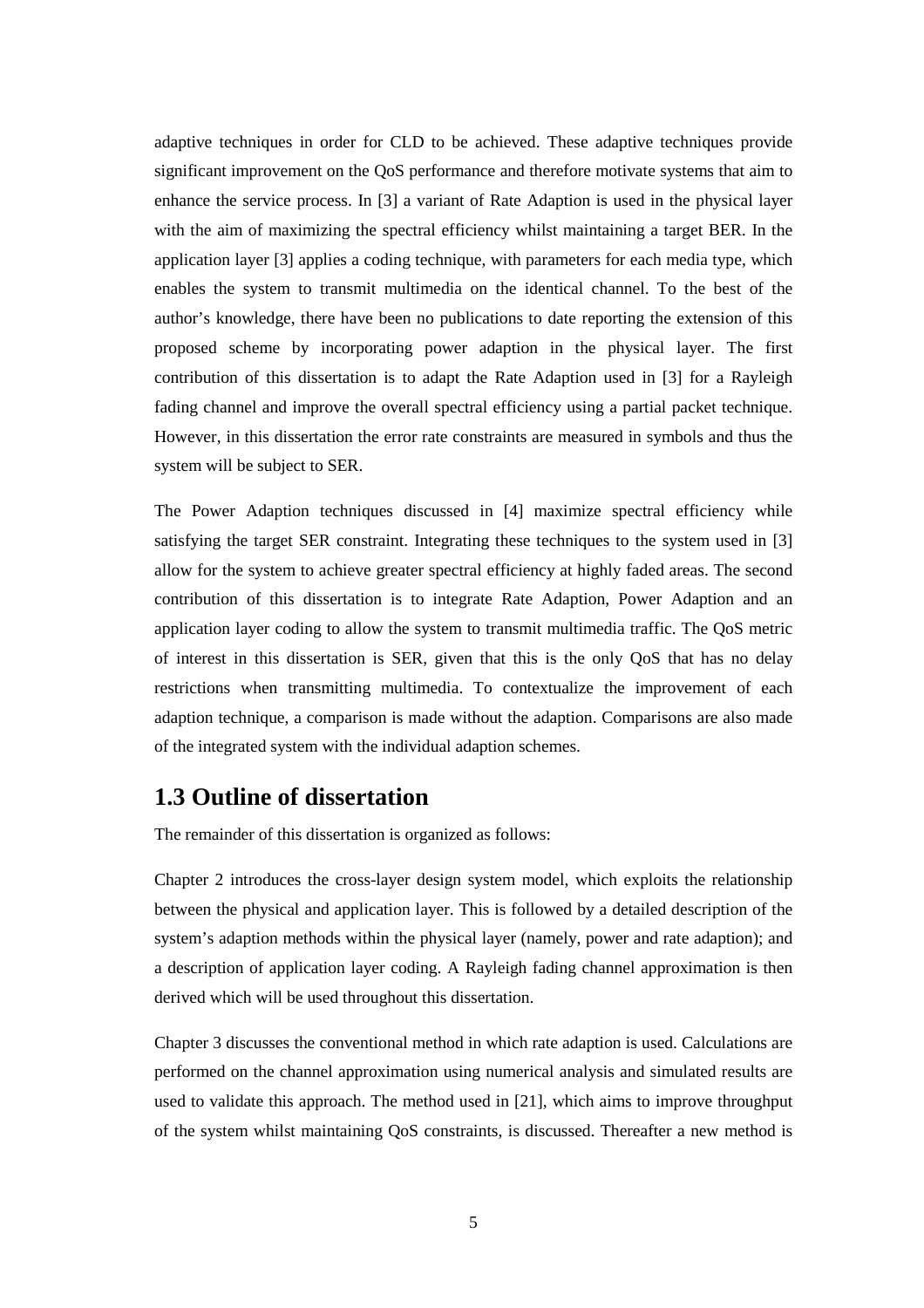proposed which aims to achieve a similar performance to [21] with less complexity. The chapter is then concluded with simulation results and a discussion.

Chapter 4 begins with discussing two techniques of adapting power; the Channel inversion technique; and the Water-Filling technique. Each technique is discussed thoroughly and simulated results are presented with comparisons in error rate performance as well as in transmit power.

Chapter 5 introduces the cross-layer design approach in which an application layer coding and its integration with the previous chapters' adaption techniques are discussed. Each technique is discussed and implemented individually and performance results are presented. First Power Adaption is added to each of the two techniques discussed; and then Rate Adaption is added. The chapter is then concluded with a discussion of multimedia transmission and the implementation of these adaption techniques.

Chapter 6 concludes this dissertation and discusses possible future work on this topic.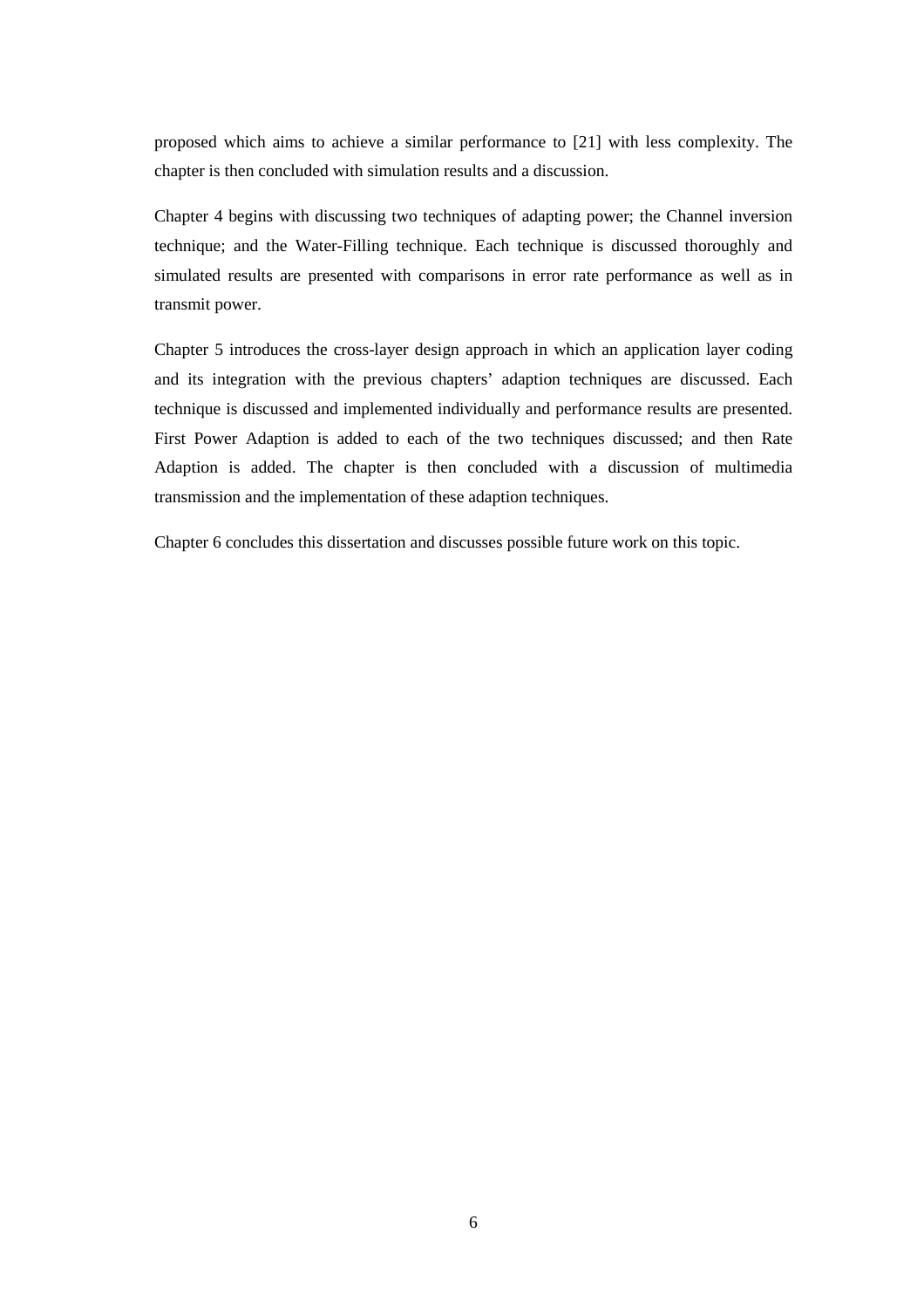## **Chapter 2**

## **Background**

#### **2.1 Introduction**

This chapter will be used to introduce the system model which implements cross-layer design, and provide a detailed discussion of the integrated layers and their role in providing QoS.

This chapter is outlined as follows: in Section 2.2 the system model is presented showing a cross-layer design where different layers in the OSI Protocol stack are used. Section 2.3 and 2.4 discuss the identification and implementation of cross-layer design. Section 2.3 elaborates on the physical layer, while Section 2.4 discusses the application layer. In Section 2.5 a Rayleigh fading channel approximation is derived that will used throughout the rest of this dissertation.

### **2.2 System Model**



The system model that will be used throughout this dissertation is shown in Figure 2-1.

**Figure 2-1 Block diagram of the system model used**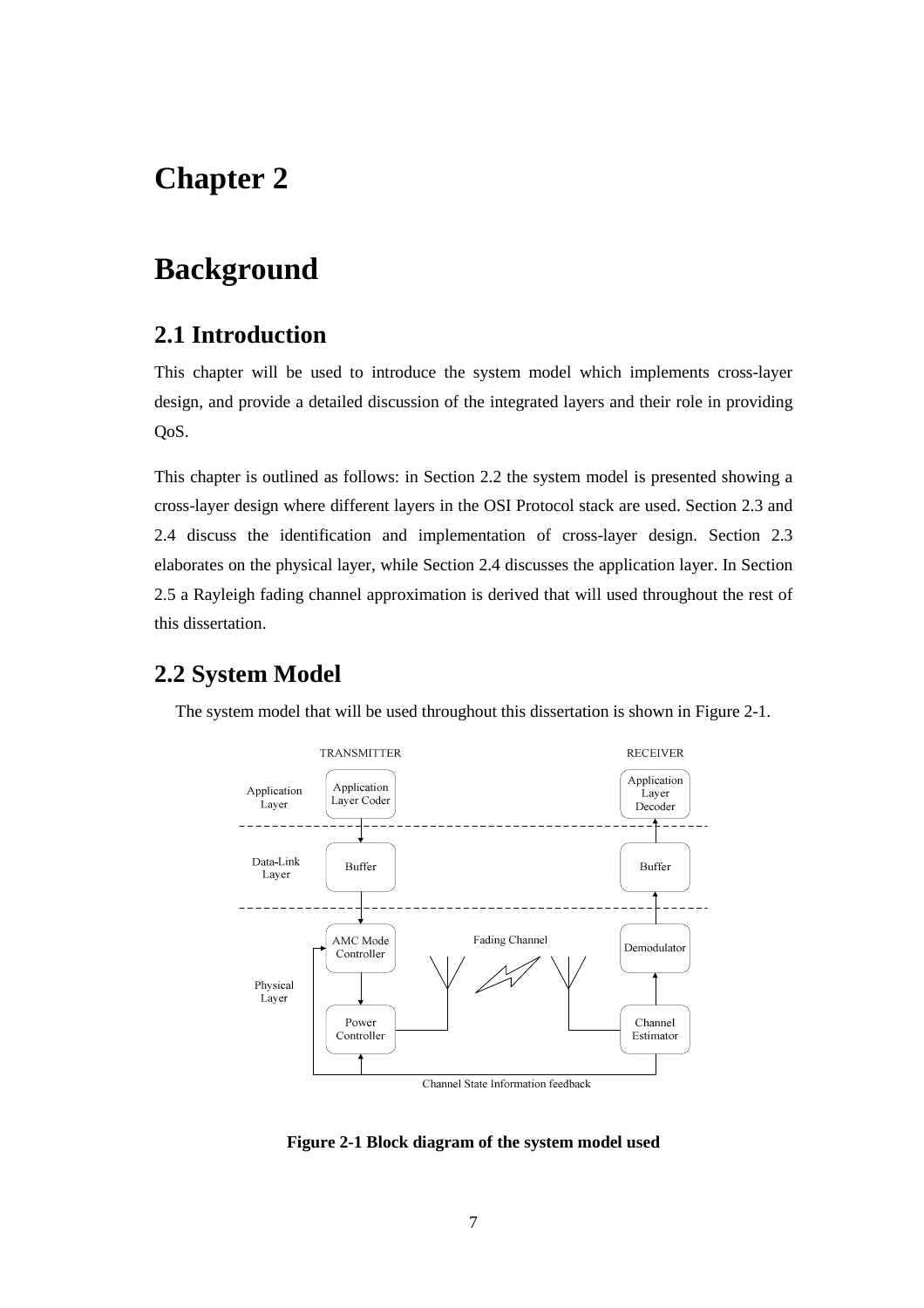The system modeled illustrates nodes in a wireless LAN, the central command station can be represented as the transmitter and the mobile node as the receiver. In this downlink transfer operation error correction coding is performed on the application layer data. These coded blocks are sent to the data link layer at a constant arrival rate where they are divided into packets. The packets are then stored in the infinite, transmitter buffer. There after the frames are converted into bits which are streamed into the physical layer. In the physical layer the adaptive modulation module is used to choose the optimal transmission mode and the power controller chooses a transmit power level to help improve the Symbol Error Rate performance and to reduce power consumption.

At the receiver side the reverse operation occurs. Information received is demodulated at the physical, and is fed to the data link layer and then sent to the application layer to be decoded. In addition, at the receiver side, the channel estimator is used to estimate the channel and feedback the estimated CSI to the transmitter for adaptive modulation. Using the CSI, the adaptive modulation module adjusts its parameters appropriately to determine the best transmission mode. The CSI is also sent to the power controller where it adjusts the power level according to the implemented power adaptive policy.

The rest of this chapter discusses the physical layer and the application layer in terms of their responsibilities and adaptive methods used for improvement. A Rayleigh fading channel approximation is then derived which will be used throughout this dissertation.

### **2.3 Physical Layer**

The physical layer is responsible for low level transmission of data between nodes. This layer allows for optimization in amplifier efficiency, packet size, rate control and energy per bit (power control) of the system [8]. This section describes Adaptive modulation and Power adaptive policies.

#### **2.3.1 Adaptive Modulation**

Understanding adaptive modulation requires the knowledge of data modulation and how the adaption occurs. A modulation scheme modulates information bits into a single symbol. Depending on the modulation scheme the number of information bits per symbol varies.

Adapting the data rate of the system can be done using two possible methods. The first method is to adapt the number of symbols per frame, this is very difficult practically because varying the signal bandwidth is impractical [8], [4]. The second method is to keep the symbol rate constant but vary the modulation scheme which is used in current systems today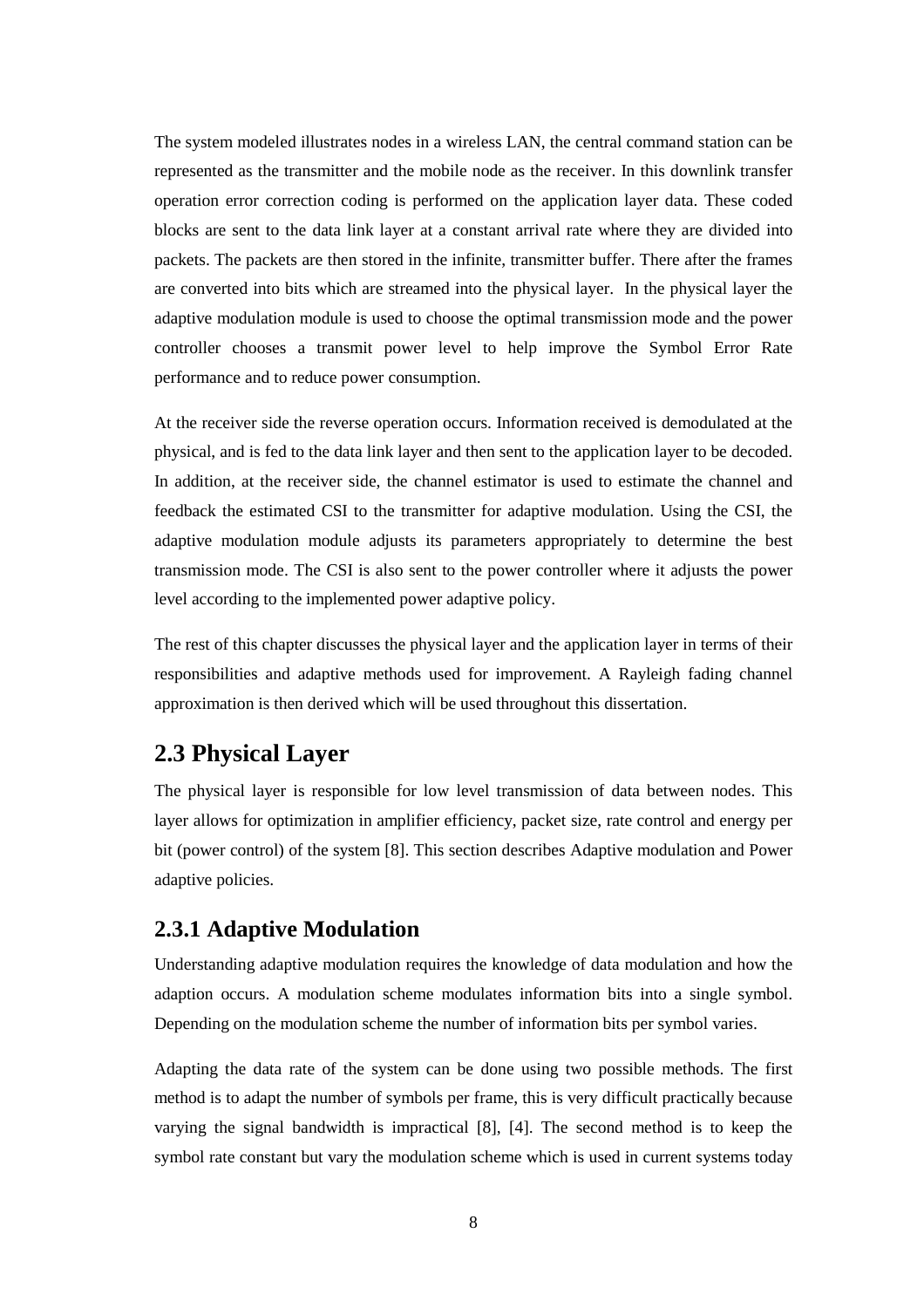such as EDGE (Enhanced data for global evolution) and GPRS (General packet radio service) which are used in cellular systems. The main types of modulation schemes are BPSK (Binary Phase Shift Key), PAM (Pulse Amplitude Modulation), QAM (Quadtrature Amplitude Modulation) which comprises of 4-QAM, 8-QAM, 16-QAM, 32-QAM and 64- QAM and can be extended further and is usually denoted M-QAM. Each of these modulation schemes has a different spectral efficiency which is defined as the number of information bits per symbol.

One of the performance metrics when discussing a modulation scheme is its Bit Error Rate (BER) in terms of Signal-to-Noise Ratio (SNR). A high SNR value provides a low BER value. Using channel feedback an estimation of the channel gain is found. This estimation is used to determine which modulation scheme should be used. There are many considerations when choosing a modulation scheme, according to [8] these are:

- High spectral efficiency
- High data rate
- High power efficiency
- Robustness to channel impairments
- Low cost

While these are conflicting requirements the trade off for adaptive modulation technique used in [3] is spectral efficiency vs. bit error rate (robustness to channel impairments).

#### **2.3.2 Power Adaptive Modulation**

Adaption in terms of power can effectively take advantage of favorable channel conditions [4]. The selection of the transmit power level of the system is vital as the rest of the system adapts according to the channel conditions and the transmit power level. Usually the transmit power is selected according to some policy and the channel conditions but the main objective is to obtain a constant received SNR or to improve certain QoS constraints such as BER.

The work proposed by [1] adapts the transmit power and rate so that the system throughput is maximized; subject to an average transmit power constraint. They propose a transmission policy which selects the power and rate subject to a fixed BER requirement. They compare this policy to one where the transmission rate is kept constant where it calculates the necessary power to achieve the required BER given the channel gain. A comparison is also made with a policy that maximizes the transmission rate under a certain power constraint.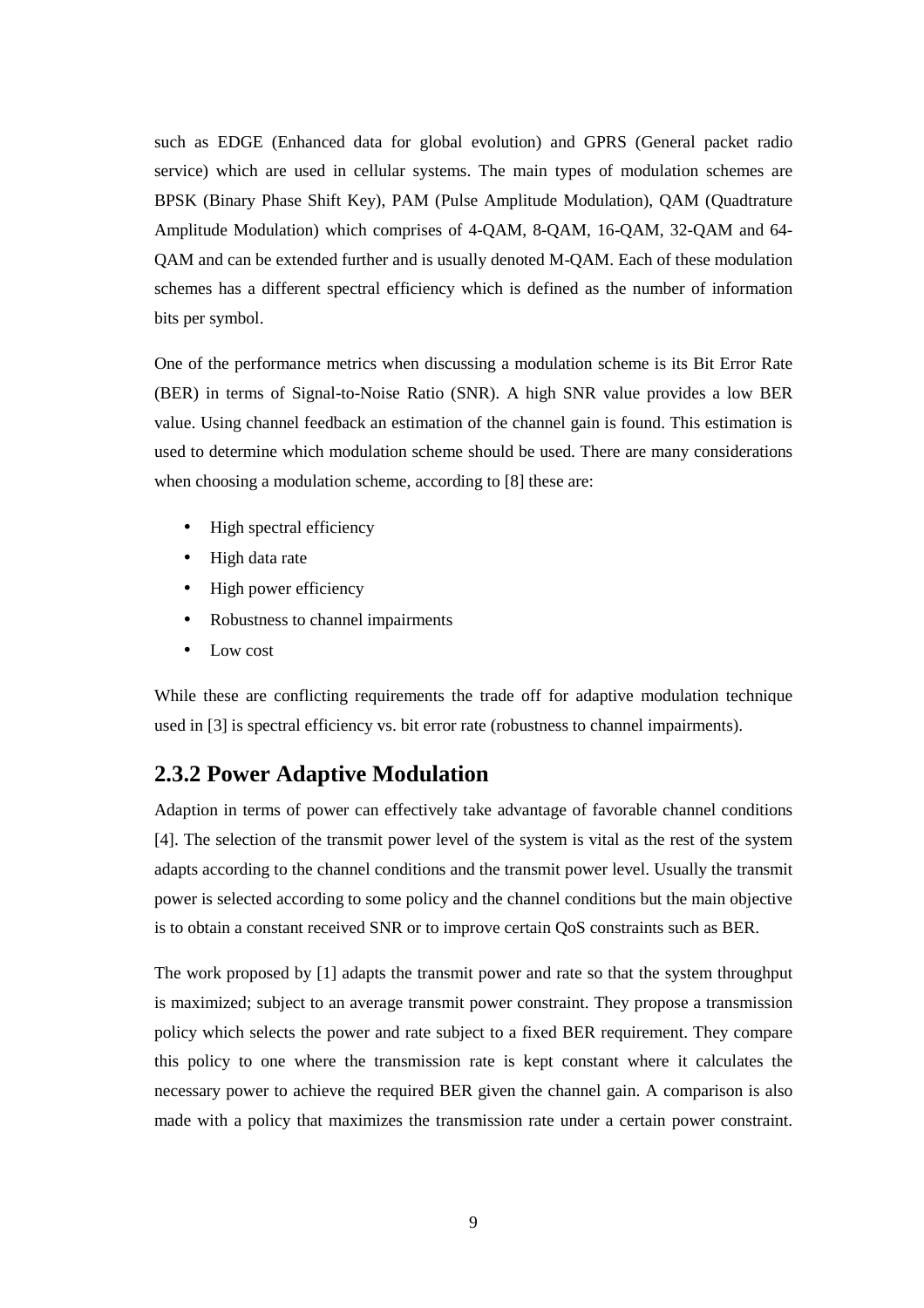They make an interesting observation that at a high range of SNR, if power is only adapted to the channel, the performance is worse than not doing any rate adaption at all.

The work in [2] adapts both power and rate, aiming to maximize throughput subject to a given delay QoS constraint. Similar to [4] and [5] they discuss three adaptive power policies, the first being the optimal power policy (Water-Filling scheme) which assigns more power when the channel is in a good condition and less power when the channel is in a worse condition. In this case, as soon as the channel is below a certain threshold no information is transmitted. The second policy is the total channel inversion policy which is opposite to that of the Water-Filling policy since it assigns more power when the channel is in a poor condition and less power when the channel is in a good state. This is done to maintain a constant SNR which then allows the system to have a constant service rate. The third policy is the truncated inversion policy which maintains the concept of the total channel inversion policy but combines the idea of having a channel quality threshold which is used by the Water-Filling policy. The Water-Filling structure used in [4] and [5] offers the system a higher spectral efficiency than the total inversion policy but does this offer a greater OoS, specifically in terms of BER?

#### **2.4 Application Layer**

Understanding the reasoning behind multimedia transmission and the reason behind its relevance for QoS guarantees requires some background information. When the term multimedia is mentioned it refers to the three different types of traffic classes, these being voice, video and data. The work proposed in [6], [7] and [11] uses the application layer to classify the different multimedia into high priority (QoS guaranteed) or low priority (besteffort) traffic. This information is then sent to the data-link layer or MAC layer such that the QoS requirements are met. The work done in [22] provides some insight into using block coding within an adaptive system, which is used in [3] at the application layer to allow for improved overall system performance.

Each of these types of traffic classes each has its own QoS requirement. Usually QoS guarantees are in terms of delay, BER or throughput. When trying to achieve certain QoS requirements the system provides these requirements only for the overall system therefore the requirements can only be met for each individual packet. This then only allows for one type of media class to be transmitted within a single packet.

Figure 2-2 shows a packet that contains data, voice and video data types. The overall system may have a SER requirement of  $10^{-3}$  which is applied to the packet, this is sufficient for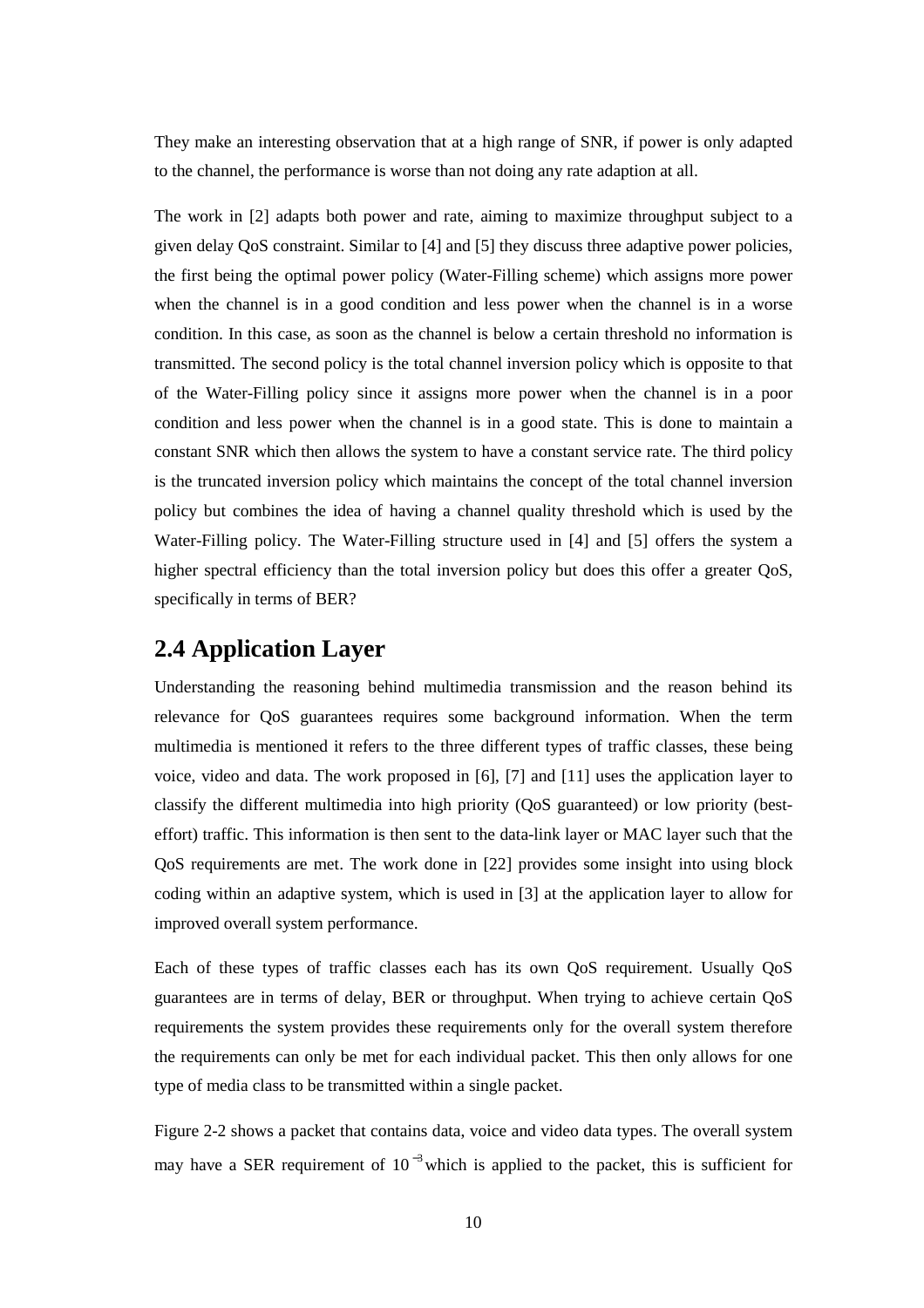voice but not for data or video. With the use of some form of error correcting coding on the data block the SER is reduced to 10<sup> $-7$ </sup> and similarly for the video block. Therefore, allowing the system to transmit multimedia traffic whilst satisfying the BER constraint for each data traffic.

| <b>DATA</b> | <b>VOICE</b> | VIDEO |
|-------------|--------------|-------|
|             |              |       |

**Figure 2-2 Data Packet** 

#### **2.4.1 Application Layer Coding**

The type of coding that was done in [3] is the Reed-Solomon (RS) Coding and is a type of error correcting coding that can detect  $\tau$  number of errors and correct  $\tau/2$  errors. The general formula for RS coding is  $RS(n, k)$  where n is the number of symbols and k being the design parameter. The method in which they implement the coding is to first evaluate the frame error rates for RS(127, k) and RS(63, k) codes using  $\tau = 1,2,3$  and 4 over an AWGN channel. In [3] the channel gain information is passed to the application layer coder and this is where the value of  $k$  is chosen. The  $k$  is selected depending on which type of traffic is being transmitted.

#### **2.4.2 Received Signal**

The system model proposed above provides some insight into the overall operation of the system although this system model is a high-level illustration it is necessary to show the lowlevel operation of the model. Figure 2-3 represents the low-level signal model for the system receiving information that is coded in the application layer as well as modulated in the physical layer.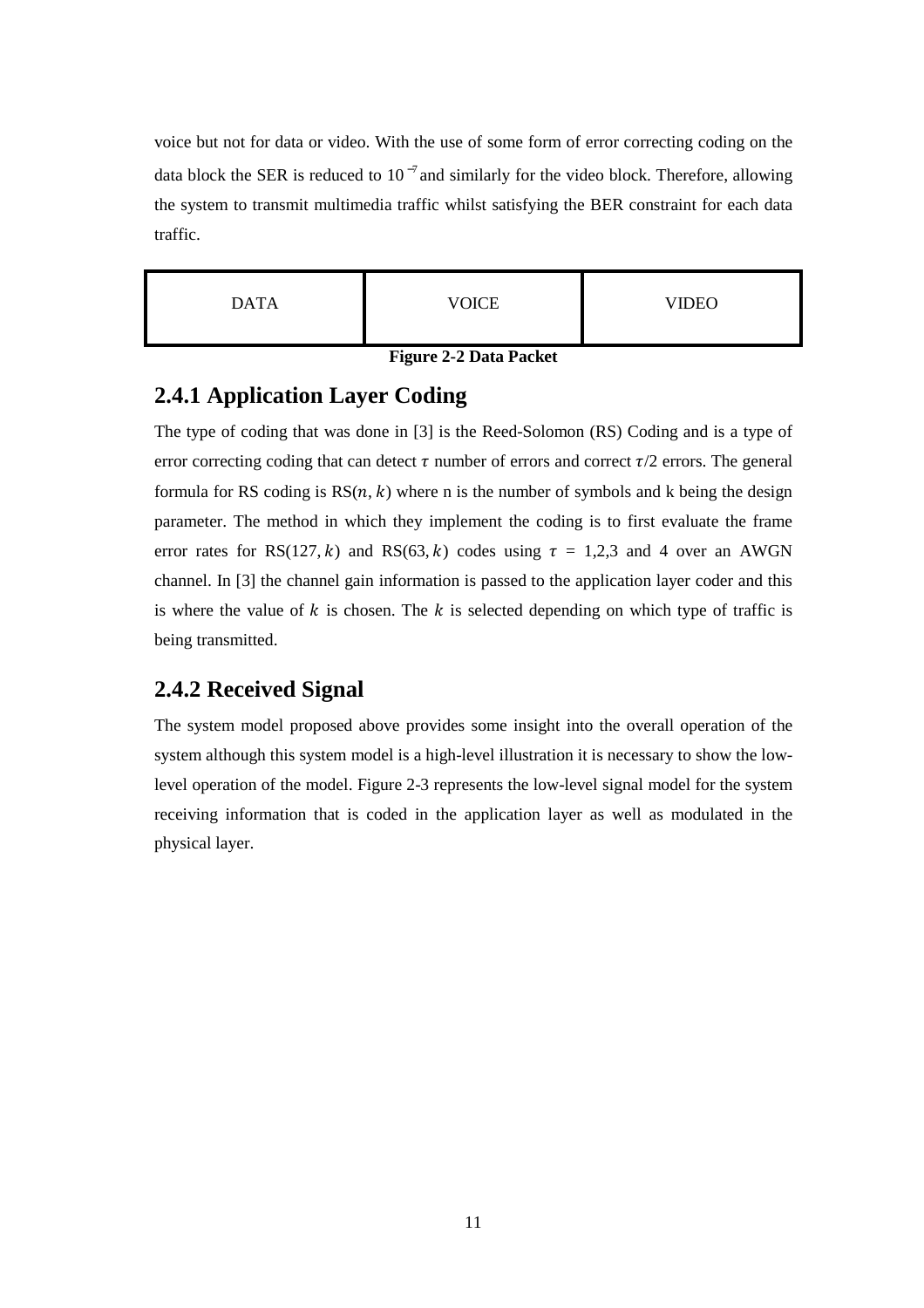

**Figure 2-3 Signal System Model** 

The channel encoder receives the CSI and determines which parameters must be used in the application layer. The AMC modulator decides which constellation size to apply and the Power controller decides the power gain to apply. Attenuation to the signal follows the Rayleigh fading distribution and the distortion is due to the AWGN. These disturbances can be expressed as follows:

$$
\gamma = \alpha x + n
$$

where  $\gamma$  is the received signal,  $\chi$  is the transmitted signal,  $\alpha$  is the attenuation due to fading and  $n$  is the Additive White Gaussian Noise. The signal is then demodulated and decoded.

#### **2.5 Rayleigh fading channel approximation**

The discussions in the previous sections provide a general understanding of the system model and the different layers that will be used in the cross-layer design, in order to validate these adaptive techniques an expression of the fading channel is required. To obtain a closedform expression for a Rayleigh fading channel is not a simple task and in this section an exact approximation is introduced which will be used within this dissertation to validate the simulations results found for each of the adaptive techniques. This approximation is similar to the Nakagami channel approximation found in [3].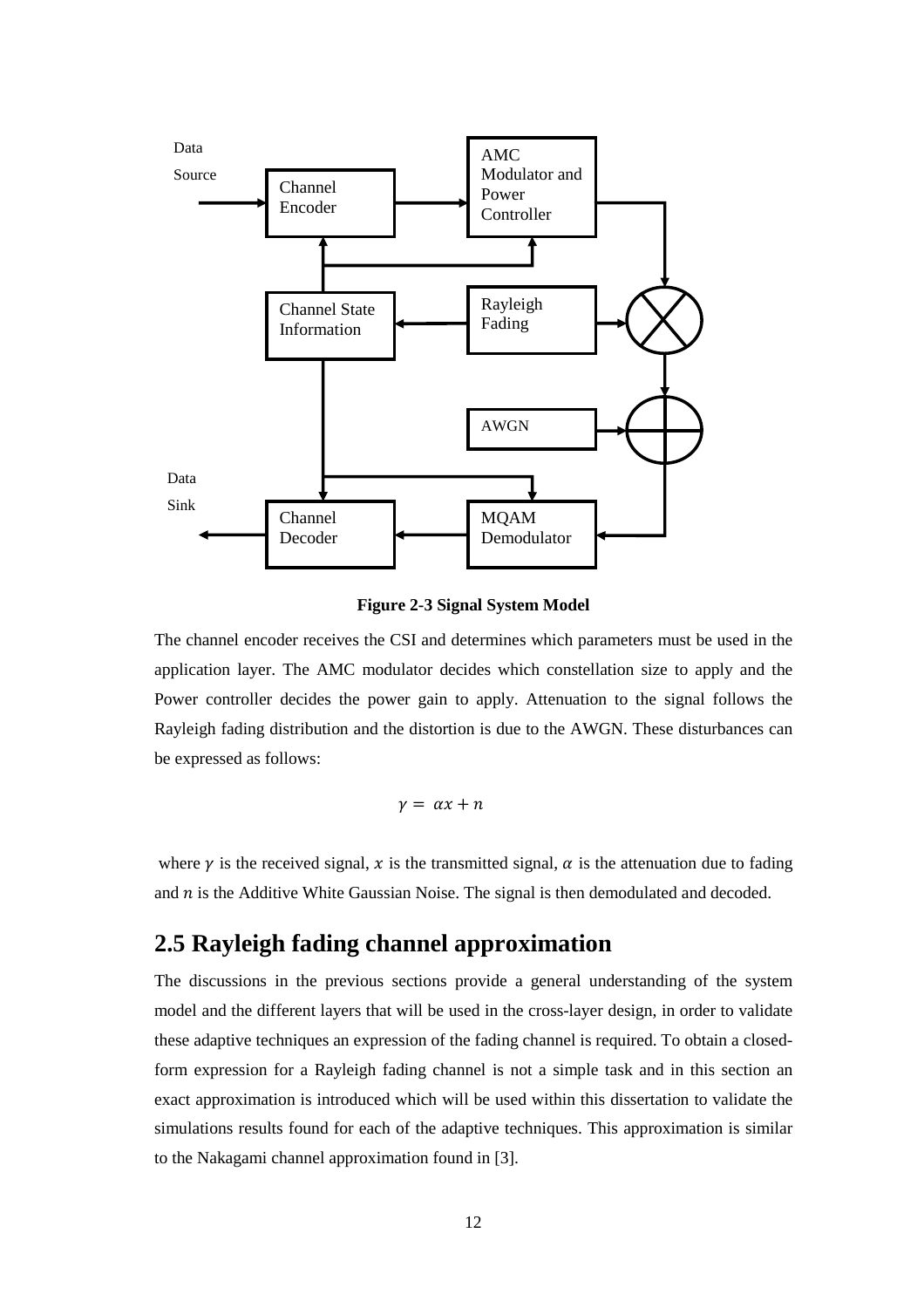The general expression for SER coherent M-QAM with two-dimensional Gray coding over the AWGN channel is given by [8, eqn 6.23]

$$
P_{AWGN}(\gamma) = 4\left(1 - \frac{1}{\sqrt{M}}\right)Q\left(\sqrt{\frac{3\gamma}{(M-1)}}\right) - 4\left(1 - \frac{1}{\sqrt{M}}\right)^2 Q^2\left(\sqrt{\frac{3\gamma}{(M-1)}}\right),\tag{2.1}
$$

where  $P_{AWGN}$  is the symbol error probability in an AWGN channel,  $M$  is the size of M-QAM and  $\gamma$  is the SNR. The  $Q(x)$  and  $Q^2(x)$  functions are defined as [13]:

$$
Q(x) = \frac{1}{\pi} \int_0^{\pi/2} exp(\frac{-x^2}{2\sin^2 \theta}) d\theta \qquad (2.2)
$$

$$
Q^2(x) = \frac{1}{\pi} \int_0^{\pi/4} exp(\frac{-x^2}{2\sin^2 \theta}) d\theta \qquad (2.3)
$$

(2.2) or (2.3) cannot be evaluated in a closed-form, however the integration can be computed using a numerical integration. The trapezoidal rule for numerical integration from is given as follows:

$$
\int_{a}^{b} f(x)dx \approx \frac{b-a}{p} \left[ \frac{f(a) + f(b)}{2} + \sum_{k=1}^{p-1} f\left(a + k \frac{b-a}{p}\right) \right]
$$

where  $p$  is the number of summations. Applying the trapezoidal rule to equation (2.2) the following expression is derived [14]:

$$
Q_p(x) = \frac{\exp\left(\frac{-x^2}{2}\right)}{4p} + \frac{1}{4p} \sum_{i=1}^{p-1} \exp\left(\frac{-x^2}{2\sin^2\theta_i}\right) \tag{2.4}
$$

where  $\theta_i = \frac{i\pi}{2n}$  $_{2p}$ 

 $Q^2(x)$  can also be derived using a similar process and is given by [14]:

$$
Q_p^2(x) = \frac{exp(-x^2)}{8p} + \frac{1}{4p} \sum_{i=1}^{p-1} exp\left(\frac{-x^2}{2sin^2\theta_i}\right)
$$
 (2.5)

where  $\theta_i = \frac{i\pi}{4n}$  $_{4p}$ 

It is shown in  $[14]$  that applying a  $p$  larger than 6 results in a perfect match between the exact simulation and the numerical computation for (2.1). Applying (2.4) and (2.5) into (2.1), and after some simplification, the SER for M-QAM in AWGN is given by: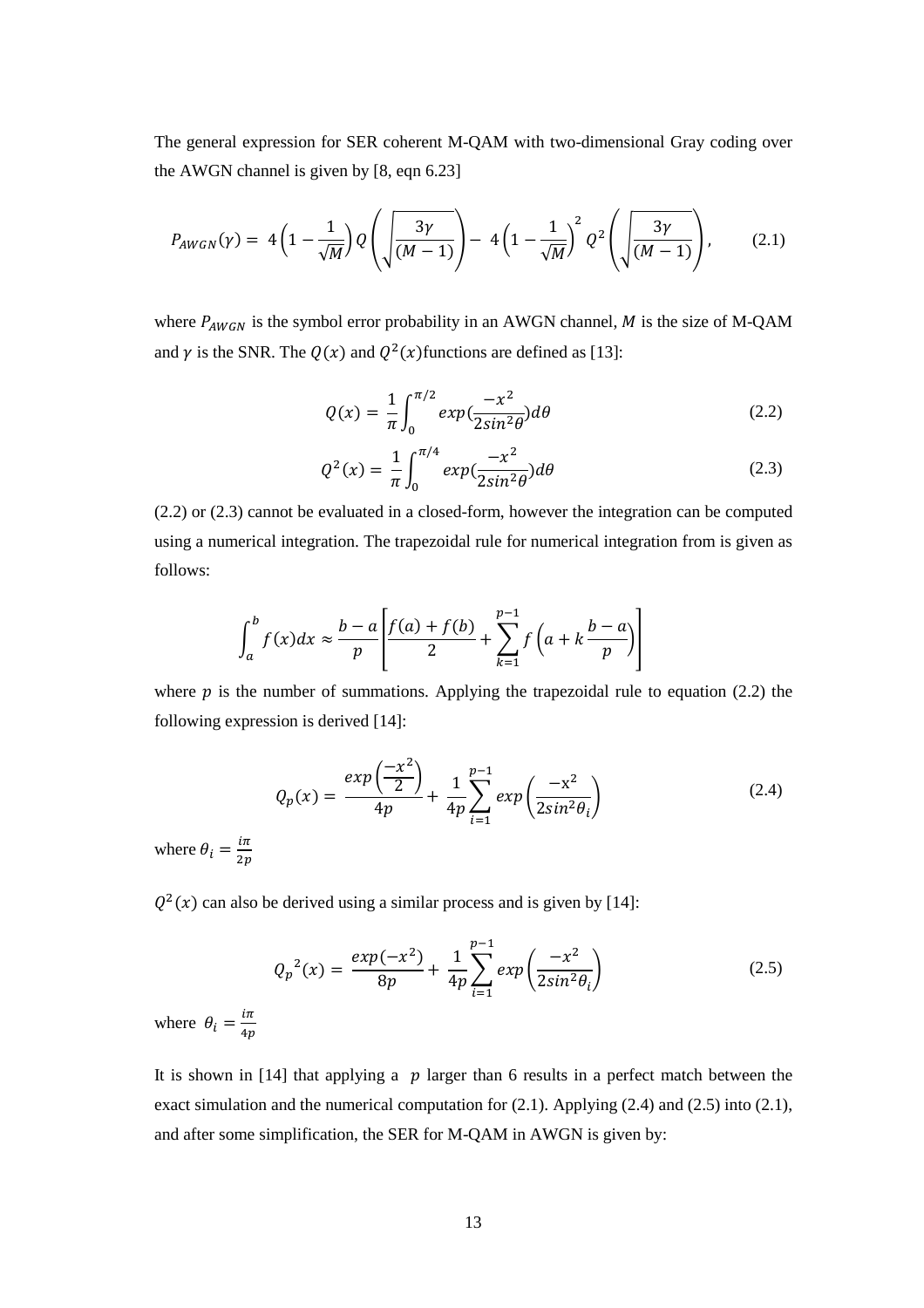$$
P_{AWGN}(y) = \frac{a}{p} \left\{ \frac{exp\left(\frac{-by}{2}\right)}{2} - \frac{a \times exp(-by)}{2} + (1-a) \sum_{i=1}^{p-1} exp\left(\frac{-by}{S_i}\right) + \sum_{i=p}^{2p-1} exp\left(\frac{-by}{S_i}\right) \right\}
$$
(2.6)

where  $a = \left(1 - \frac{1}{\sqrt{M}}\right); b = \frac{3}{(M-1)}; S_i = 2sin^2\left(\frac{i\pi}{4p}\right)$  and  $\gamma = \frac{E_s}{N_0}$  $rac{E_S}{N_0}$ 

Using this expression, a Rayleigh fading approximation can be calculated as

$$
P_{s}(\gamma) = \int_{0}^{\infty} P_{AWGN}(\gamma) \times p_{R}(\gamma) d\gamma
$$
  
= 
$$
\int_{0}^{\infty} P_{AWGN}(\gamma) \times \frac{1}{\overline{\gamma}} exp^{-\frac{\gamma}{\overline{\gamma}}} d\gamma
$$
 (2.7)

Where  $\bar{y}$  is the average SNR and  $p_R$  is the probability density function for a Rayleigh fading channel. However this expression has no closed from solution.

By substituting (2.6) into (2.7) produces

$$
P_{s}(\gamma) = \int_{0}^{\infty} \frac{a}{p} \left\{ \frac{exp\left(\frac{-b\gamma}{2}\right)}{2} - \frac{a \times exp(-b\gamma)}{2} + (1 - a) \sum_{i=1}^{p-1} exp\left(\frac{-b\gamma}{S_i}\right) + \sum_{i=p}^{2p-1} exp\left(\frac{-b\gamma}{S_i}\right) \right\} \frac{1}{\bar{\gamma}} exp^{-\frac{\gamma}{\bar{\gamma}}} d\gamma
$$
\n(2.8)

For a Rayleigh fading channel we assume the fading coefficient is  $\alpha$ , and thus

$$
\gamma = \alpha^2 \frac{E}{N_0}; \ \bar{\gamma} = E[\gamma] = E\left[\alpha^2 \frac{E_s}{N_0}\right] = E[\alpha^2] \frac{E_s}{N_0} = \Omega \frac{E_s}{N_0} = \frac{E_s}{N_0}
$$

The SER is given as

$$
P_{s}(\bar{y}) = \frac{a}{p} \left\{ \frac{1}{b\bar{y} + 2} - \frac{a}{2} \times \frac{1}{b\bar{y} + 1} + (1 - a) \sum_{i=1}^{p-1} \frac{S_{i}}{b\bar{y} + S_{i}} + \sum_{i=p}^{2p-1} \frac{S_{i}}{b\bar{y} + S_{i}} \right\}
$$
(2.9)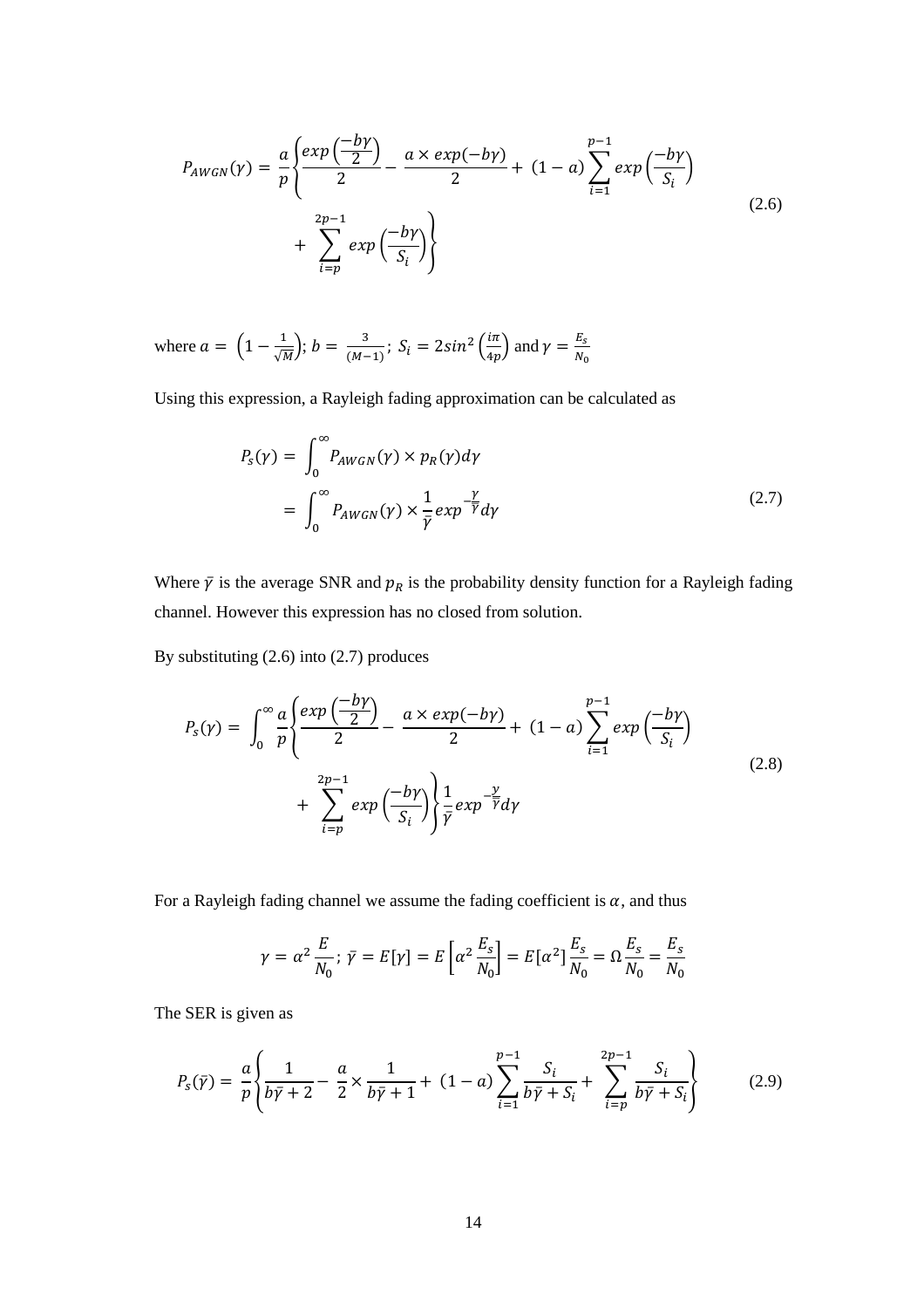To confirm the close match of this theoretical approximation, Figure 2-4 compares 4-QAM, 16-QAM and 64-QAM simulations in a Rayleigh fading channel with the theoretical approximation for each modulation constellation.



**Figure 2-4 showing the theoretical expression derived compared to simulations for 4- QAM, 16-QAM and 64-QAM in a Rayleigh fading channel**

#### **2.6 Chapter summary**

In this chapter, the adaptive system model is presented and a detailed description of the interaction between the transmitter and receiver are discussed. In this interaction the particular OSI protocol layers that will be used in this dissertation are highlighted. This is followed by a discussion on the physical layer, where a literature survey is presented on rate adaptive modulation and power adaptive modulation techniques. The application layer is then discussed with a mention on previous work that has been done in this area as well as application layer coding. Finally a theoretical approximation of a Rayleigh fading channel is derived and validated to ensure that the approximation is a close match to the simulated results. In the next chapter, the discussion continues with rate adaptive modulation with more attention given to the implementation within the physical layer.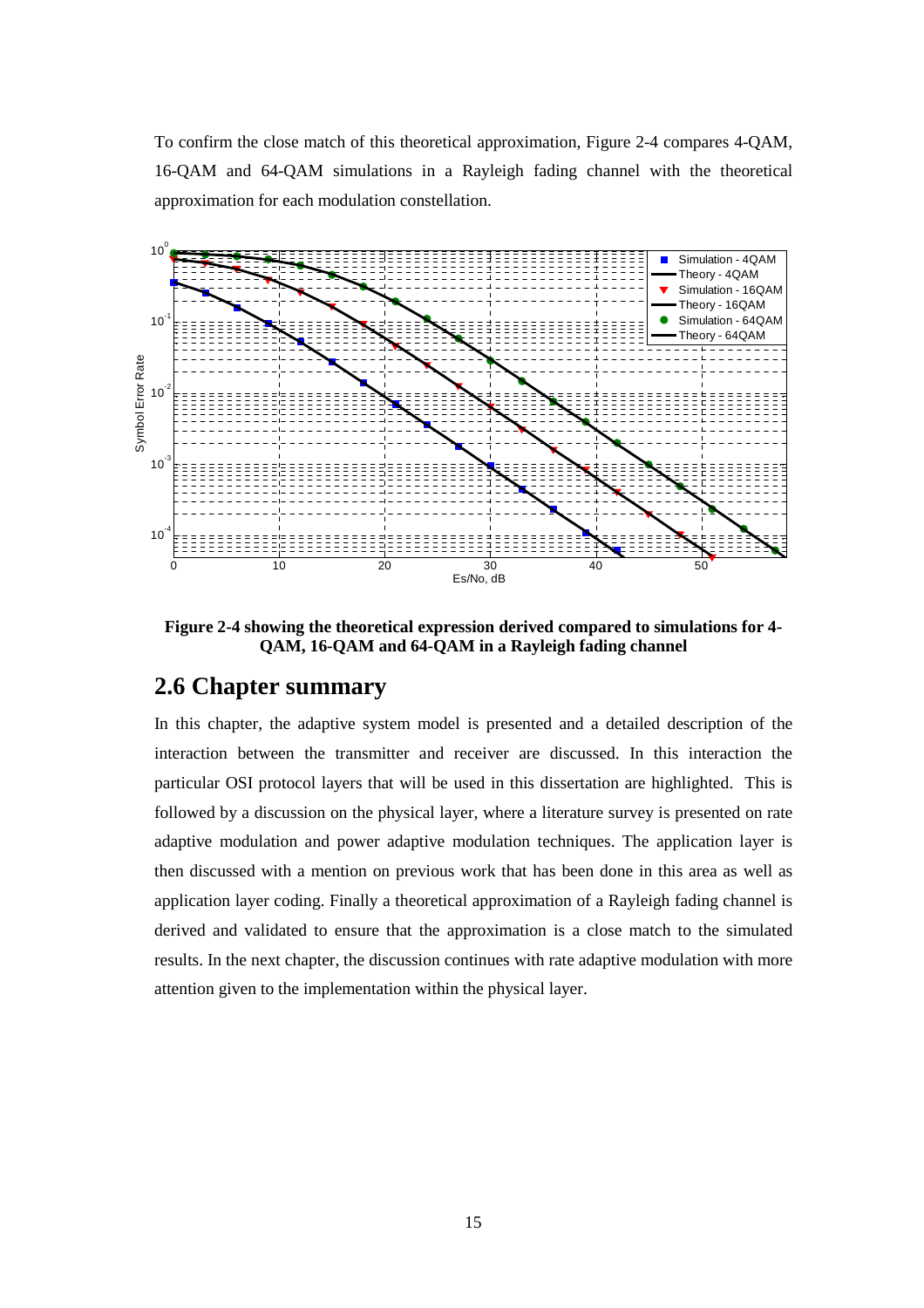### **Chapter 3**

### **Rate Adaptive Modulation**

#### **3.1 Introduction**

Modern systems are designed to achieve certain Quality of Service (QoS) specifications such as delay, Symbol Error Rate (SER), throughput and jitter. The system proposed in this dissertation is designed to achieve a target SER requirement throughout the communication period, although this is sometimes difficult to achieve because these QoS are highly dependent on the conditions of the wireless channel. The objective of this system is to achieve a pre-defined SER and concurrently optimize the data rate, power consumption or bandwidth-usage. One of the solutions to improving the data rate of the system is to utilize a concept called rate adaption. The previous chapter introduced the different protocol layers within the adaptive system model, this chapter begins with the introduction of rate adaptive modulation and a discussion on related work in the area of rate adaptive modulation. This is followed by a revision of the system model with the attention being placed on the Adaptive Mode Controller in the physical layer. This leads to a discussion on conventional rate adaptive modulation followed by a new proposed technique called the Partial Packet scheme which takes advantage of transmitting packets with two different modulation types and blind-detection to improve throughput. Simulation results are presented for both schemes with a discussion on the comparisons made. The chapter draws to a close with a conclusion of the work proposed.

#### **3.2 Related Work**

Conventional rate adaption has been researched rigorously since the 1980's and there has been a great deal of investigation dedicated to this topic. Current cellular systems such as GSM implement rate adaption in EDGE and GPRS data transmission. An informal definition of rate adaption is that the system changes the transmission data rates as the channel conditions change. Thus as the channel conditions become more favorable the data rate increases. The channel information is gained from the system feedback which allows the system to make a decision and adapt parameters accordingly.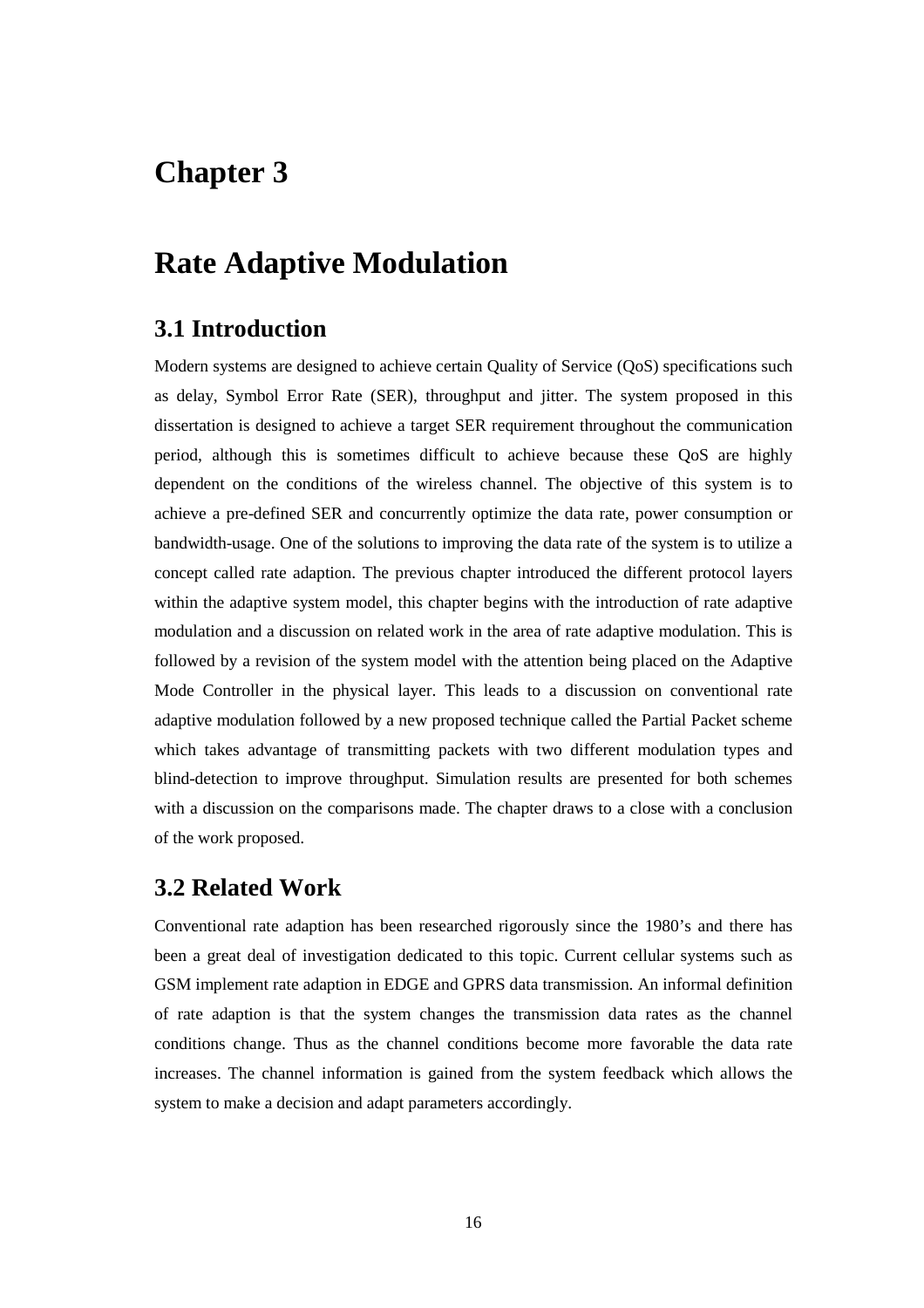In general, systems implement rate adaptive modulation to maintain a constant predetermined error rate by either varying the constellation size, coding rate/scheme or symbol transmission rate [4]. In [2-4] use the approach of varying the constellation size to provide guaranteed error rates. The system in [2] uses rate adaptive modulation to maximize throughput subject to a given QoS constraint where as the system proposed in [3] uses this technique to allow for multimedia transmission. Varying the constellation size is also used in [4] where it combines this technique with a variable-power scheme to achieve high speed data transmissions. The system proposed in this dissertation aims to use rate adaptive modulation to maximize the throughput while guarantying a predetermined error rate.

#### **3.3 System Model**

The system model used in this chapter is similar to the system proposed in Chapter 2, where a general operation of the model was discussed. This system model, shown in Figure 3-1, illustrates the downlink of a node in a wireless LAN where the central command station can be represented as the transmitter and the mobile node as the receiver. A typical transmission begins at the application layer of the transmitter, the data then moves down to the physical layer where it is modulated and sent across the fading channel. The data then arrives at the receiver side, the physical layer demodulates the data and sends it to the higher layers to be processed. In this chapter the focus is placed exclusively on using the physical layer, more specifically the AMC mode controller. The application layer is assumed to operate without any error correcting coding and the power controller is considered inactive. This provides an opportunity to analyze the system performance with a single adaptive component active, this component being rate adaptive modulation.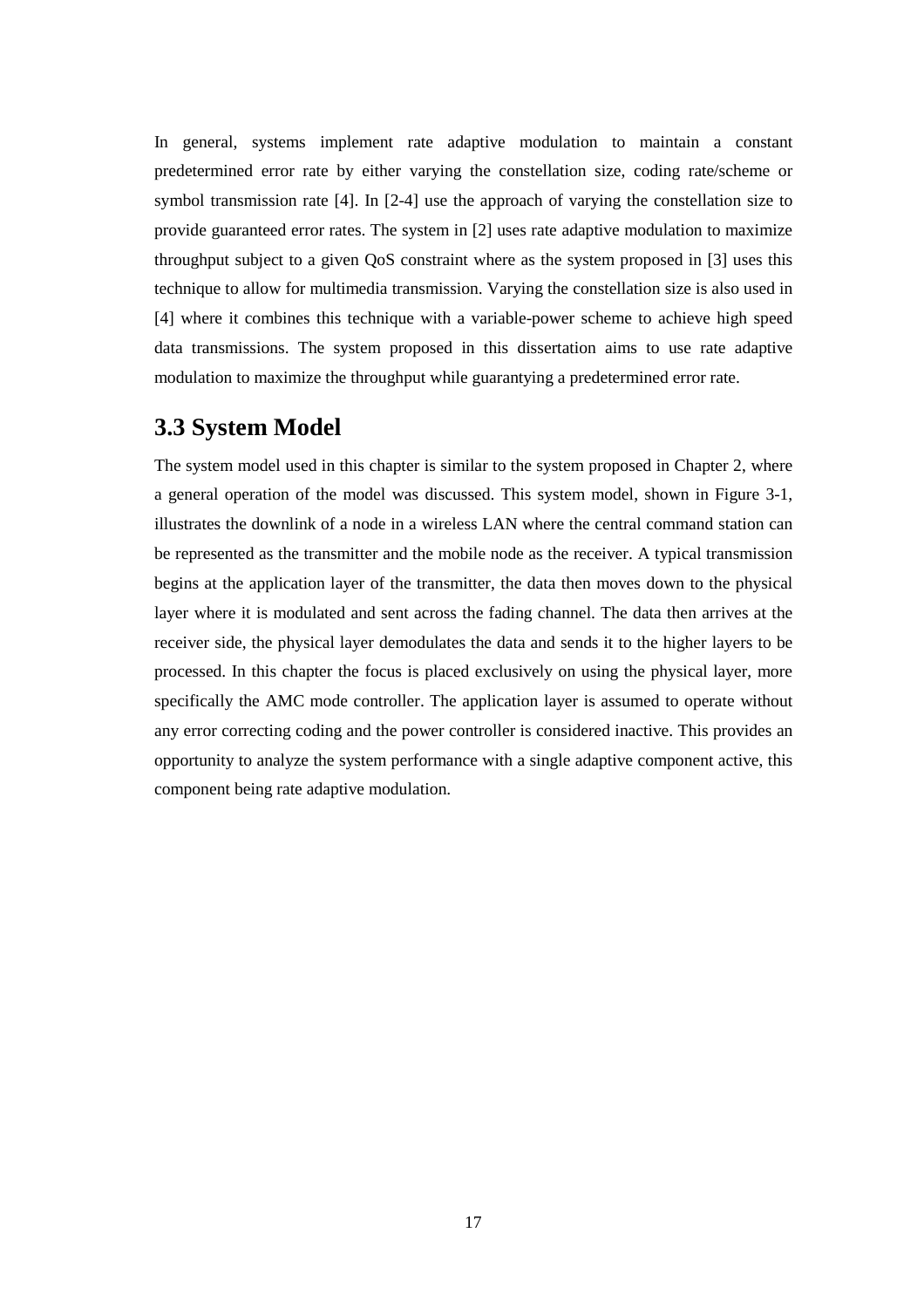

Channel State Information feedback

#### **Figure 3-1 A representation of the system model used in this chapter.**

The channel model assumed for this system is a block fading model where the channel is frequency flat and varies from frame to frame, but is invariant for the duration of a single frame. This model is suitable for slowly varying wireless channels [7]. The adaptive schemes at the different protocol layers are adjusted on a frame-by-frame basis. There is perfect CSI available at the receiver and the feedback channel is assumed to be error free and instantaneous, therefore the determined SNR value is fed back to the transmitter without error and latency [3].

### **3.4 Conventional Rate Adaption**

In conventional rate adaptive modulation the priority is to maintain a signal quality of a specific target SER thereafter it is to increase spectral efficiency. In future this target SER will be referred to as  $P_e$ . Rate adaption is achieved by changing the modulation scheme or constellation size depending on the channel condition. As the channel conditions improve, the system can then increase the constellation size which allows for more data to be transmitted whilst maintaining the  $P_e$  requirement set by the system.

In order to switch from one constellation size to the other the system first requires the SNR values at which each of the various constellations achieves  $P_e$ . Using numerical analysis of the expression derived in Chapter 2 the SNR values that achieve a  $P_e$  can be calculated for each M-ary Constellation. For convenience, we restate equation (2.9),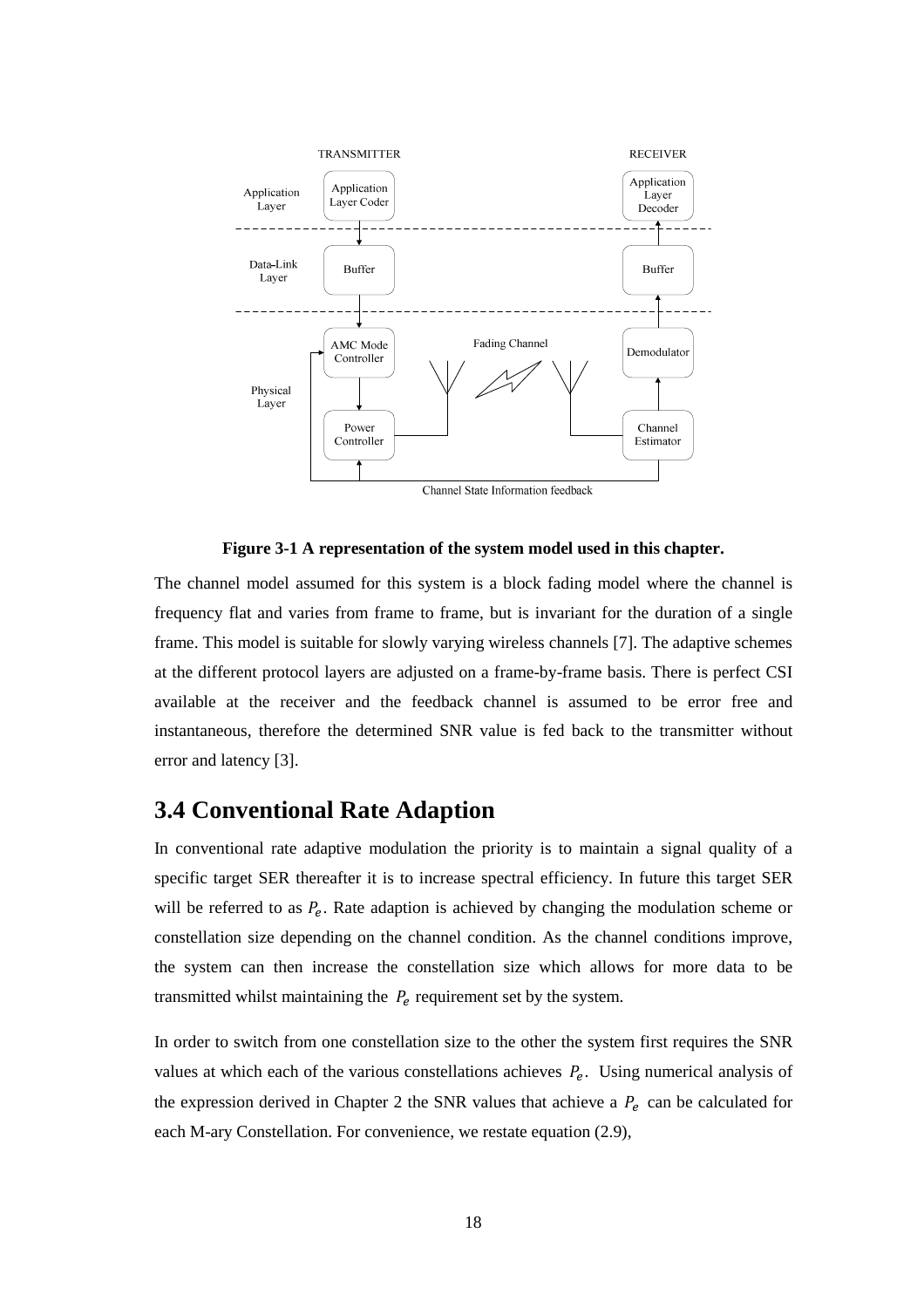$$
P_{s}(\bar{y}) = \frac{a}{p} \left\{ \frac{1}{b\bar{y} + 2} - \frac{a}{2} \times \frac{1}{b\bar{y} + 1} + (1 - a) \sum_{i=1}^{p-1} \frac{S_{i}}{b\bar{y} + S_{i}} + \sum_{i=p}^{2p-1} \frac{S_{i}}{b\bar{y} + S_{i}} \right\}
$$
(3.1)

Table 3-1 shows the results of the numerical analysis for the target  $P_e$ . Using this information the system now knows at which SNR value the modulation must adapt. After anaylzing this information it was found that there are several areas in which the system exceeds the  $P_e$  requirement. In the next section a new scheme is proposed that takes advantage of these areas.

Table 3-1 Numerical results of each M-QAM achieving an SER requirement of  $10^{-3}$ **for a Rayleigh fading channel** 

| Modulation(M) | <b>BPSK</b> | $4-OAM$ | 8-OAM | $16$ -QAM | $32-OAM$ | 64-OAM |
|---------------|-------------|---------|-------|-----------|----------|--------|
| SNR(dB)       | 23.95       | 29.57   | 34.24 | 38.11     | 41.59    | 44.89  |

#### **3.5 Partial Packet Scheme**

The conventional rate adaptive modulation scheme, discussed in the last section, allows for the  $P_e$  requirement to be achieved whilst improving spectral efficiency. Although the  $P_e$  is always met, there are SNR ranges where this scheme uses a constellation size which exceeds the performance requirement due to the next greater constellation size not being able to meet the  $P_e$  requirement. In the Partial Packet scheme the aim is to first meet the target  $P_e$  and then to increase spectral efficiency specifically in these areas.

An approach used in [21] uses a set of optimum switching levels, which are derived based a closed-form expression of the average BER, to achieve a BER requirement with the aim to maximize spectral efficiency. By rewriting the average BER expression in terms of the average throughput and equating it to the target BER they were able to derive a set of optimum switching formulae using the Langrangian multiplier for the optimization. Finally the Adaptive mode and channel parameters are substituted in these formulae the optimum switching levels were calculated. The system proposed in this section uses a different approach to achieve the constant  $P_e$  performance required, using a packet structured technique that adapts instantaneously instead of optimizing the switching levels as [21] showed.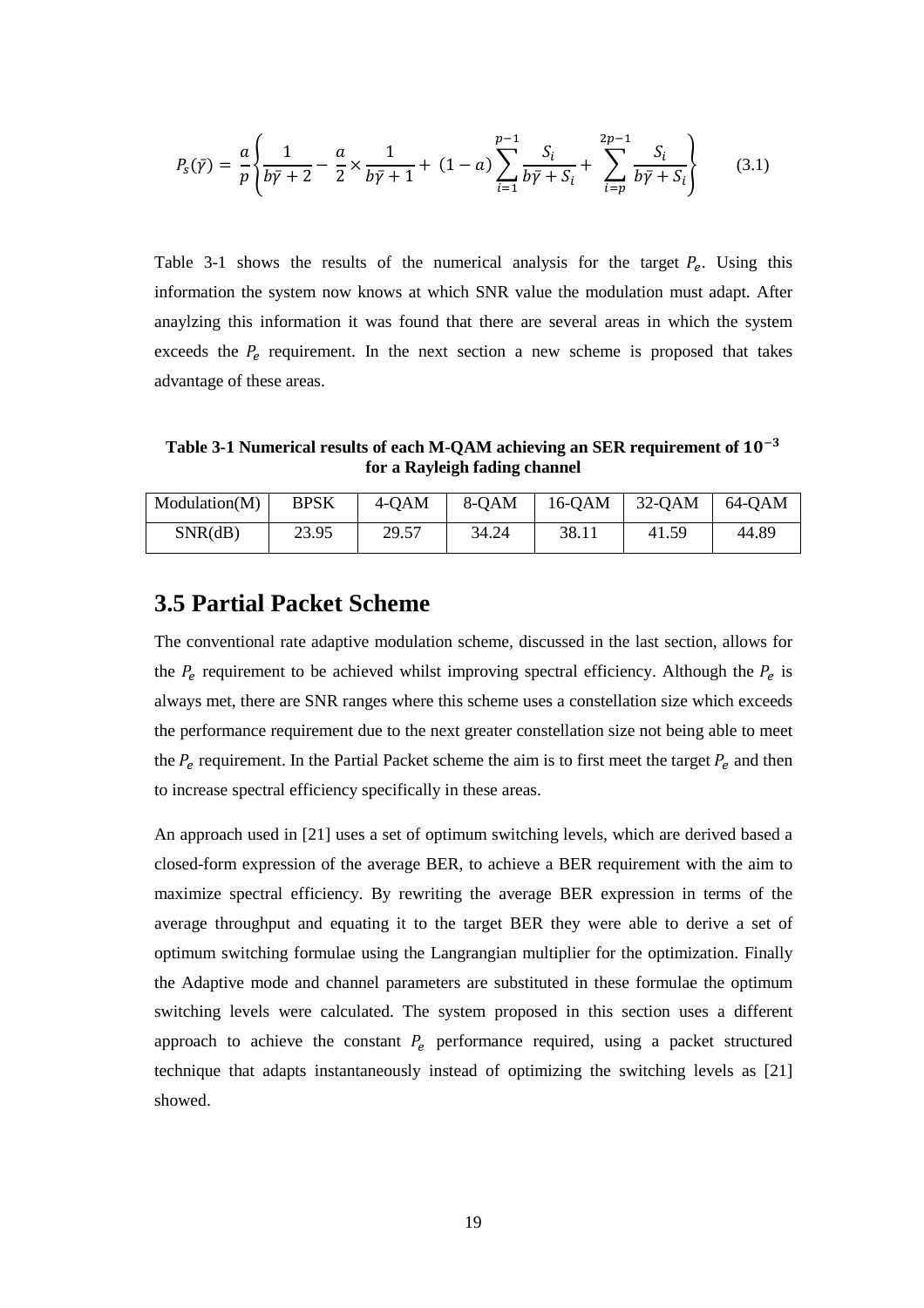Conventionally the system would make a full transition from one M-ary constellation to the next. Thus each packet would only contain data that is M-ary modulated. Figure 3-2 represents a simplified illustration of the Partial Packet scheme. The packet is first split into two parts, modulated with different M-ary constellations and concatenated before being transmitted across the fading channel.



**Figure 3-2 Block diagram showing how data is modulated separately** 

In order to locate areas where to apply the Partial Packet scheme the modulations boundary points for each constellation found in Table 3-1 are required. These boundary points are used to calculate the ratio in which the packet must be split into. This ratio is dependent on the SNR value and the SER values of both constellations. Using (3.1) we derive the expression to find this ratio.

We introduce a variable  $A$  that determines what portion of the packet will be modulated using the  $M_k$  constellation size, the remaining portion will be modulated with  $M_{k+1}$ constellation.

$$
P_{s}(\bar{y}) = A \frac{a_{1}}{p} \left\{ \frac{1}{b_{1}\bar{y} + 2} - \frac{a_{1}}{2} \times \frac{1}{b_{1}\bar{y} + 1} + (1 - a_{1}) \sum_{i=1}^{p-1} \frac{S_{i}}{b_{1}\bar{y} + S_{i}} + \sum_{i=p}^{2p-1} \frac{S_{i}}{b_{1}\bar{y} + S_{i}} \right\}
$$
  
+ 
$$
(1 - A) \frac{a_{2}}{p} \left\{ \frac{1}{b_{2}\bar{y} + 2} - \frac{a_{2}}{2} \times \frac{1}{b_{2}\bar{y} + 1} + (1 - a_{2}) \sum_{i=1}^{p-1} \frac{S_{i}}{b_{2}\bar{y} + S_{i}} + \sum_{i=p}^{2p-1} \frac{S_{i}}{b_{2}\bar{y} + S_{i}} \right\}
$$
  
where  $a_{k} = \left( 1 - \frac{1}{\sqrt{M_{k}}} \right), b_{k} = \frac{3}{(M_{k} - 1)}$  and A is the ratio of modulation.

Solving numerically the ratio for each SNR value is calculated and thus the amount of bits that is modulated with the  $M_{k+1}$  constellation can be calculated. The number of information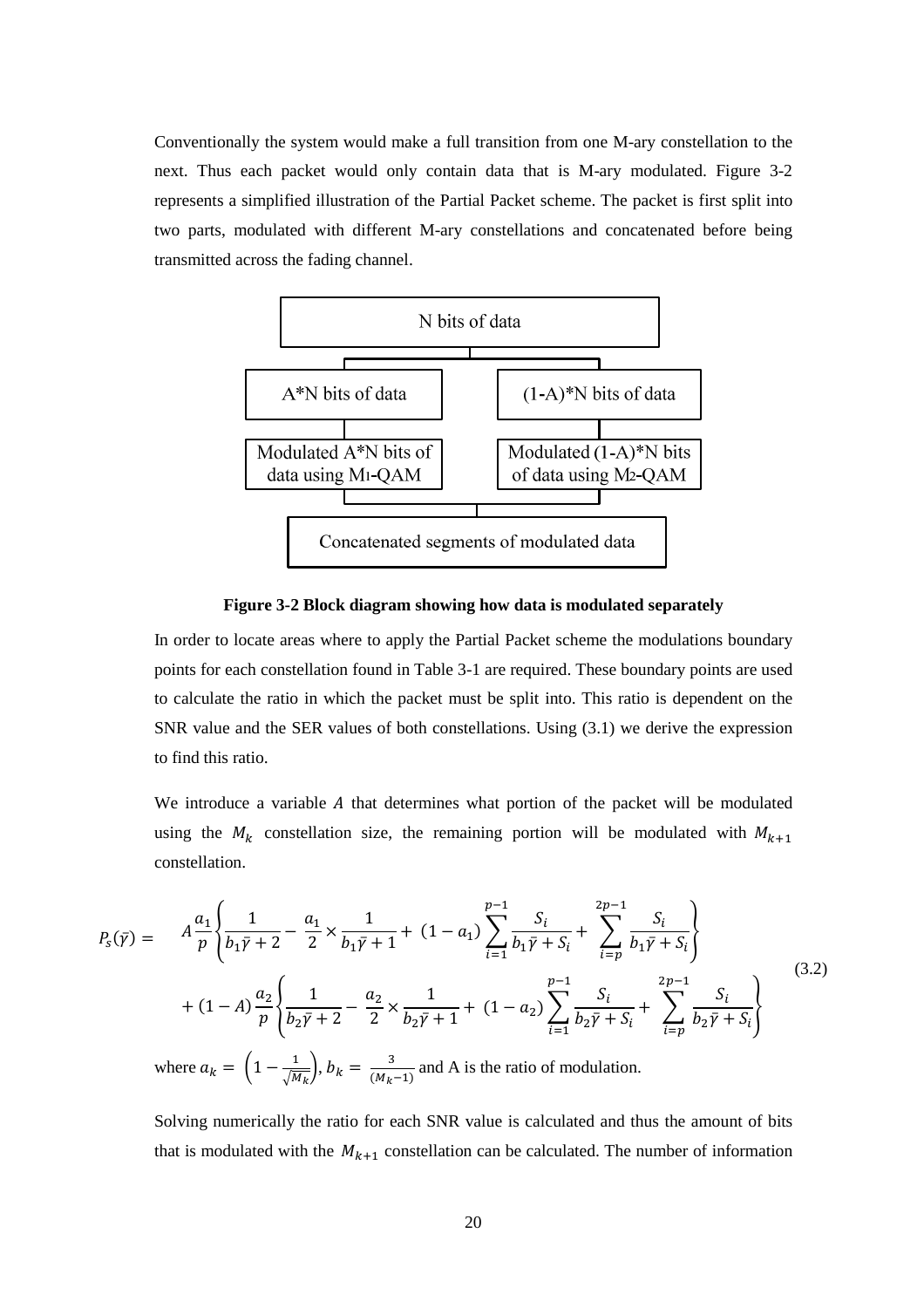bits per symbol transmitted is determined by the modulation constellation size. Once the system achieves the target  $P_e$  the system throughput improvement is based on the number of bits that are modulated using  $M_{k+1}$  constellation. Table 3-2 and Table 3-3 show the values of A required to meet a SER target of  $10^{-3}$  for each of the modulation combinations.

**Table 3-2 showing the ratios (**h**) indicating how the data should be split for BPSK with**   $4QAM$  and  $4-QAM$  with  $8QAM$  for a target SER of  $10^{-3}$ 

| $BPSK - 4-QAM$     |    |     |      |      |                  |    |      | $4-QAM - 8-QAM$ |             |    |      |      |
|--------------------|----|-----|------|------|------------------|----|------|-----------------|-------------|----|------|------|
| <b>SNR</b><br>(dB) | 24 | 25  | 26   | 27   | 28               | 29 | 30   | 31              | 32          | 33 | 34   | 35   |
| A                  | 1  | 0.9 | 0.77 | 0.62 | $0.42 \mid 0.17$ |    | 0.96 | 0.86            | $0.71$ 0.57 |    | 0.36 | 0.08 |

**Table 3-3 showing the ratios (A) indicating how the data should be split for 8QAM with**  16QAM, 16-QAM with 32QAM and 32-QAM with 64QAM for a target SER of  $10^{-3}$ 

| $8-QAM - 16-QAM$ |      |      |      |      | $16-QAM - 32-QAM$ |      | $32-QAM - 64-QAM$ |      |      |
|------------------|------|------|------|------|-------------------|------|-------------------|------|------|
| SNR(dB)          | 36   |      | 38   | 39   | 40                |      | 42                | 43   | 44   |
| А                | 0.79 | 0.48 | 0.05 | 0.82 | 0.6               | 0.22 | 0.94              | 0.66 | 0.37 |

On the receiver side a technique called Blind detection [16] is used. Blind detection detects which constellation size is used by the system and for which data sets. The order in which the process occurs is as follows; types of modulation are detected, the packet is then split accordingly and demodulated. Once the sections have been demodulated the sections are concatenated and then sent to the higher protocol layers. Figure 3-3 is a simplified illustration of this process.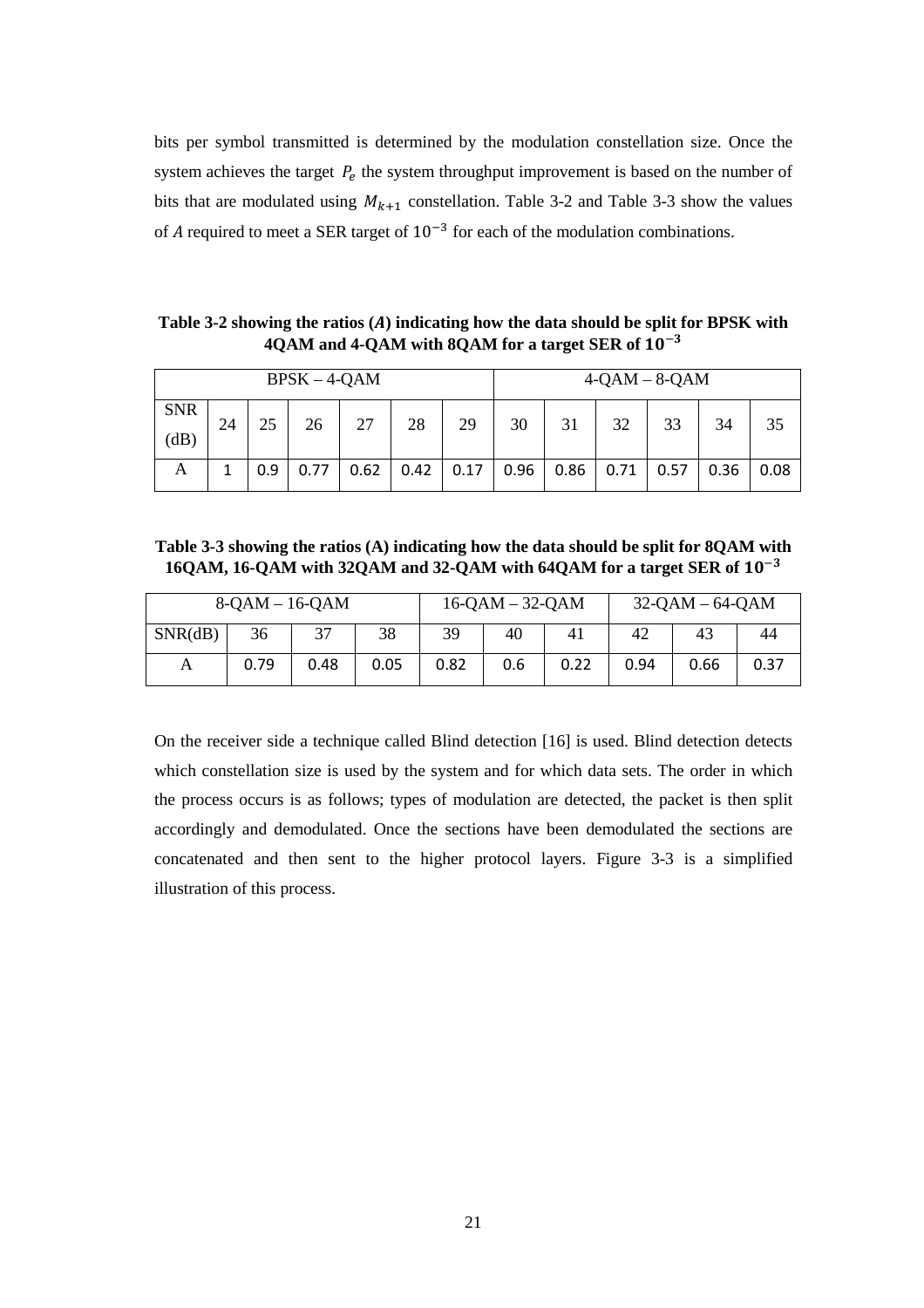

**Figure 3-3 Block diagram showing detection and demodulation of data** 

### **3.6 Simulation Results**

The conventional rate adaptive modulation and Partial Packet schemes were simulated in order to verify the theoretical expressions discussed for each modulation scheme. The simulator used was MATLAB v7, with M-QAM modulation and a Rayleigh fading channel model. The packet size for both the conventional rate adaptive scheme and Partial Packet scheme contained 200 symbols each and the channel and noise parameters used were as described in Section 2.4.2. The channel state information was assumed to be perfect with no delay or errors. The number of summations  $p$  performed in expression (3.1) was 20. The SNR values used refer to the ratio between symbol and noise energies. The performance target  $P_e$  set for the following simulations was a SER of  $10^{-3}$ .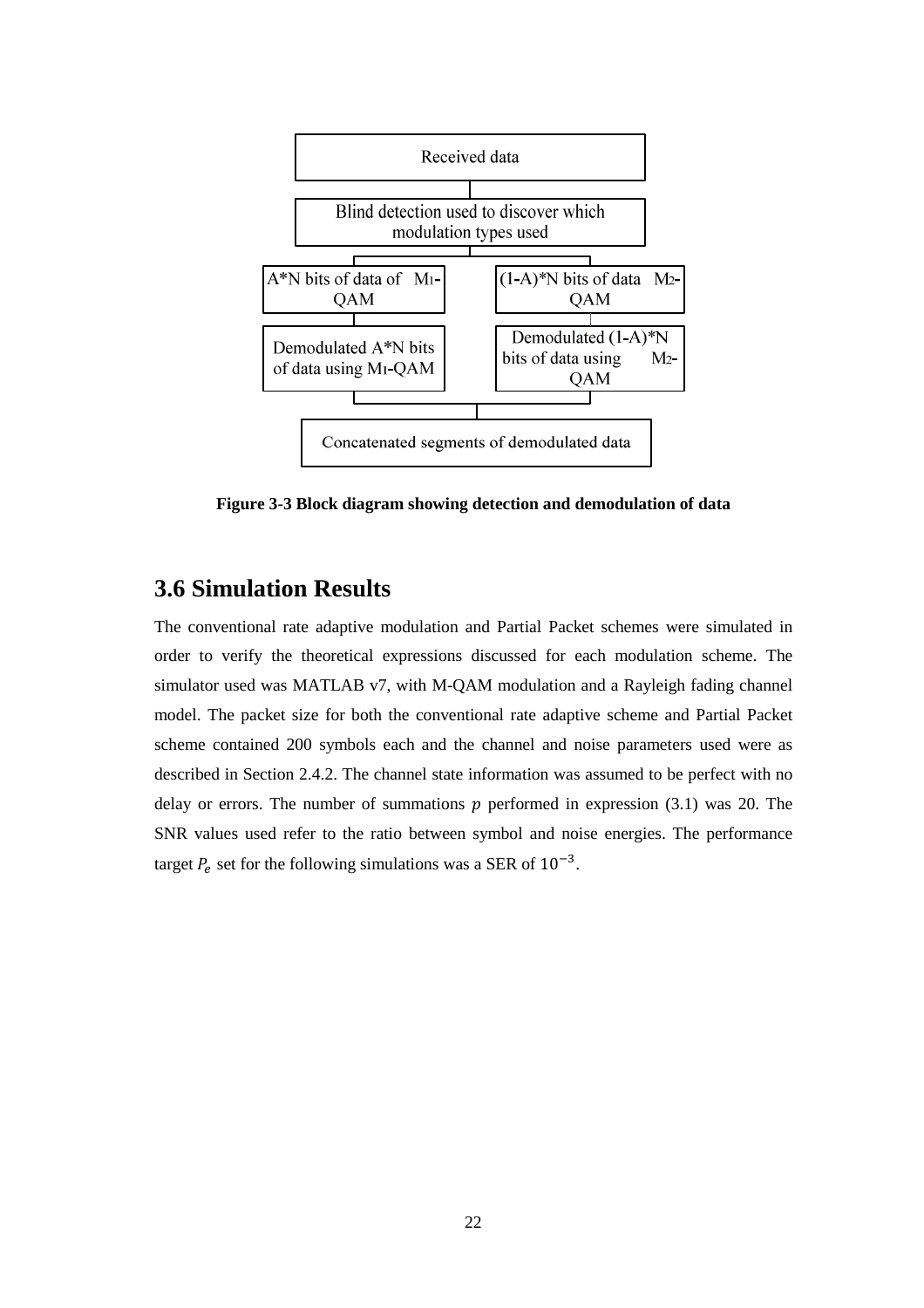

**Figure 3-4: Average SER of adaptive M-QAM over a Rayleigh fading channel** 

Figure 3-4 shows the conventional rate adaptive modulation scheme as the fading conditions improve. Simulated results confirm that the numerical analysis was correct and show how the system adapts the constellation size to achieve the system performance requirement where possible.

Figure 3-5 shows the areas, indicated by red circles, in which each of the constellation sizes performs greater than the  $P_e$  required since the next greater constellation cannot meet this requirement.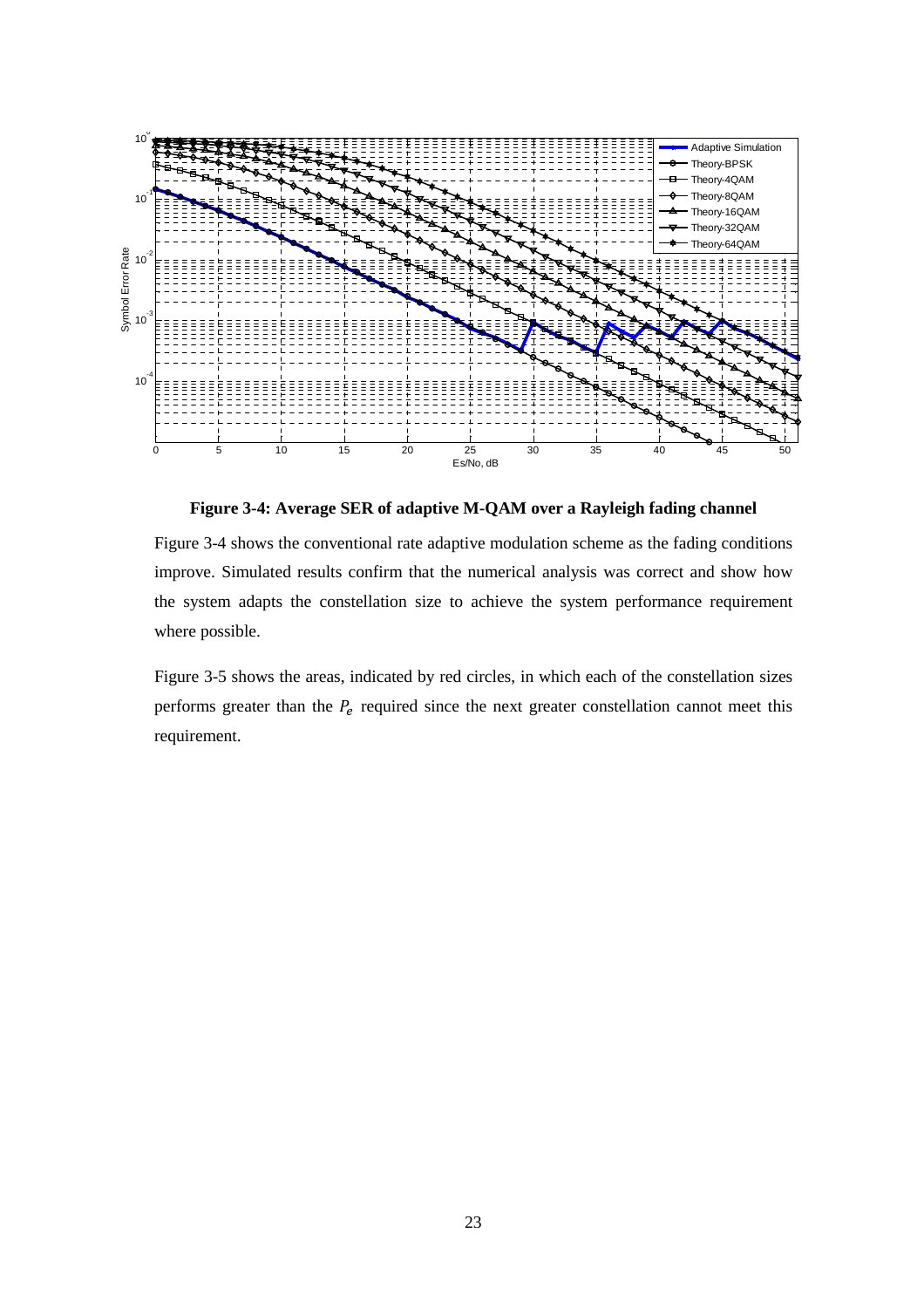

**Figure 3-5 Average SER with adaption showing areas where improvement is possible** 

The aim of Partial Packet scheme is to increase spectral efficiency by introducing a scheme that modulates a packet of data with two different constellation sizes. The constellation size determines the amount of information that is transmitted per symbol, the lower the number of information bits per symbol the better the system performs. Therefore as the system uses two different constellation sizes the amount of information bits per packet increases, although the system performance worsens the target  $P_e$  is achieved. Figure 3-6 shows the system using the Partial Packet scheme compared to the conventional system.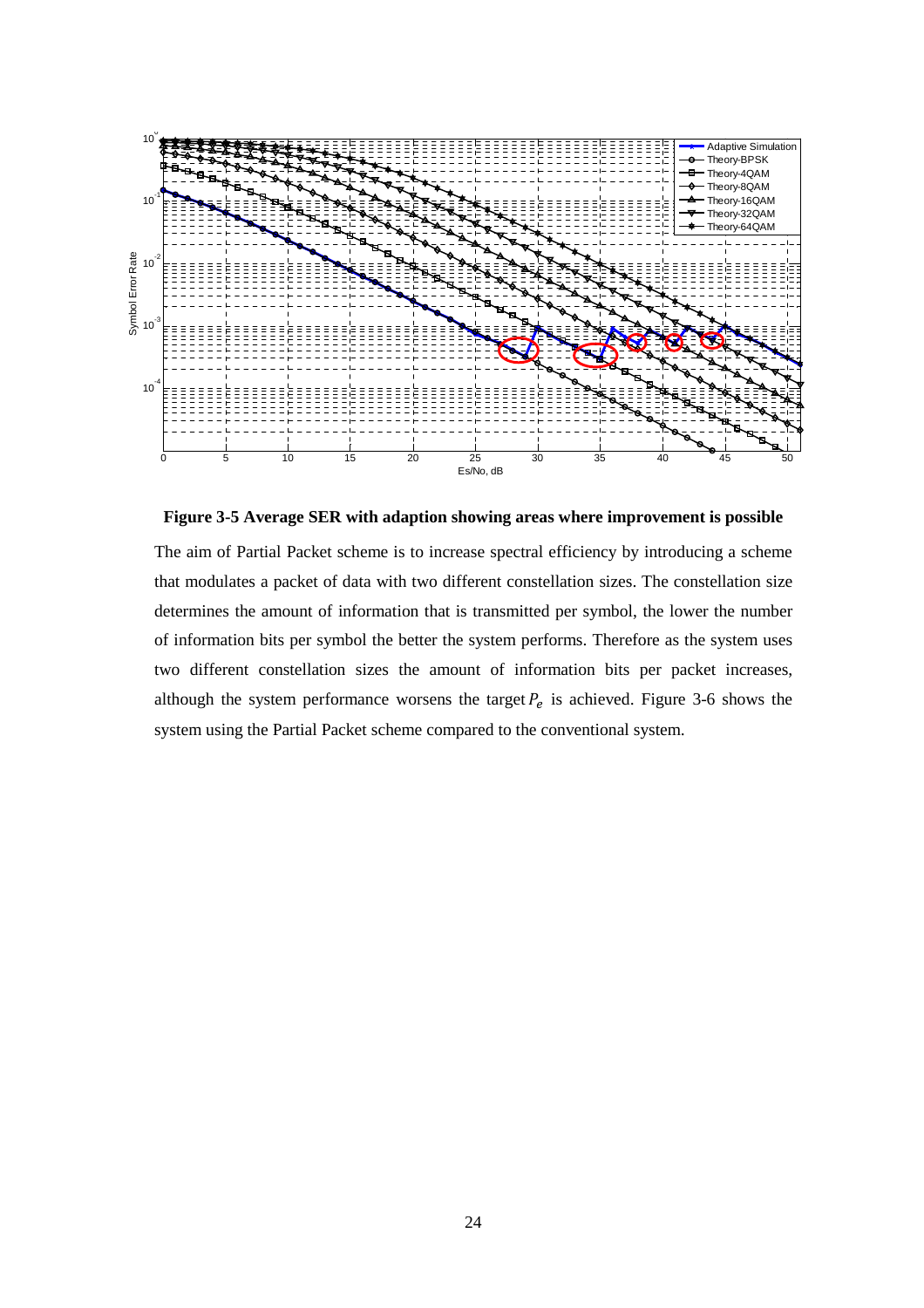

**Figure 3-6 Average SER using Partial Packet Scheme in Rayleigh fading channel** 

Now that the SER performance improvement has been shown in the simulations, it is important to calculate the throughput of the Partial Packet scheme and compare it to the conventional rate adaptive modulation.

The equation to determine the data rate of the system from [4] is

$$
R(\bar{y}) = \text{Blog}_2 M(\bar{y}),\tag{3.3}
$$

where B is the number of received symbols. In order to calculate the entire throughput of the Partial Packet scheme, the throughput for each constellation size is required. Using the information given from Figure 3-3 and equation (3.2) it is noted that a portion of the received symbols will be a certain constellation size and the other portion will be a different constellation size. This portion is defined as above by  $A$ , therefore the throughput of the Partial Packet scheme is defined as

$$
R(\bar{\gamma}) = AB \log_2 M_k(\bar{\gamma}) + (1 - A) B \log_2 M_{k+1}(\bar{\gamma})
$$
\n(3.4)

Using Table 3-2 and Table 3-3 for the values of the constellation size and  $A$ . Throughput here is measured in bits per symbol. Figure 3-7 shows throughput improvement compared to conventional rate adaption.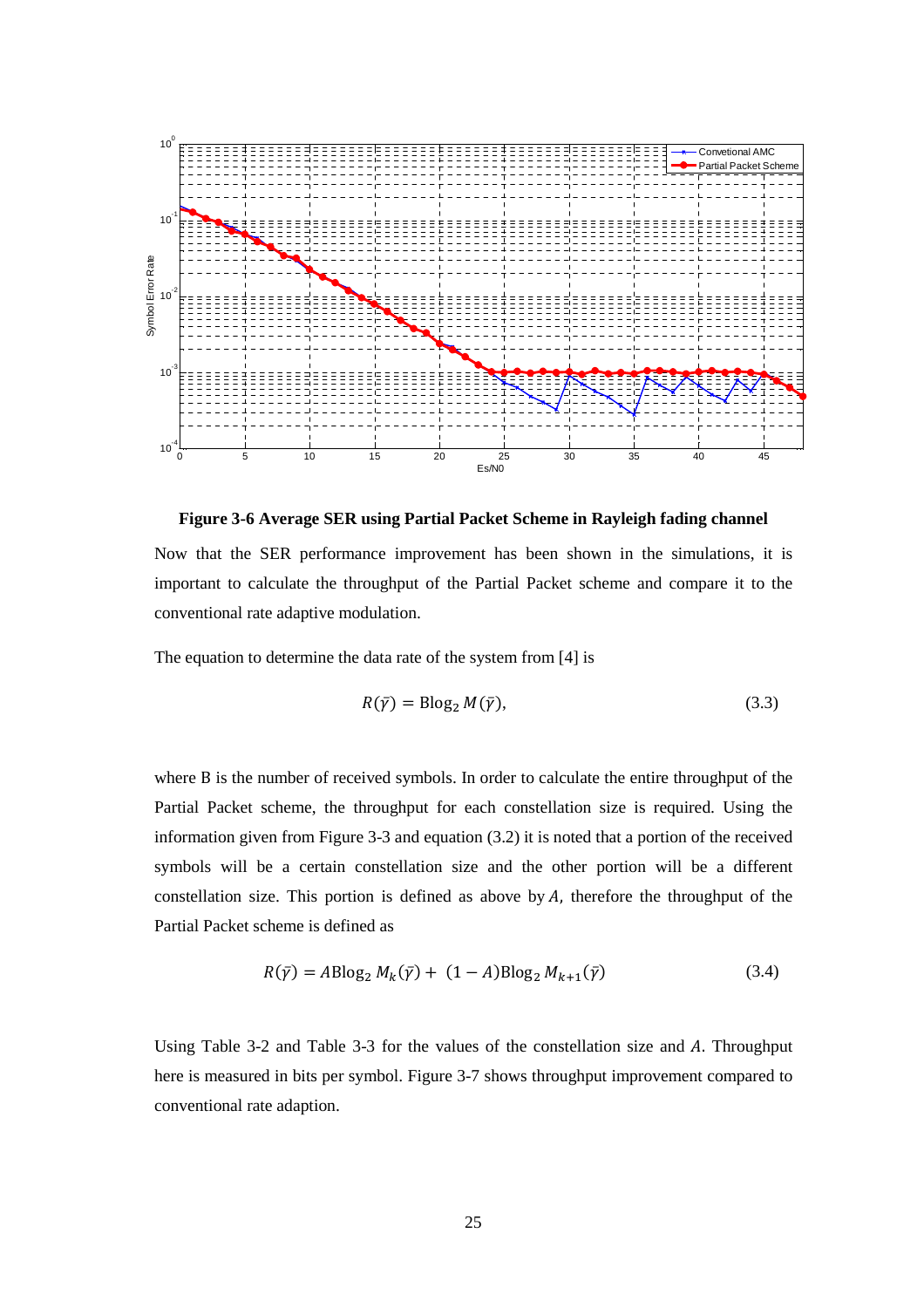

**Figure 3-7 Through-put using Partial Packet Scheme in Rayleigh fading channel** 

Figure 3-7 shows the increased number of information bits per symbol per packet using the Partial Packet scheme when compared to the conventional adaptive modulation.

### **3.7 Chapter Summary**

In this chapter, rate adaptive modulation was introduced with a look at some related work, this lead to a discussion on conventional rate adaption which highlighted areas in which improvement was possible. The proposed method used in [21] was examined. This method for rate adaption calculates the optimal switching levels between constellations to achieve a constant symbol error rate. A system was then proposed, which instead of using the optimal switching levels, used a technique that combines two different constellations within a single packet and requires lower computation. This technique together with a method called blind detection on the receiver side, provides improvement on the overall spectral efficiency of the system compared to conventional rate adaption. Simulation results were presented showing the conventional rate adaptive modulation as well as the Partial Packet scheme. A comparison was made to show that both schemes met the required performance target of SER of  $10^{-3}$ . Spectral efficiency of the system was discussed and an equation was derived to determine the entire throughput of the system. The improvement of the Partial Packet scheme was shown when compared to the throughput of the conventional rate adaption. The following chapter continues the focus on the physical layer and discusses the use of constant rate - variable power techniques to achieve a required SER.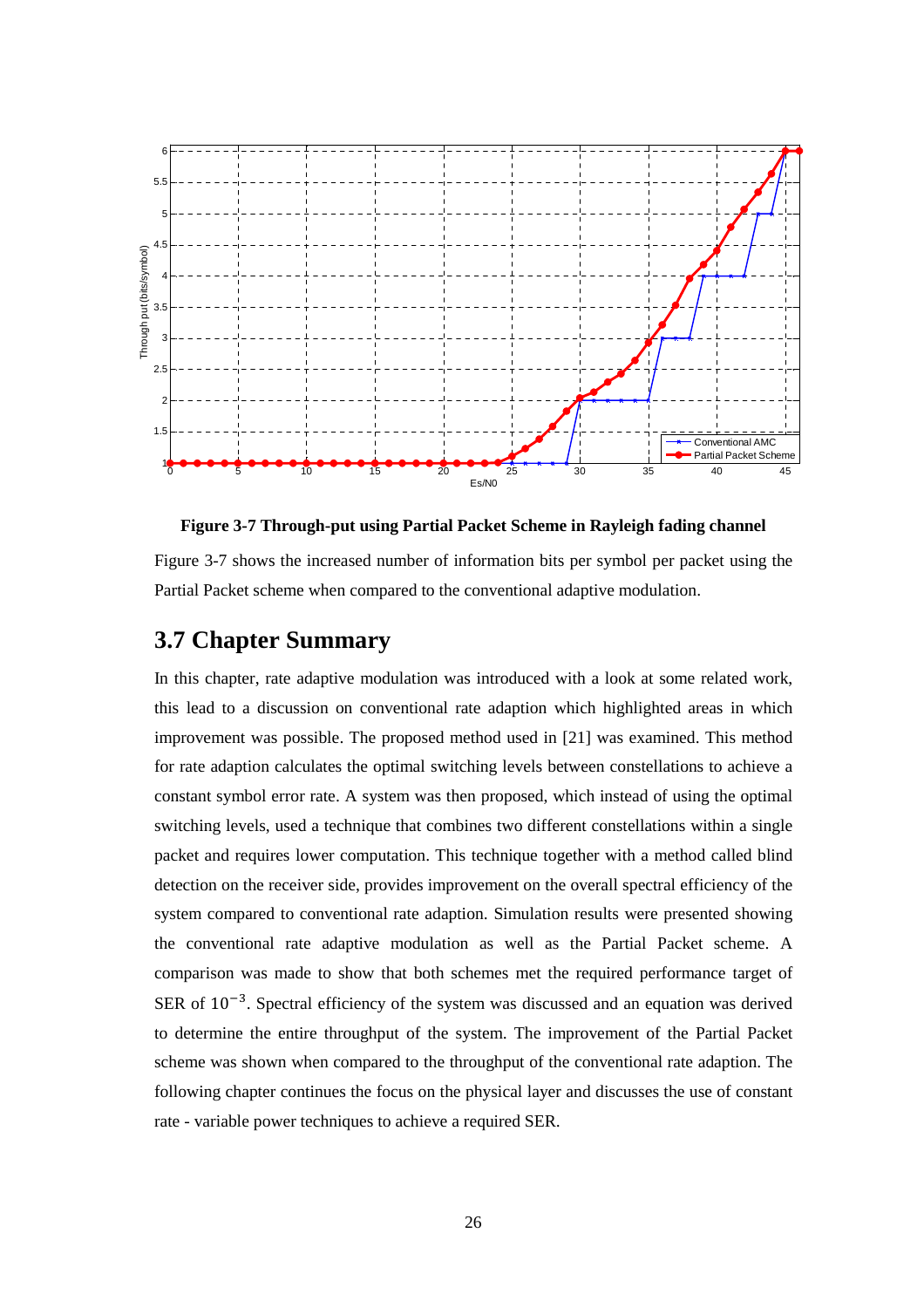# **Chapter 4**

# **Power Adaptive Modulation**

### **4.1 Introduction**

In modern technological devices, power efficient systems are a necessity to combat high processing requirements in day to day usage. In the previous chapter, rate adaptive modulation within the physical layer was described with an emphasis on spectral efficiency, the focus remains on the physical layer however in this chapter power adaptive modulation is discussed with the aim of varying the SER performance by providing variable power. This discussion begins with a look at related work regarding power control in the physical layer which is then followed by a discussion on the system model that will be used in this section. The Rayleigh fading channel is presented as well as the implementation of power adaptive modulation within this fading channel is presented, which is followed by a discussion on the different power adaptive techniques with specific principles discussed for each technique. The simulation results are presented and discussed, the chapter is then concluded with a chapter summary.

### **4.2 Related Work**

Power adaptive modulation can be described as adapting the transmit power of the system in order to achieve a specific performance target  $P_e$ . The method that this adaption occurs is dependent on the adaption policy or scheme. In the work proposed in [4] two power adaptive schemes are discussed, these being the Channel Inversion and Water-Filling schemes, each have their own benefits and shortfalls. Channel Inversion counteracts severe fading by applying more power to the signal, this provides better performance in high fading levels. Water-Filling takes advantage of low fading areas and applies more power to further improve performance and disregards severely faded areas.

The work presented in [2] is a QoS driven system that uses rate and power adaptive schemes to maximize throughput subject to a given delay QoS constraint. The analysis done on this system provide an interesting insight to the tradeoff between throughput and QoS provisioning: when the QoS constraint becomes loose their optimal power control strategy converges to the Water-Filling scheme where on the other hand when the QoS constraints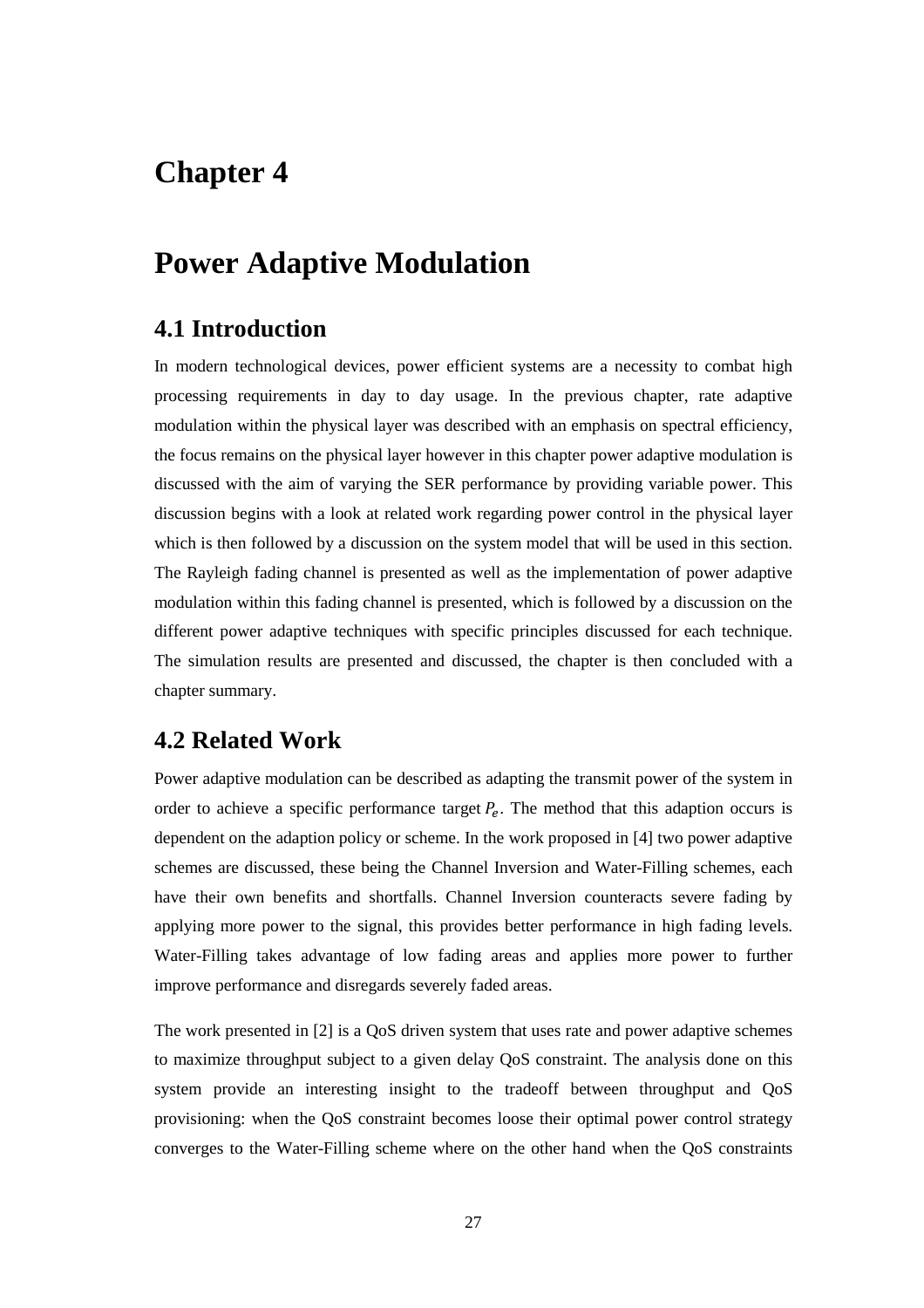are gets stringent the optimal policy converges to the total channel inversion scheme. In this section these two power adaptive schemes are investigated and are used to obtain the main objective of our system, which is to maintain an overall target SER  $(P_e)$ .

### **4.3 System Model**

The system model used in this chapter is similar to the system used in Section 3.3. In the previous system the AMC in the physical layer improves the system performance using rate adaptive modulation, Figure 4-1 represents this system model. In this chapter the focus is once again placed exclusively on using the physical layer, with attention placed on the Power controller. The application layer is assumed to operate without error correction and the adaptive mode controller is treated as being inactive.



Channel State Information feedback

#### **Figure 4-1 A representation of the system model used in this chapter**

The channel model used in this chapter is the same as the model presented in Section 3.3. A theoretical expression for a Rayleigh fading channel is discussed in the next section.

### **4.4 Fading Channel**

In this section the theoretical expression is introduced for the implementation of power adaptive modulation in a Rayleigh fading channel, this expression will be referenced in the rest of this chapter. For convenience the SER equation in a Rayleigh fading channel that was presented in Chapter 2 is restated,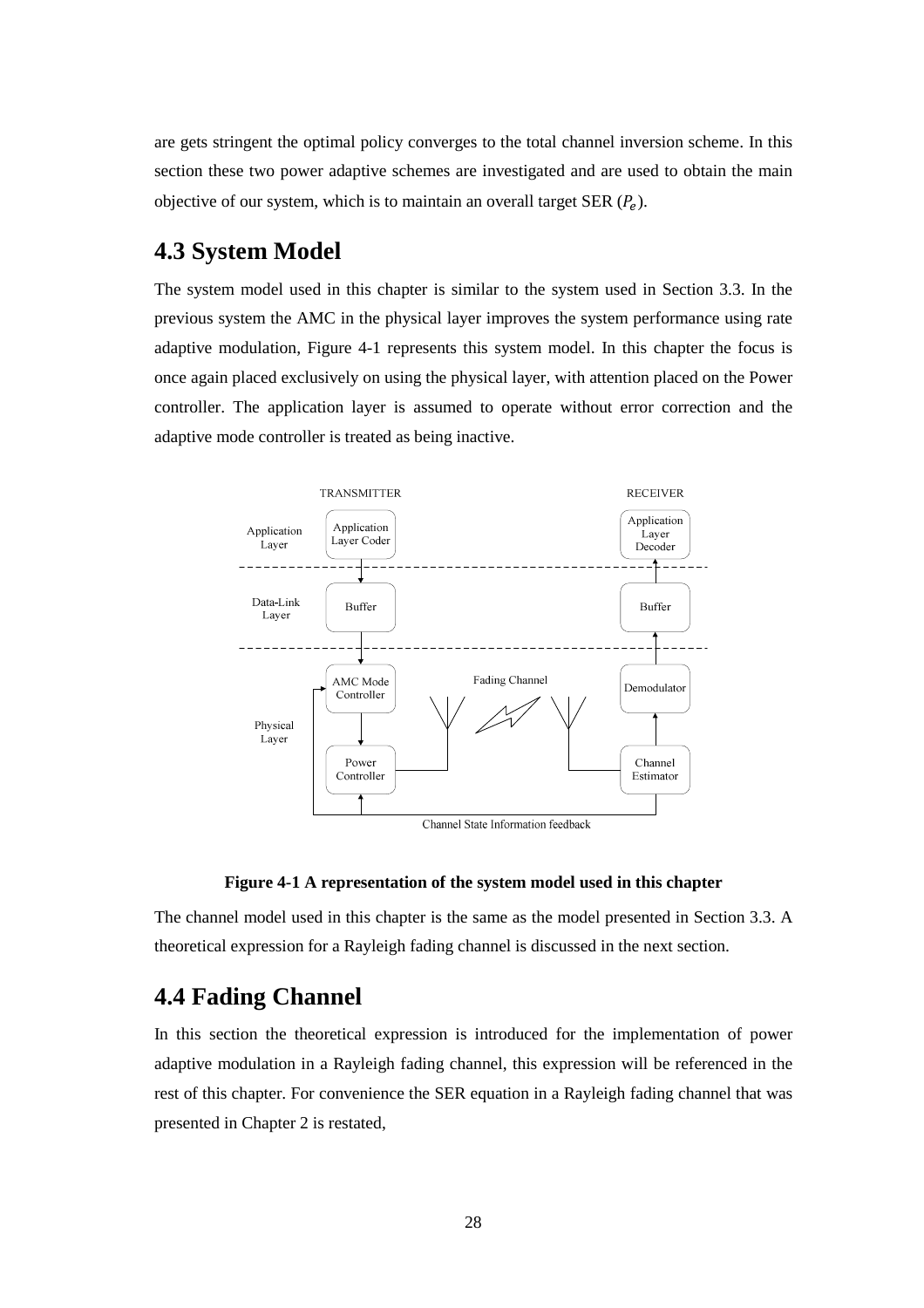$$
P_{s}(\bar{y}) = \frac{a}{p} \left\{ \frac{1}{b\bar{y} + 2} - \frac{a}{2} \times \frac{1}{b\bar{y} + 1} + (1 - a) \sum_{i=1}^{p-1} \frac{S_{i}}{b\bar{y} + S_{i}} + \sum_{i=p}^{2p-1} \frac{S_{i}}{b\bar{y} + S_{i}} \right\}
$$
(4.1)

The expression (4.1) is used to describe a constant-power system, in order to allow for variable power the transmit SNR  $\bar{\gamma}$  becomes  $P(\bar{\gamma})\bar{\gamma}$  from [4], where  $P(\bar{\gamma})$  is the transmitted power of the signal. Therefore the variable-power equation is

$$
P_{s}(\bar{y}) = \frac{a}{p} \left\{ \frac{1}{bP(\bar{y})\bar{y} + 2} - \frac{a}{2} \times \frac{1}{bP(\bar{y})\bar{y} + 1} + (1 - a) \sum_{i=1}^{p-1} \frac{S_{i}}{bP(\bar{y})\bar{y} + S_{i}} + \sum_{i=p}^{2p-1} \frac{S_{i}}{bP(\bar{y})\bar{y} + S_{i}} \right\}
$$
(4.2)

### **4.5 Channel Inversion Power Adaption**

The objective of Channel Inversion power adaption is to supply increased power when the channel conditions are severe and less power when the channel conditions are favorable. This allows for a constant Symbol Error Rate (SER) to be achieved. Using the equation (9.1) from [8]

$$
\frac{P(\bar{y})}{\bar{p}} = \frac{\sigma}{\bar{y}}\tag{4.3}
$$

where  $P(\bar{v})$  is the transmit power according to the received SNR  $\bar{v}$  value,  $\bar{P}$  is the average transmit power and  $\sigma$  is the constant received power required to satisfy the SER requirement. In order to implement this power adaptive scheme it is first necessary to calculate the required constant received power required to meet the target SER, it is then required to calculate the Peak and Average power to ensure that there is an upper bound to the maximum amount of power transmittable.

### **4.5.1 Constant Received Power**

To calculate the transmit power  $P(\bar{y})$  it first necessary to calculate the constant received power  $\sigma$ . This discussion begins with a look at how this calculation would be performed in an AWGN fading channel. Since equation (2.1) is not easily inversed an approximation is used to perform the calculations. Using the approximations found in Table 6.1 in [8], the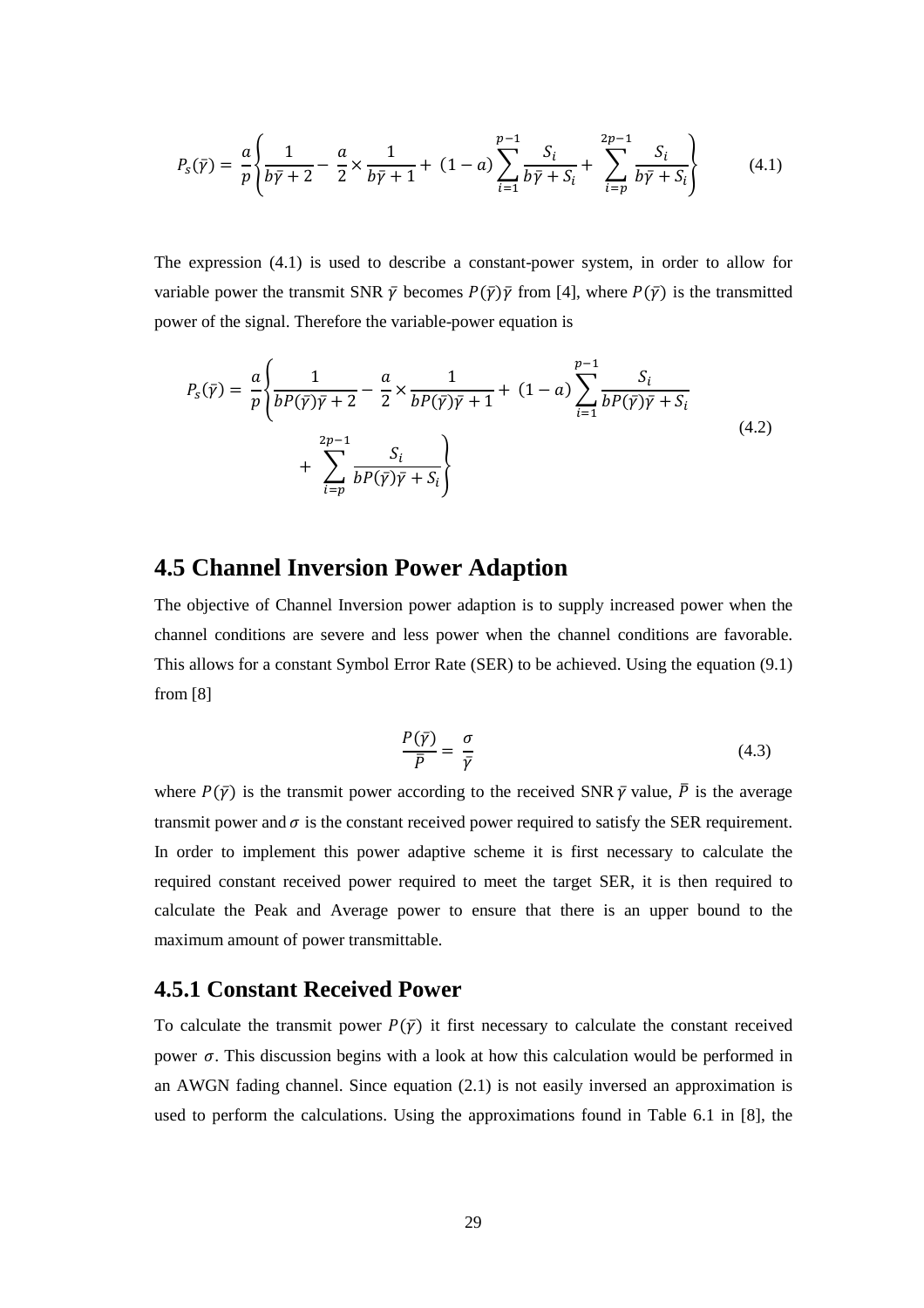constant received SNR is the SNR value that achieves our required target SER. In this case the approximation for 4QAM is used.

$$
P_e \approx 2Q(\sqrt{\gamma})\tag{4.4}
$$

Using numerical analysis on equation (4.4) it was found that for a target SER of  $P_e = 10^{-3}$  it was found that  $\bar{y} = 10.8$  dB. Therefore our constant received power required for 4QAM is  $\sigma = 10.8$ dB. In [4] the average power used was  $\bar{P} = 1$ , using this information it now possible to calculate the required transmit power  $P(\bar{y})$  using (4.3).

**Table 4-1 Constant received power**  $\sigma$  **values for the different modulation types for an** AWGN faded channel given a target SER of  $10^{-3}$ 

| Modulation  | Constant Received SNR $\sigma$ (dB) |  |
|-------------|-------------------------------------|--|
| <b>BPSK</b> | 6.7                                 |  |
| 4QAM        | 10.8                                |  |
| 16QAM       | 17.1                                |  |
| 64QAM       | 23.4                                |  |

Similarly to the AWGN fading channel, numerical analysis was used on equation (4.1) to determine the constant received power  $\sigma$  in a Rayleigh fading channel. Table 4-2 shows the constant received power  $\sigma$  for the different modulation types.

Table 4-2 Constant received power  $\sigma$  values for the different modulation types for a Rayleigh fading channel given a target SER of  $10^{-3}$ 

| Modulation  | Constant Received SNR $\sigma$ (dB) |
|-------------|-------------------------------------|
| <b>BPSK</b> | 23.9                                |
| 4QAM        | 29.5                                |
| 16QAM       | 30.0                                |
| 64QAM       | 38.0                                |

### **4.5.2 Peak Power and Average Power**

The transmit power  $P$  is constrained by equation (4.5), the average power constraint [4]. The reason for this constraint is to prevent  $P$  from reaching impractical values. To satisfy this average power constraint the maximum allowable transmit power is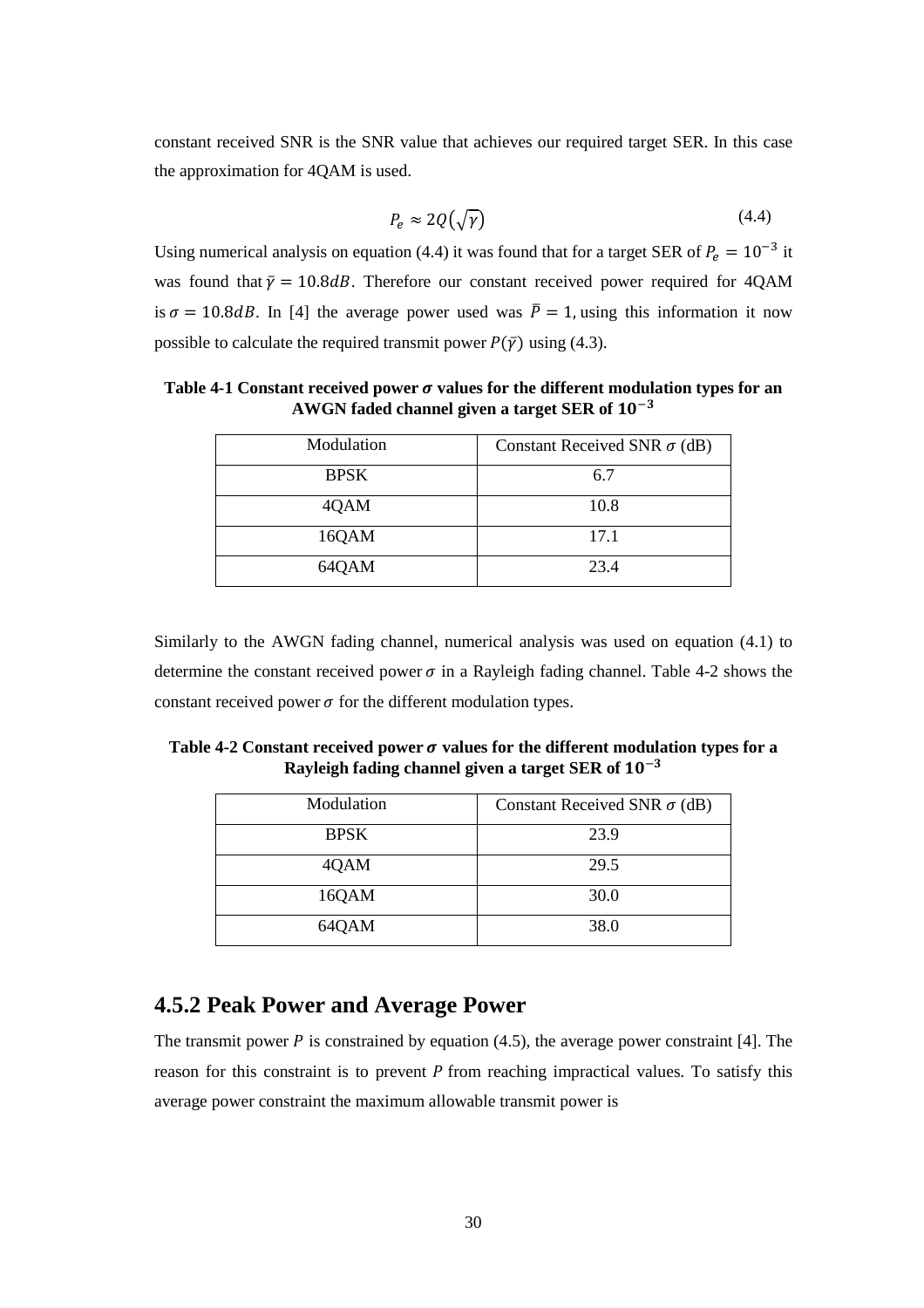$$
\int_0^\infty P(\gamma)\rho(\gamma)d\gamma = \bar{P}
$$
\n(4.5)

where the power allocation is

$$
P(\gamma) = \begin{Bmatrix} \frac{\sigma}{\gamma}, \gamma > \gamma_1 \\ P_{max, \gamma} \le \gamma_1 \end{Bmatrix}
$$
 (4.6)

The integral for a Rayleigh Fading channel thus becomes

$$
\int_0^{\gamma_1} P_{max} \frac{1}{\bar{\gamma}} e^{\frac{-\gamma}{\bar{\gamma}}} d\gamma + \int_{\gamma_1}^{\infty} \frac{\sigma}{\gamma} \frac{1}{\bar{\gamma}} e^{\frac{-\gamma}{\bar{\gamma}}} d\gamma = \bar{P}
$$
  

$$
\frac{P_{max}}{\bar{\gamma}} \left( -\bar{\gamma} e^{\frac{-\gamma}{\bar{\gamma}}} \right)_0^{\gamma_1} + \frac{\sigma}{\bar{\gamma}} Expint \left( \frac{-\gamma}{\bar{\gamma}} \right) = \bar{P}
$$
(4.7)

where  $Expint(x) = \int_x^{\infty} \frac{e^{-t}}{t}$  $t$  $\infty$  $\int_{x}^{\infty} \frac{e^{-t}}{t} dt$  and  $\gamma_1 = \frac{\sigma \bar{P}}{P_{ma}}$  $\frac{\partial F}{\partial P_{max}}$ .

Table 4-3 shows respective  $P_{max}$  values for each modulation type, using  $\bar{P} = 1$  for the average transmit power [4] and  $\bar{y} = 7dB$  for the average SNR [8] in a Rayleigh fading channel.

Table 4-3 showing the maximum power  $P_{max}$  for each modulation in a Rayleigh fading **channel** 

| <b>Modulation Scheme</b> | $P_{max}$ (dB) |
|--------------------------|----------------|
| <b>BPSK</b>              | 23.51          |
| 4QAM                     | 28.98          |
| 16 QAM                   | 37.56          |
| 64 QAM                   | 44.35          |

These calculations as well as the information that is provided by the CSI in the system model are vital in allowing the Channel Inversion scheme can adapt as channel conditions change. In the next section the Water-Filling scheme and the implementation is discussed.

## **4.6 Water-Filling Power Adaption**

Channel Inversion discussed previously utilizes more power when the channel conditions are severely faded while the main property the of Water-filling scheme is to supply less power to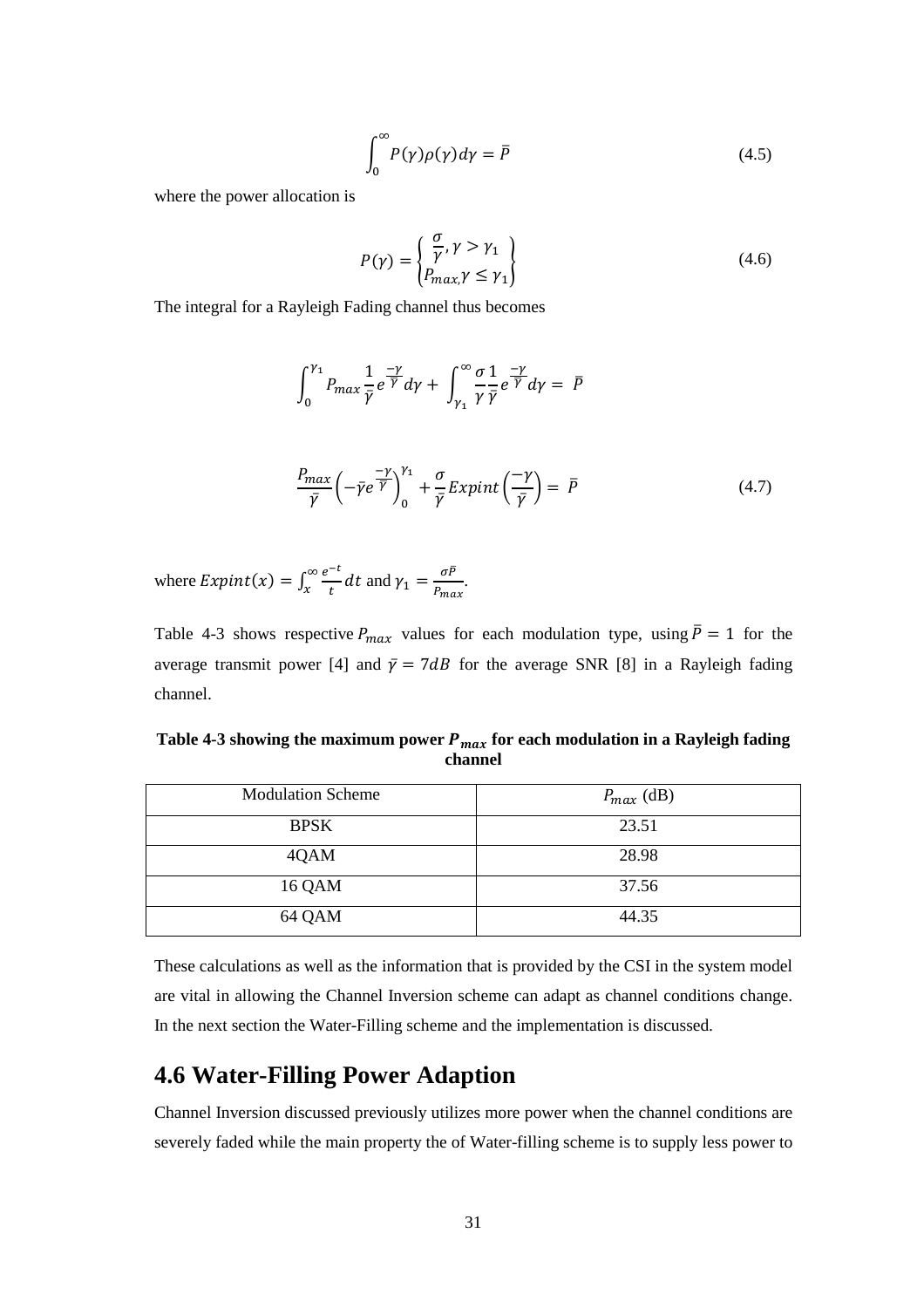the system when the channel is severely faded and supply more power when the channel is favorable. This scheme is defined by following equation [4].

$$
\frac{P(\gamma)}{\overline{P}} = \frac{1}{\gamma_0} - \frac{1}{\gamma} \qquad \gamma \ge \gamma_0 \tag{4.8}
$$

where  $\gamma_0$  is the cut-off value, if the received SNR value is less than  $\gamma_0$  then the channel is too severely faded to transmit data hence no data is transmitted. In [4] they have optimized this equation further by introducing a value  $K$  such that the optimum cutoff fade depth is now  $\gamma_0/K$  . Therefore the scheme now becomes

$$
\frac{P(\gamma)}{\bar{P}} = \frac{1}{\gamma_0} - \frac{1}{\gamma K} \qquad \gamma \ge \gamma_0/K \tag{4.9}
$$

where  $K = \frac{-1.5}{\ln(5P_e)}$  and  $P_e$  is the target SER required [4].

In order to implement this power adaptive scheme it is first required to calculate  $\gamma_0$  after which it is possible to calculate the transmit power. The next section discusses each of these calculations which are later confirmed with simulation results in a Rayleigh fading channel.

### **4.6.1 Cut-Off Value**

To calculate the cut-off value the transmit power  $P$  policy for Water-filling must be substituted into (4.5) and subsequently using numerical analysis to solve for  $\gamma_0$  [4].

$$
\int_{\gamma_0}^{\infty} \left(\frac{1}{\gamma_0} - \frac{1}{\gamma}\right) p_R(\gamma) d\gamma = 1
$$
\n(4.10)

For a Rayleigh fading channel the distribution  $p_R(\gamma)$  is:

$$
p_R(\gamma) = \frac{1}{\bar{\gamma}} e^{\frac{-\gamma}{\bar{\gamma}}}
$$

$$
\int_{\gamma_0}^{\infty} \left(\frac{1}{\gamma_0} - \frac{1}{\gamma}\right) \frac{1}{\bar{\gamma}} e^{\frac{-\gamma}{\bar{\gamma}}} d\gamma = 1
$$
  

$$
\int_{\gamma_0}^{\infty} \frac{1}{\gamma_0} \frac{1}{\bar{\gamma}} e^{\frac{-\gamma}{\bar{\gamma}}} d\gamma - \int_{\gamma_0}^{\infty} \frac{1}{\gamma} \frac{1}{\bar{\gamma}} e^{\frac{-\gamma}{\bar{\gamma}}} d\gamma = 1
$$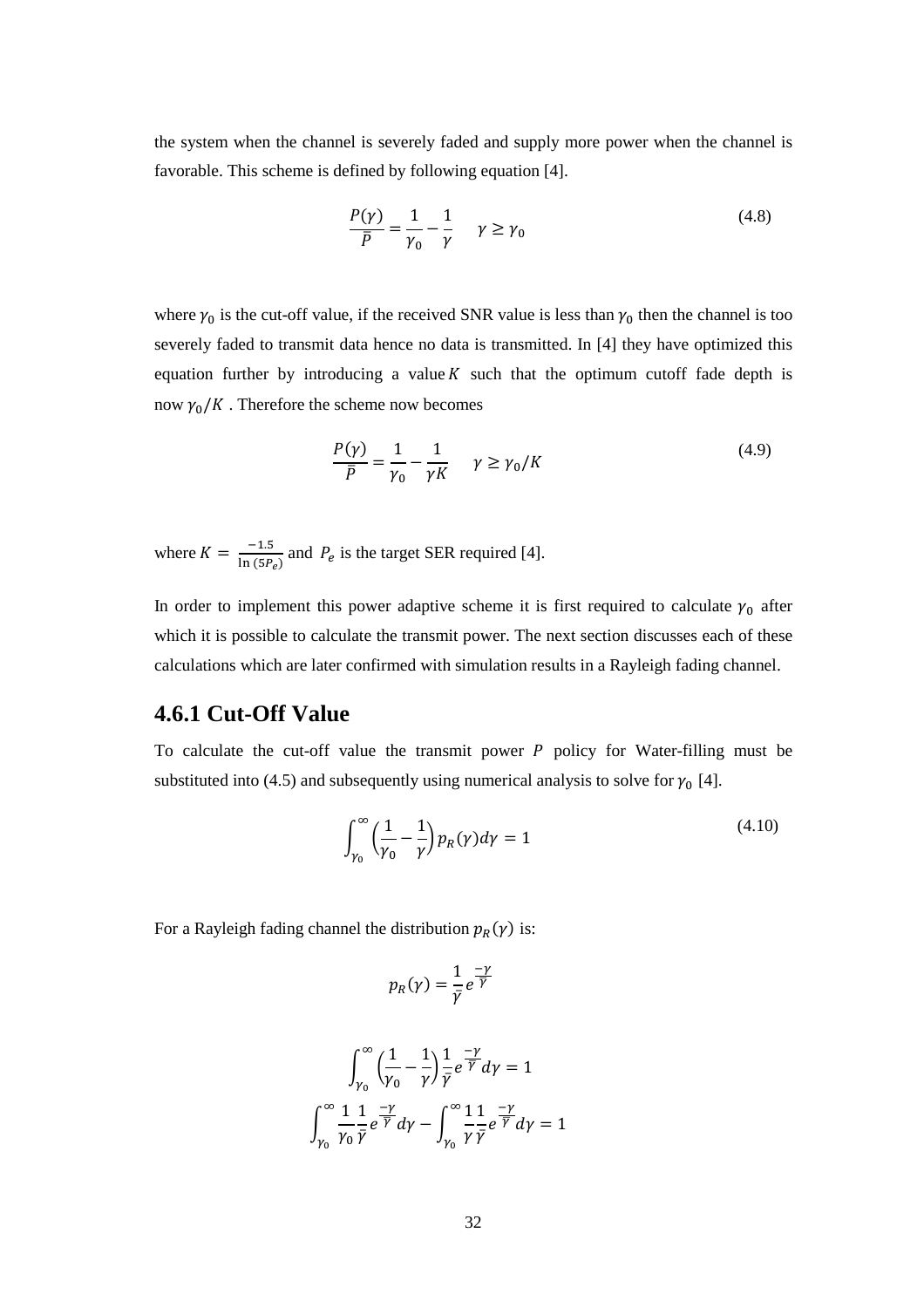Which finally reduces to:

$$
\frac{1}{\gamma_0}e^{\frac{-\gamma_0}{\overline{\gamma}}} - \frac{1}{\overline{\gamma}}Expint\left(\frac{\gamma_0}{\overline{\gamma}}\right) = 1\tag{4.11}
$$

Using the same parameters as in the previous section with  $\bar{y} = 7dB$  for the average power [8] and after numerically solving for  $\gamma_0$  in equation (4.11) the solution found was  $\gamma_0 = 0.66$ . The integral changes when solving for the optimized cutoff value thus by using a target SER required of  $P_e = 10^{-3}$ , the value of K from (4.9) was calculated and similarly the new cutoff value  $\gamma_0$  was found.

Table 4-4 showing the cutoff value  $\gamma_0$  and optimal cutoff value  $K$  in a Rayleigh fading **channel** 

| Fading   | $\gamma_0$ (dB) | $\gamma_0/K$ (dB) |
|----------|-----------------|-------------------|
| Rayleigh | $-1.7607$       | 1.7199            |

### **4.6.2 Transmit Power**

The transmit power varies depending on the condition of the channel (SNR), the cut-off value as well as the average transmit power. In the previous section the cut-off value was determined, in this section the transmit power is calculated by using (4.9) which is shown restated for convenience.

$$
\frac{P(\gamma)}{\overline{P}} = \frac{1}{\gamma_0} - \frac{1}{\gamma K} \qquad \gamma \ge \gamma_0/K \tag{4.9}
$$

Solving for the transmit power  $P(\gamma)$  the equation becomes

$$
P(\gamma) = \bar{P}\left(\frac{1}{\gamma_0} - \frac{1}{\gamma K}\right) \tag{4.12}
$$

Using the values of  $\gamma_0$  and K which was calculated in the previous section, it is possible to calculate the transmit power as  $\gamma$  varies.

### **4.7 Simulation Results**

The power adaptive policies were simulated in order to verify the theoretical expressions discussed for each power adaptive scheme. The simulator used was MATLAB v7, with M-QAM modulation and a Rayleigh fading channel model. The packet size for the both power policies contained 200 symbols each and the channel and noise parameters used were as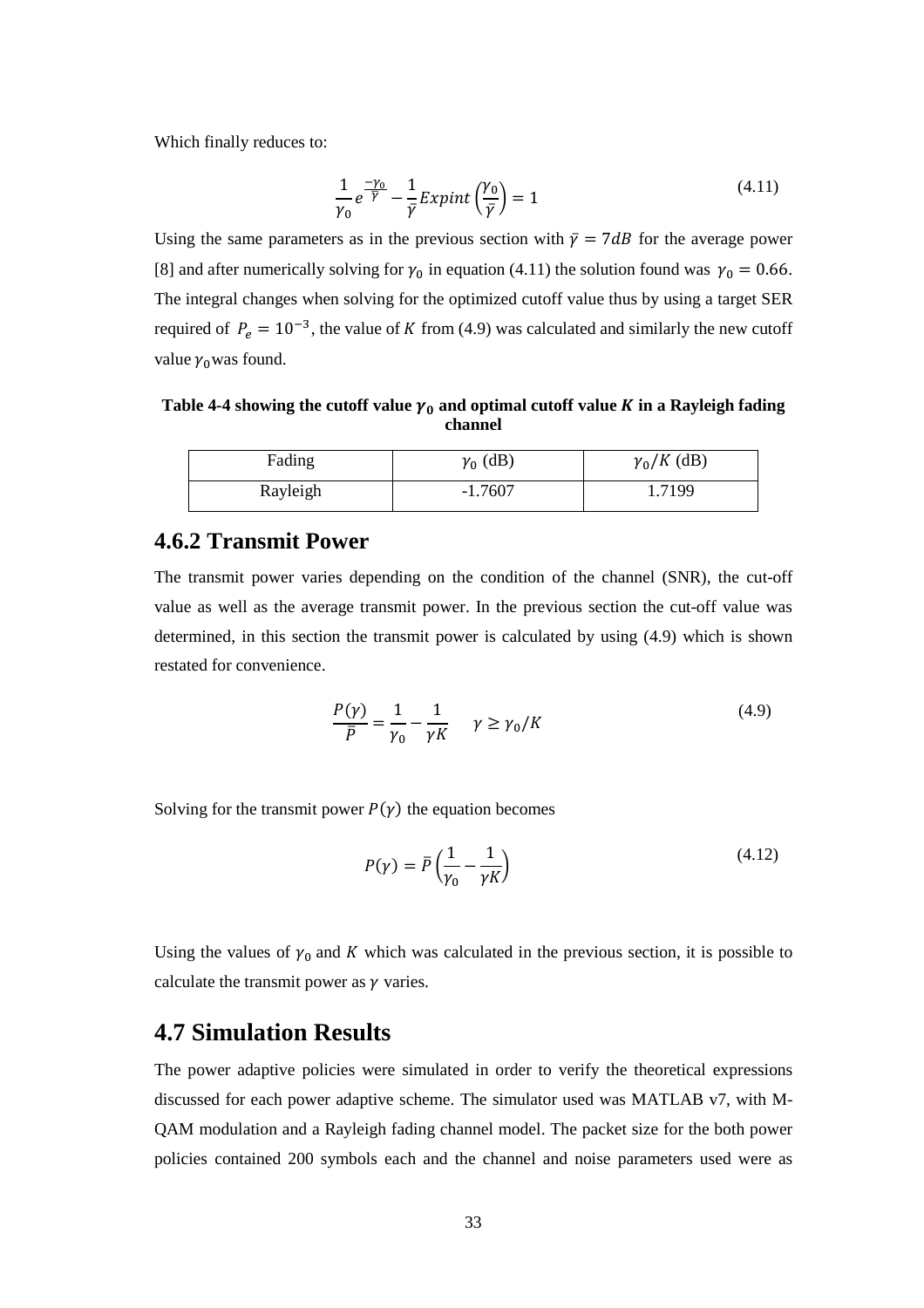described from Section 2.4.2. The channel state information was assumed to be perfect with no delay or errors. The number of summations  $p$  performed in expression (4.2) was 20. The SNR values used refer to the ratio between symbol and noise energies. The performance target  $P_e$  set for the following simulations was a SER of  $10^{-3}$ .

The Channel Inversion discussed above supplies increased power to the signal when channel conditions are not favorable. Using the theoretical equation (4.12), Figure 4-2 shows how the transmit power reduces as the channel conditions become favorable.



**Figure 4-2 Transmit Power versus SNR in a Rayleigh fading channel for BPSK, 4QAM, 16QAM and 64QAM** 

Figures 4-3 to 4-6 show simulations using the calculated constant received power from Table 4.2 and the  $P_{max}$  values found in Table 4.3 in a Rayleigh fading channel using BPSK, 4QAM, 16QAM and 64QAM, respectively. Each of the figures shows the comparison of using the Channel Inversion power scheme versus no adaption.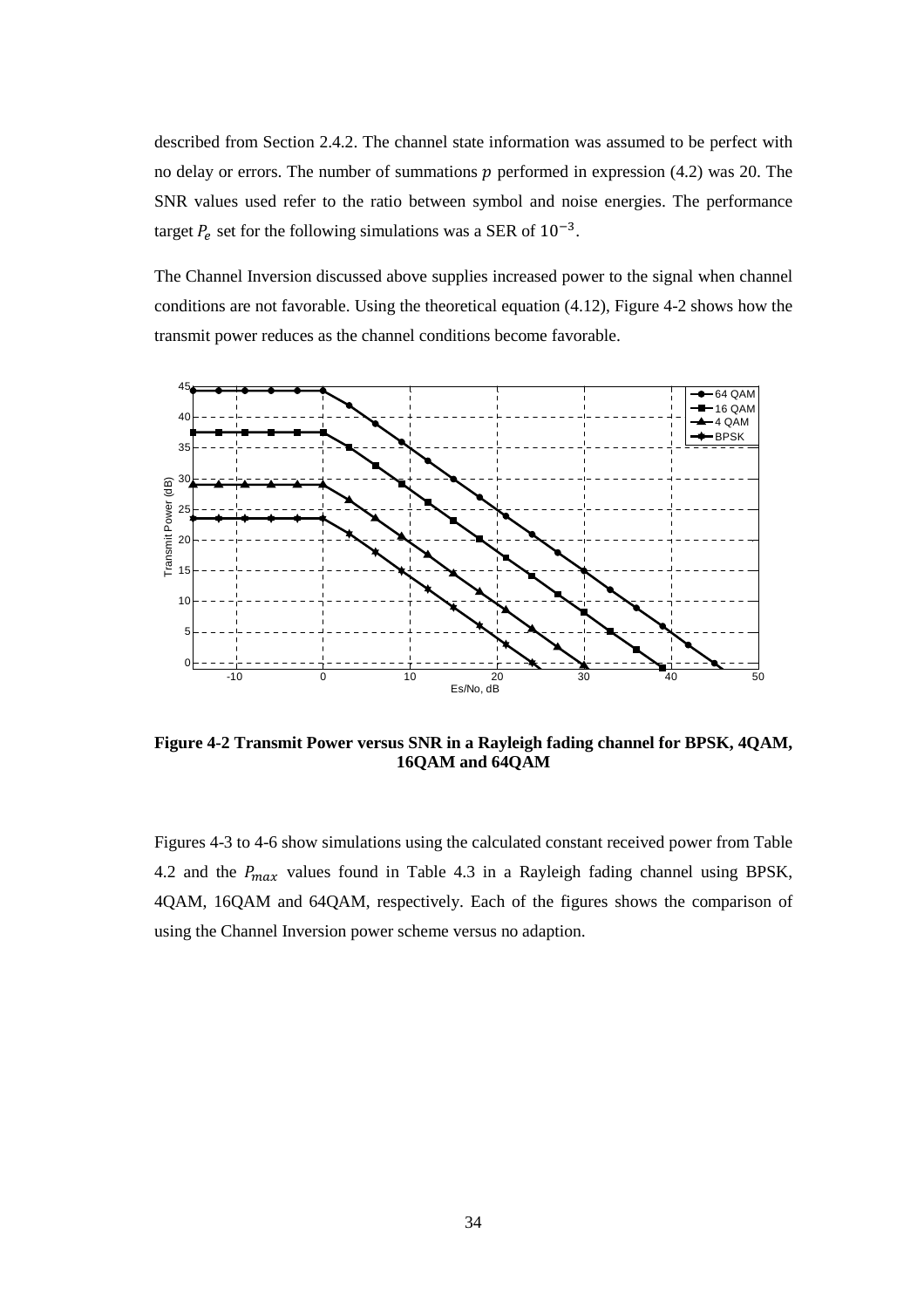

**Figure 4-3 Channel Inversion adaption in a Rayleigh fading channel with BPSK**  modulation with target SER of  $10^{-3}$ 



**Figure 4-4 Channel Inversion adaption in a Rayleigh fading channel with 4QAM**  modulation with target SER of  $10^{-3}$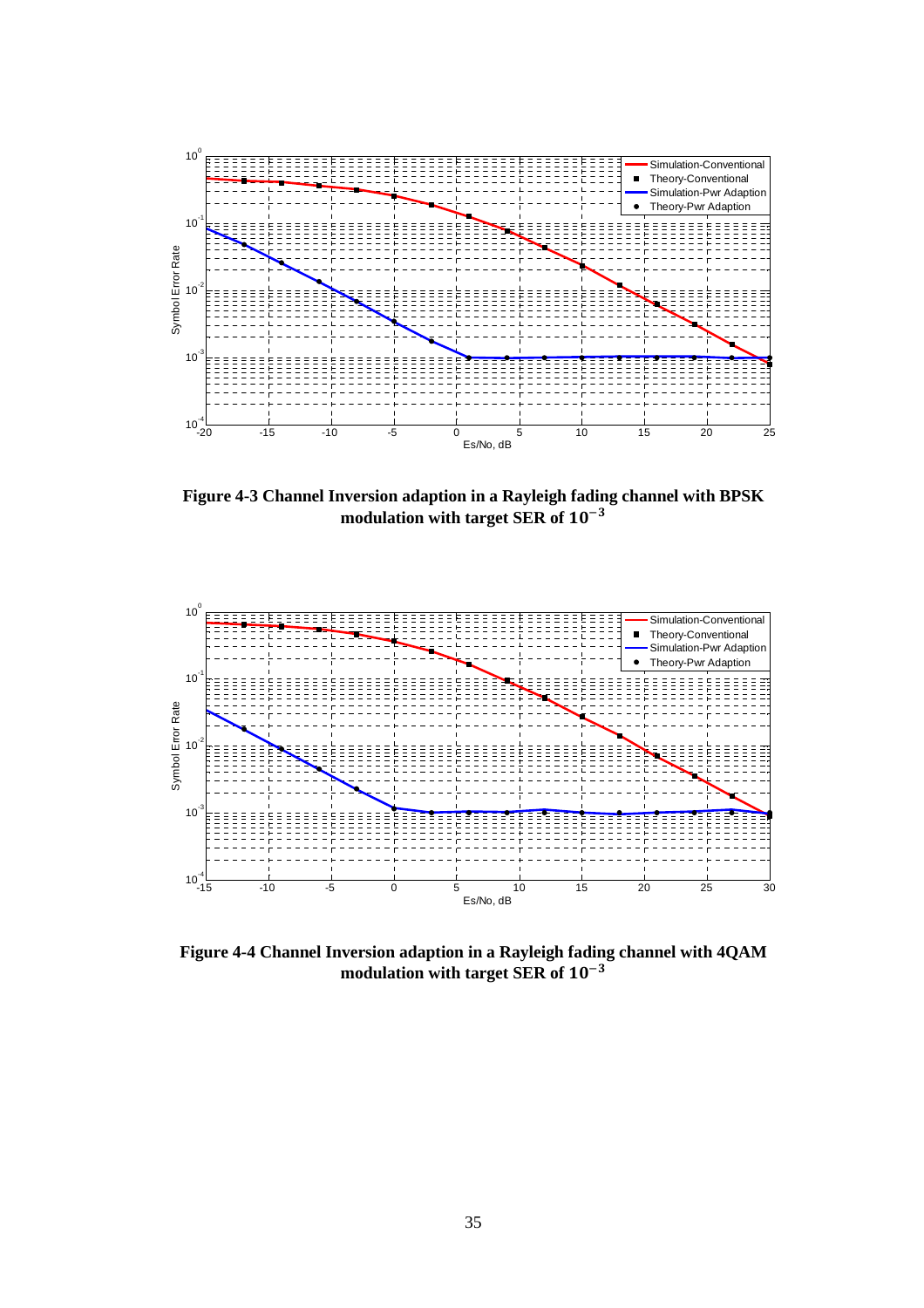

**Figure 4-5 Channel Inversion adaption in a Rayleigh fading channel with 16QAM**  modulation with target SER of  $10^{-3}$ 



**Figure 4-6 Channel Inversion adaption in a Rayleigh fading channel with 64QAM**  modulation with target SER of  $10^{-3}$ 

Each of these simulations show the Peak Power  $P_{max}$  impacting the performance of the system at SNR values below 3dB. For values lower that 3dB the transmit power  $P$  required to achieve the SER requirement is too high. Figure 4-6 highlights this area with a green oval. These simulations confirm the theoretical calculations made and also confirm that the Channel Inversion power scheme utilizes the most power in severely faded channels and least power when the channel is favorable, this is shown in Figure 4-7.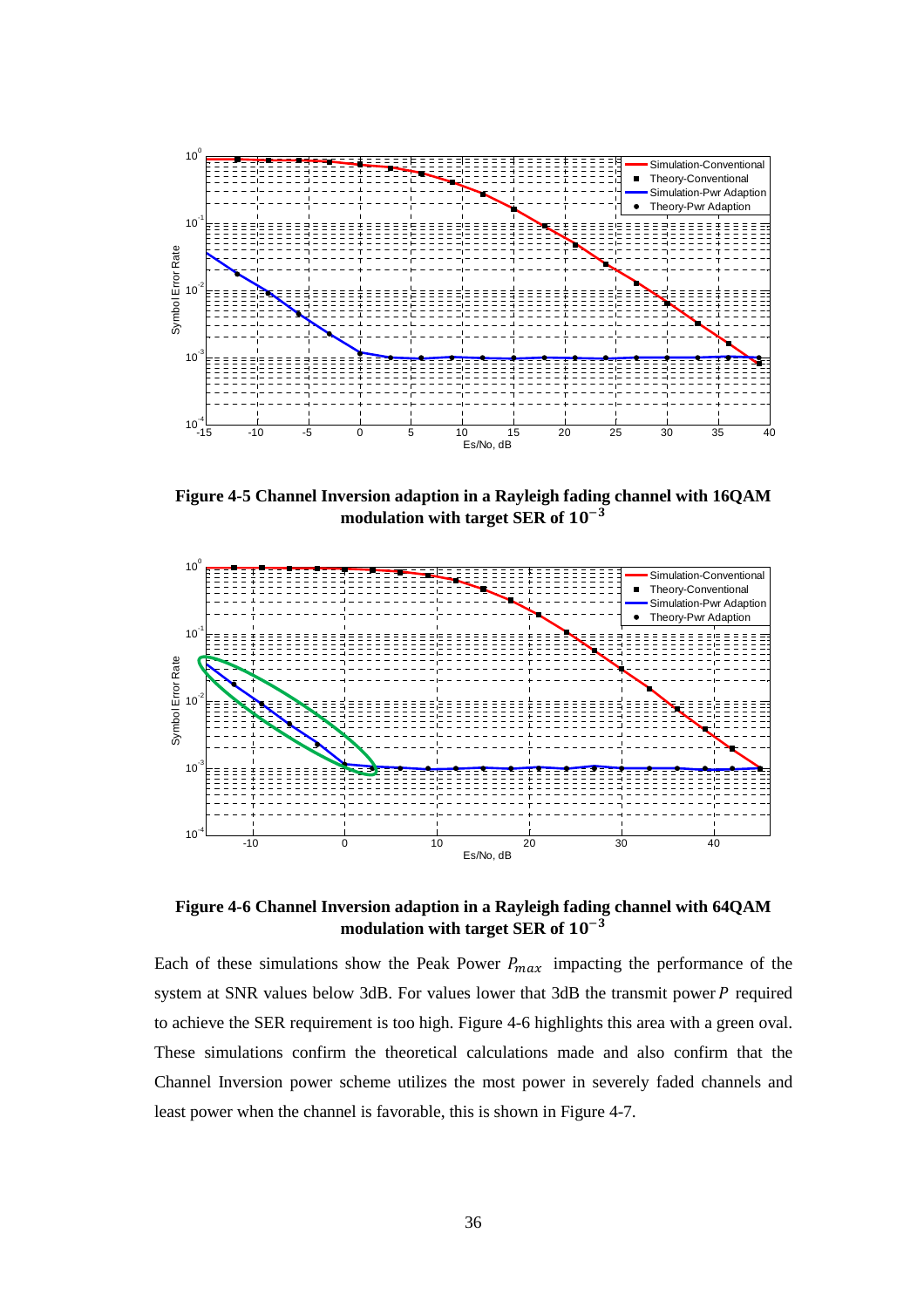Although each modulation type is able to achieve the target SER, the system must be able to supply sufficient power to the power controller. Therefore obtaining the different levels of spectral efficiency depends on the system's ability to allocate enough power to the power controller.

Water-Filling power scheme takes advantage of favorable channel conditions by increasing the transmit power. Figure 4-7 shows the Transmit Power  $P(\gamma)$  using the calculation results from Table 4-4 and expression (4.12), with  $\overline{P} = 7$ ,  $K = 0.2831$  as  $\gamma$  varies with the channel feedback.



**Figure 4-7 Transmit Power versus SNR for a Water-Filling Power scheme in a Rayleigh fading channel** 

The optimized Water-Filling scheme uses less overall power since its cut-off point is at a higher SNR value than the non-optimized Water-Filling scheme.

The Figures 4-8 to 4-11 are simulations using a Rayleigh fading channel using BPSK, 4QAM, 16QAM and 64QAM respectively. Each figure shows the comparisons of using the Water-Filling power scheme, Optimized Water-Filling power scheme and no adaption.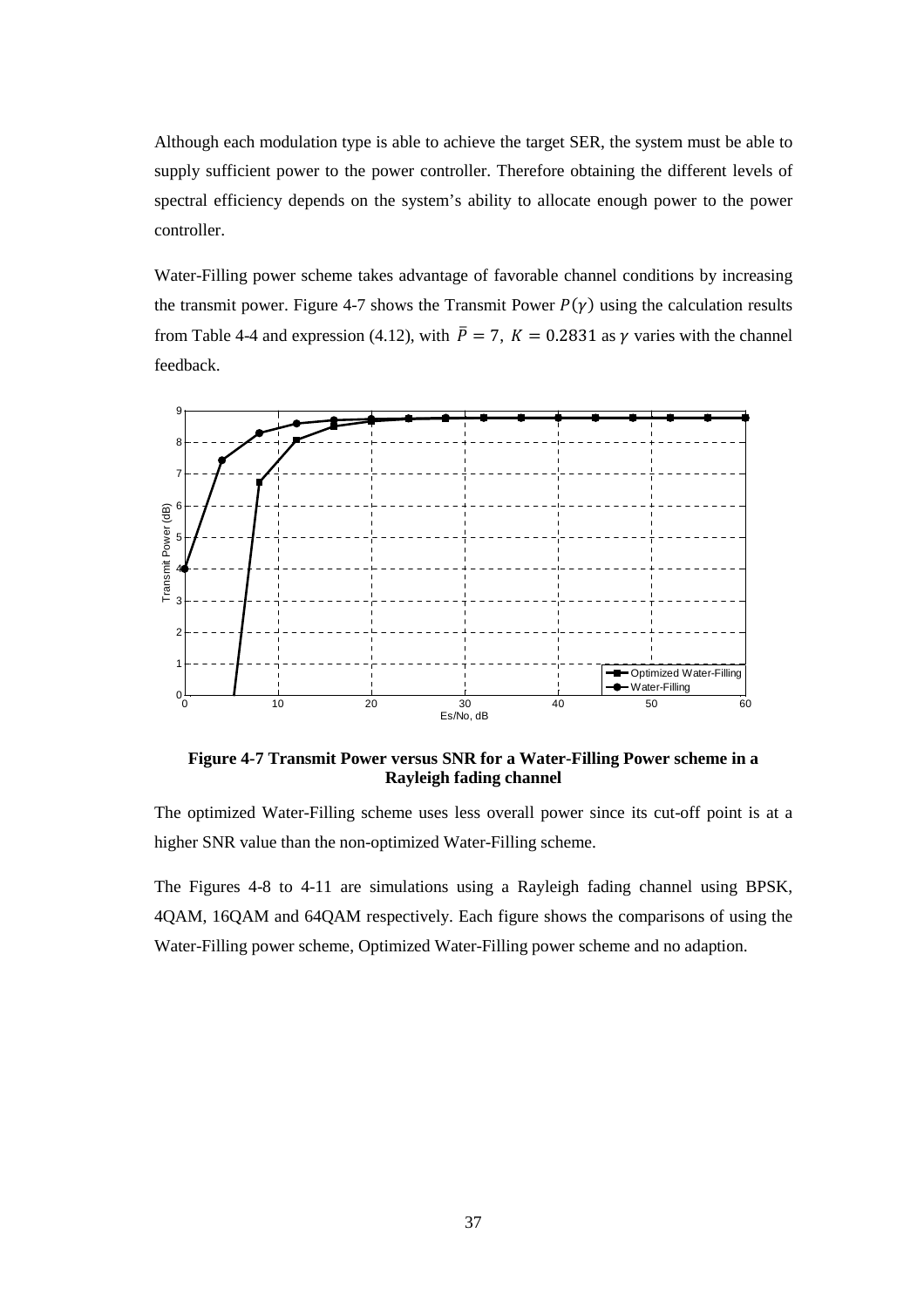

**Figure 4-8 Water-Filling adaption and Optimized Water-Filling adaption in a Rayleigh fading channel with BPSK modulation** 



**Figure 4-9 Water-Filling adaption and Optimized Water-Filling adaption in a Rayleigh fading channel with 4QAM modulation**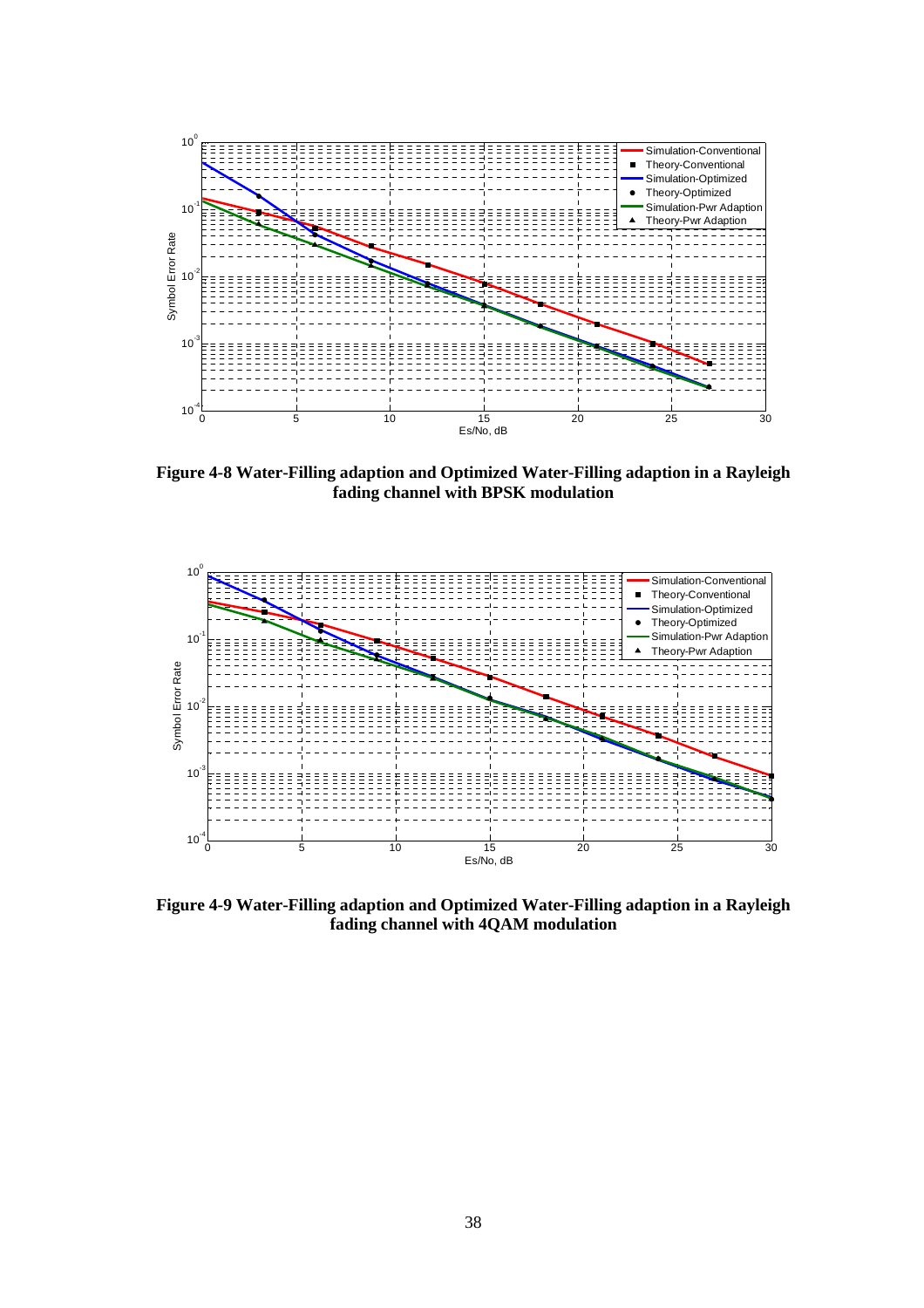

**Figure 4-10 Water-Filling adaption and Optimized Water-Filling adaption in a Rayleigh fading channel with 16QAM modulation** 



**Figure 4-11 Water-Filling adaption and Optimized Water-Filling adaption in a Rayleigh fading channel with 64QAM modulation** 

Each of the simulations shows the performance of the Optimized Water-Filling scheme compared to the non-optimized Water-Filling scheme as well as non-adaptive transmissions. At high SNR there is no performance improvement between the two Water-Filling schemes but at low SNR the cut off value is clearly shown. The SER improvement when comparing the conventional non adaptive performance with the Water-Filling adaptive modulation is significant, at some points there is a 4dB improvement. The target SER is not constantly achieved using this power scheme although at certain SNR values the target can be met.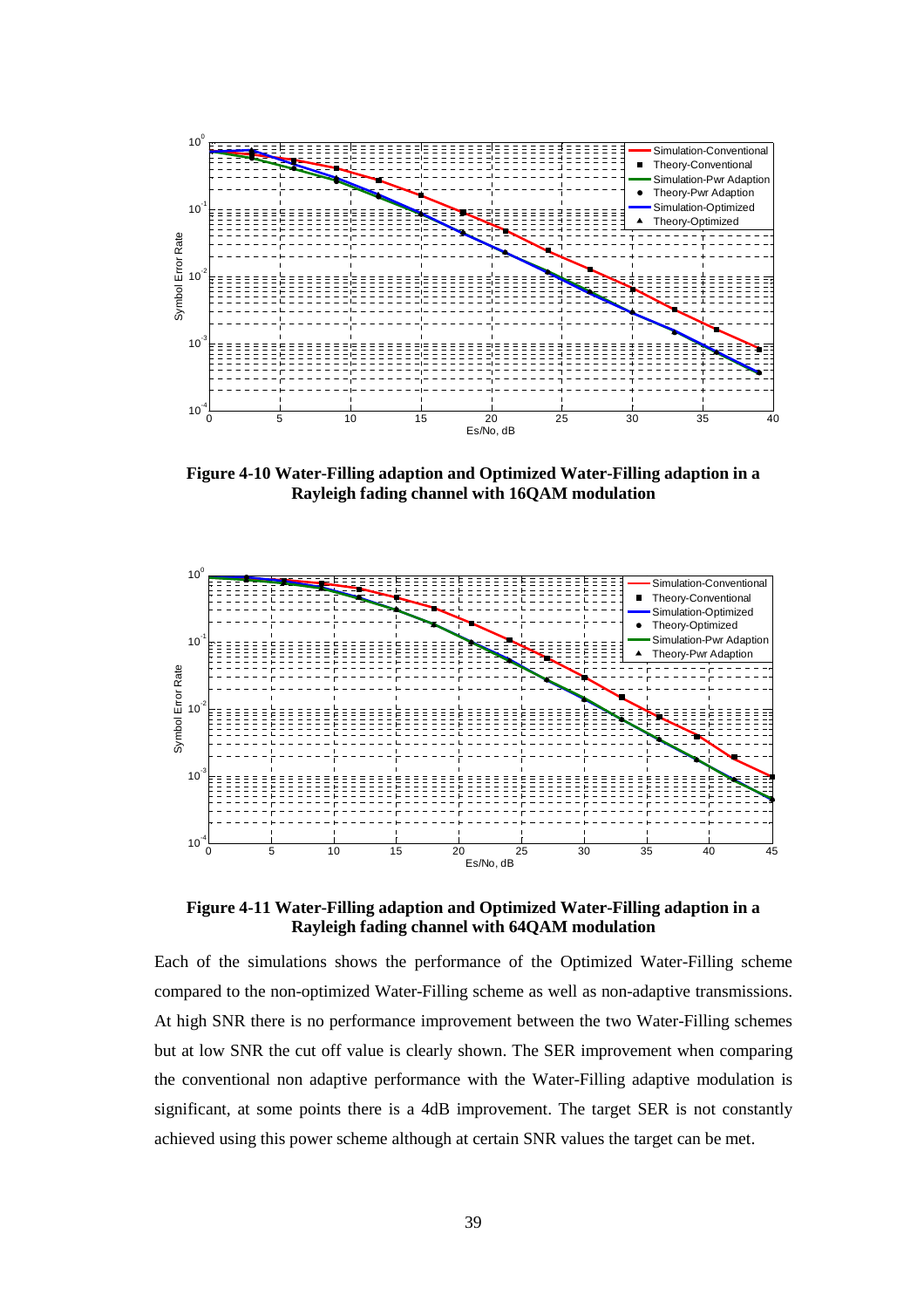### **4.8 Chapter Summary**

This chapter investigates the use of constant-rate variable-power schemes to provide constant SER rates. Channel Inversion attempts to inverse the fading effect on the channel by increasing the power applied to the system, whereas the Water-Filling scheme applies increased power when the channel conditions are favorable. Derivations of these two techniques are calculated for a Rayleigh fading channel, with the simulations confirming these theoretical calculations made. A comparison of the two systems shows that the Channel Inversion scheme achieves the required SER of  $10^{-3}$  at a much lower SNR value than the Water-Filling scheme. However, Channel Inversion requires higher power to achieve this. The optimized cut off values, derived in the Water-Filling scheme, improves the power usage at low SNR but the amount of improvement varies depending on the constellation size used. In the next chapter, a cross-layer design approach is presented that applies an application layer coding technique to allow for multimedia transmission using the information obtained from this chapter and in the previous chapters.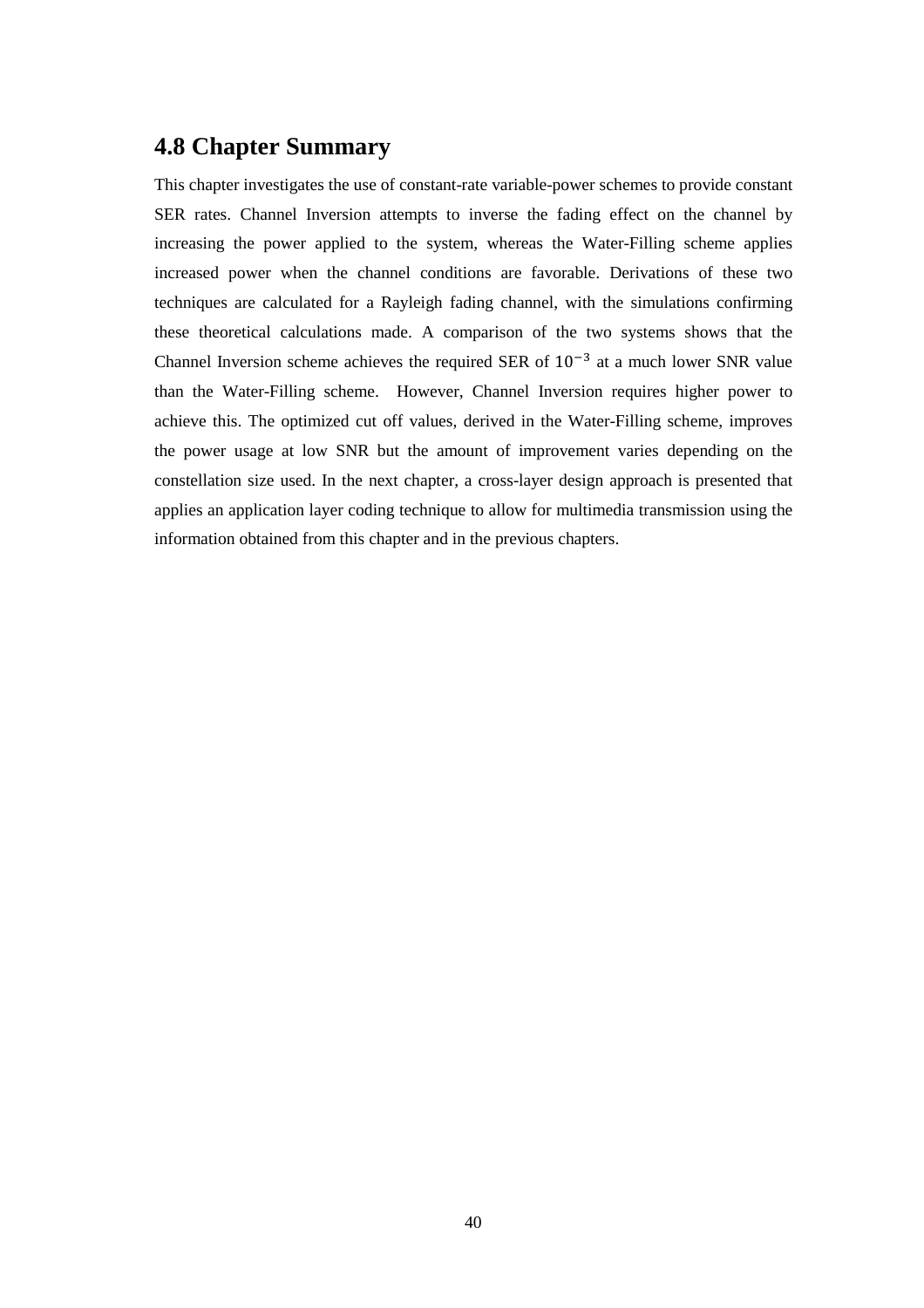# **Chapter 5**

# **Cross-Layer Design for Multimedia Transmission**

## **5.1 Introduction**

The adaptive techniques discussed in Chapters 3 and 4 improve the system performance, in terms of SER and throughput, but are still only sufficient for the transmission of a single type of data. In this chapter the system combines these adaptive schemes used in the physical layer with an error correcting code performed in the application layer to transmit multiple types of data. The discussion begins with a cross-layer design approach that will be applied, along with an overview of the requirements for multimedia transmission. Thereafter related work of systems that use application layer coding is discussed. This is followed by a discussion on the system model that will be used in this chapter which utilizes the physical layer as well as the application layer. An introduction to a block code technique in the application layer is presented with theoretical expressions that will be used to validate simulations results. The combination between the block coding in the application layer and the power adaptive modulation in the physical layer is implemented with simulations to show the improvement in the system. This is followed by the addition of rate adaptive modulation to the system in the physical layer and this is where the complete cross-layer design is presented, simulation results are shown with SNR ranges in which multimedia transmission occur. The chapter is then concluded with a discussion on the performance of the system.

### **5.2 Specifications of Multimedia Transmission**

Cross-layer design attempts to utilize different layers in the protocol stack to achieve better performance which conventional usage of the protocol layers is not able to achieve. Research has shown that cross-layer design has the potential to improve various QoS however there exists a fundamental trade-off between QoS deliverables and throughput [2]. The ability to use the protocol layers inter-dependently lessens the impact due to this trade-off whilst still increasing overall performance and allowing each layer to obtain their maximum potential.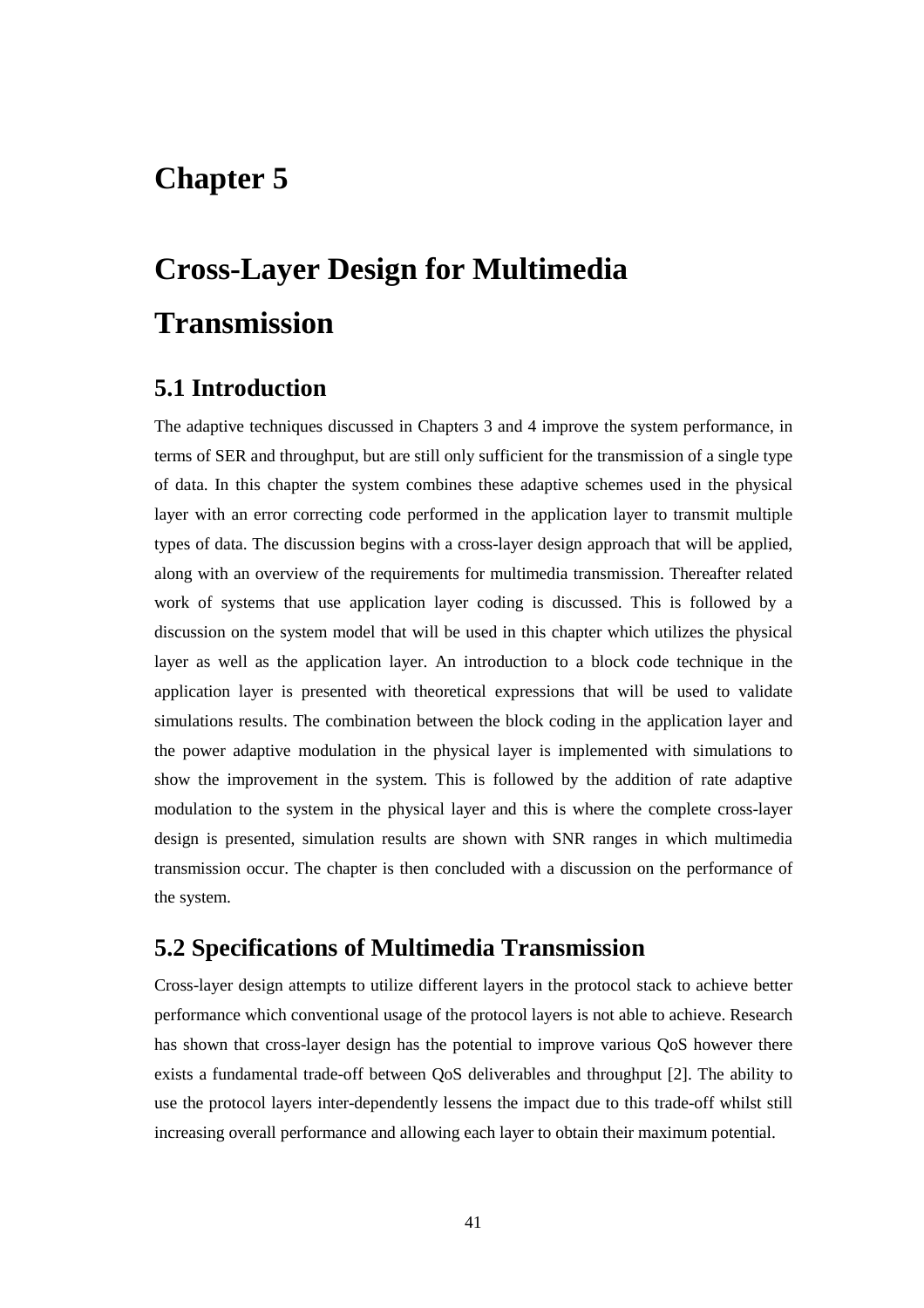With the inter-dependent protocol layer approach in mind, the current system design objective is for the system to have the ability to transmit different types of media within a single packet of information. However a problem arises when attempting to simply transmit a packet containing different media types. Each media has a different degree of performance required (SER constraint). Usually systems state their overall QoS per packet, the performance target for the approaches in Chapter 3 and 4 was a SER of  $10^{-3}$ . This error rate is only sufficient for the transmission of a single type of media, for example voice  $(P_{v0})$ . Video and data require a greater system performance of  $P_{vi} = 10^{-6}$  and  $P_d =$  $10^{-7}$  respectively.

The work done in [9] discusses the adaptable parameters for each protocol layer, the physical layer adapts the signal modulation, the MAC layer uses ARQ and FEC to deliver QoS requirements and the application layer uses coding techniques to encoding parameters to achieve SER improvement. The work done in [11] applies a strict priority approach to classify real-time and non-real-time traffic and provisions QoS deliverables appropriately, specifically delay. The work presented in [3] applies an adaptive mode controller in the physical layer and a block coding technique at the application layer which adapts according to the channel conditions as well as according to the media type transmitted, this approach provides a system performance based, in terms of symbol error rate, on the media type. Similarly in Chapters 3 and 4, the focus has been on achieving the target SER performance set, in order to provide for multimedia transmission the system will be required to adapt block coding parameters in the application layer depending on the media type. The authors in [3] implement a CLD system using Reed-Solomon block coding to provide system improvement in terms of SER. The authors in [22] recommend Reed-Solomon coding as it is low in complexity and is useful in practical applications. In the next section the system model is presented where the multimedia transmission is considered.

### **5.3 System Model**

The system models used in Section 3.2 and Section 4.2 make partial use of the model discussed in Chapter 2, in Section 3.2 the system model focuses on rate adaptive modulation where as the system model in Section 4.2 focuses on power adaptive modulation. Both systems apply the adaptive schemes in physical layer and assume that the application layer operates without error correction codes. In the first half of this chapter the system model concentrates on the application layer with no adaptive schemes applied in the physical layer. The second half of the chapter uses cross-layer design by combining the application layer and physical layer to enable the system to transmit multimedia. A transmission from this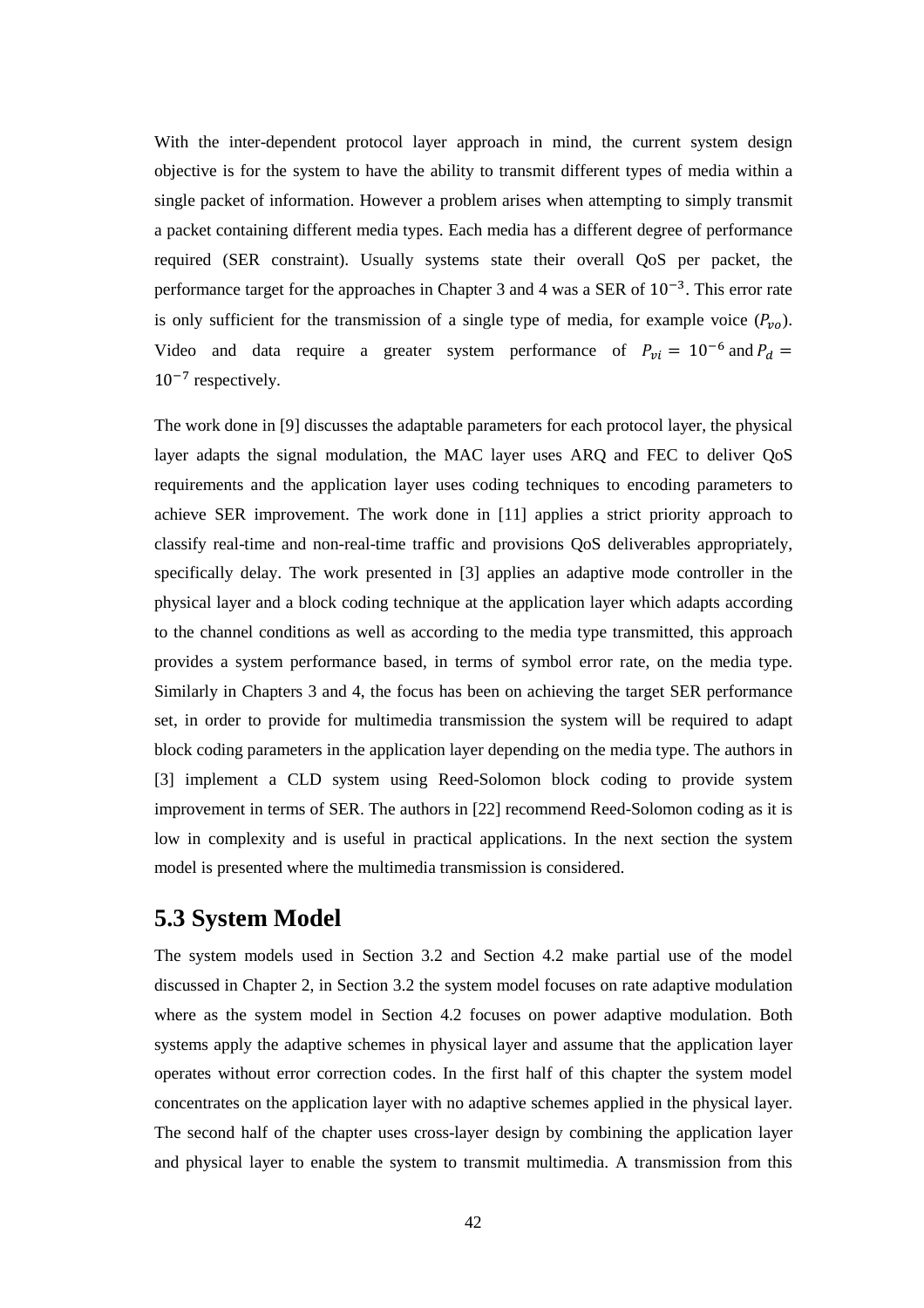cross-layered approach begins at the application layer of the transmitter, the data is then coded using the application layer coder, and the coding parameters depend on the type of media the data belongs to. This data is passed down to the physical layer where the AMC modulates the data depending on the channel conditions provided by the CSI. The power controller applies the power adaptive policy and the data is sent across the fading channel. The data then arrives at the receiver's side, the physical layer demodulates the information and sends it to the higher layers where the data is decoded and processed. Figure 5-1 is a block diagram representing the system model.



### **Figure 5-1 Block diagram representing the system model used in this chapter.**

The channel model used in this chapter is the same as the model presented in Section 3.3. An application layer coding technique is discussed in the next section.

## **5.4 System Design**

### **5.4.1 Reed-Solomon Coding**

Reed-Solomon (RS) coding is a form of block coding which uses parity symbols within the transmitted message to detect erroneous symbols at the receiver. The Figure 5-2 illustrates an example of a coded message using RS coding.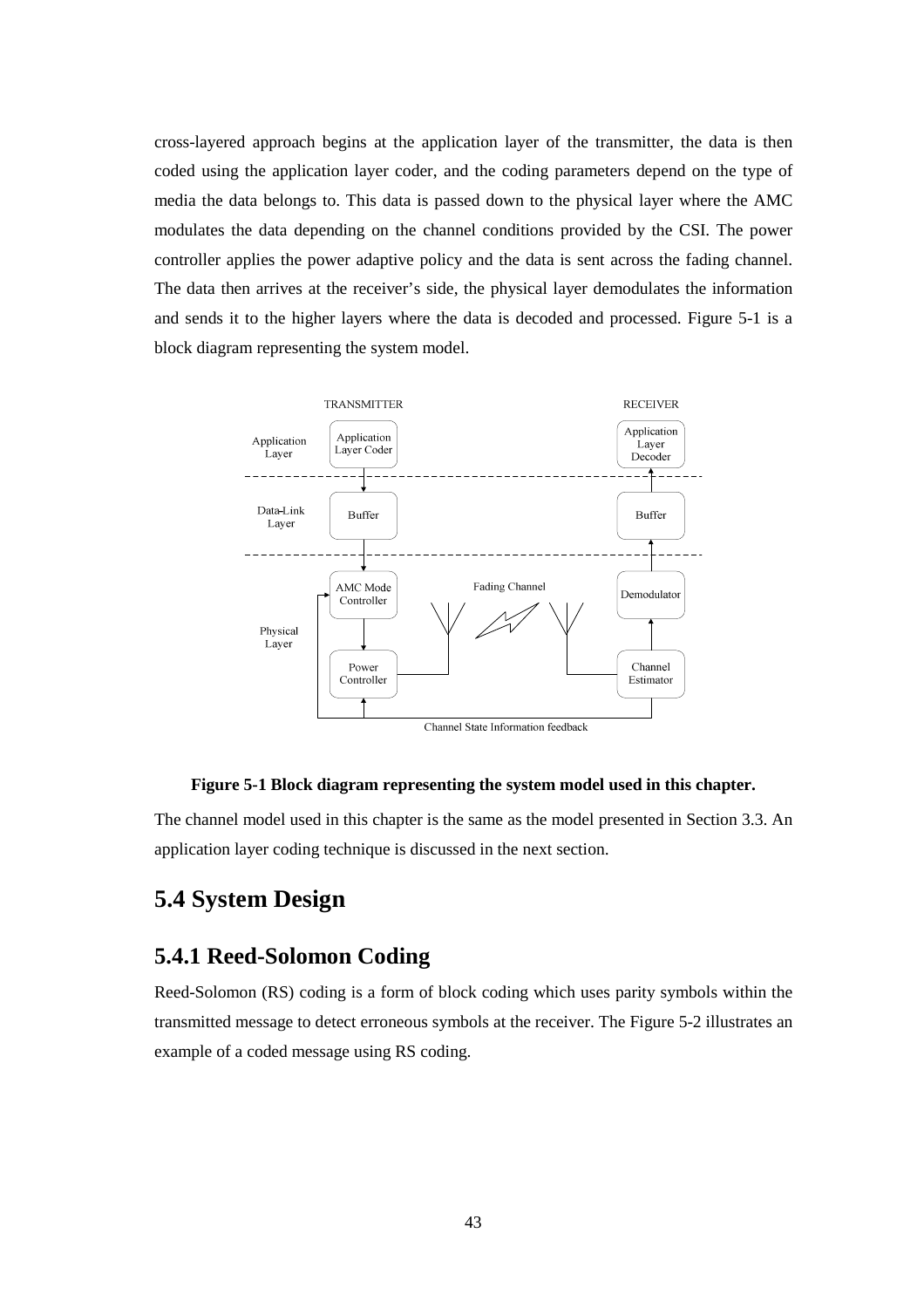

**Figure 5-2 Data information concatenated with the parity makes up a Reed-Solomon code word** 

A message of length k symbols is encoded and  $N - k$  parity symbols are applied to the end to form a packet containing  $N$  symbols. The correcting potential of this type of block coding is given by  $t = \frac{N-k}{2}$ . The message error probability is defined as [3],

$$
P_H = \sum_{k=t+1}^{N} {N \choose k} (1 - P_s)^{N-k} P_s^k
$$
\n(5.1)

where  $N$  is the number of code symbols per message,  $t$  the number of code symbols that the code can correct,  $P_s$  the symbol error probability and  $k$  the number of data symbols. Channel Symbol Error Rate is  $P_H$ . Then,  $P_s$  can be expressed as

$$
P_s = 1 - (1 - P_b)^L \tag{5.2}
$$

where  $P_b$  is the bit error rate and L is the number of bits per code symbol.

The system model applied in this section is the model that concentrates on the application layer coding only, the physical layer though using MQAM is non adaptive in this model. The aim of this section is to calculate the performance improvement from using Reed-Solomon coding, the equation to calculate the channel SER can be written as follows:

$$
P_H = \frac{1}{2^m - 1} \sum_{k=t+1}^{2^m - 1} {2^m - 1 \choose k} (1 - P_s)^{2^m - 1 - k} P_s^k
$$
 (5.3)

where  $2^m$  is the number of bits in each code symbol. By substituting equation (2.9) for  $P_s$ , into (5.3) the Channel Symbol Error Rate  $P_H$  for a Rayleigh fading channel can be found. The number of correctable code symbols  $t$  is directional proportional to the encoding and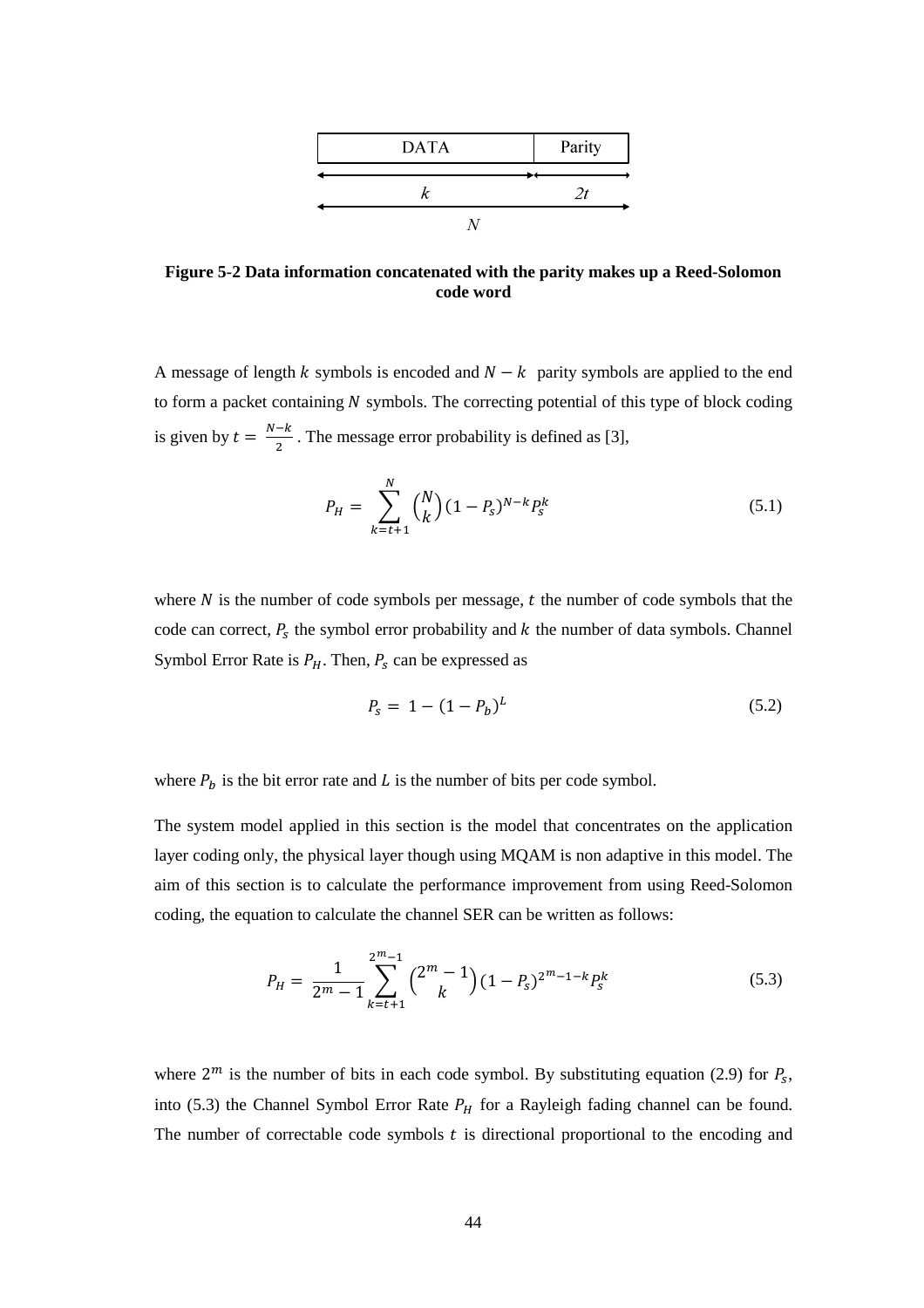decoding complexity of Reed-Solomon  $[17]$  hence using low t values allows for sufficient performance increase with a marginal increase in system complexity.

The simulations shown in Figures 5-4 to 5-6 show the implementation of  $RS(127, k)$  with no use of adaptive techniques. The correcting capabilities simulated were  $t = 1, 2, 3$  and 4. The packet size used was 127 code symbols and channel fading model used is as described in Section 2.3. At low SNR values the performance of RS coding worsens, this is due to the intense fading that causes errors not only in the symbols but in the parity bits as well which in turn causes more decoding errors. Figure 5-3 shows a flow diagram of the simulation process:



**Figure 5-3 Block diagram showing the simulation process**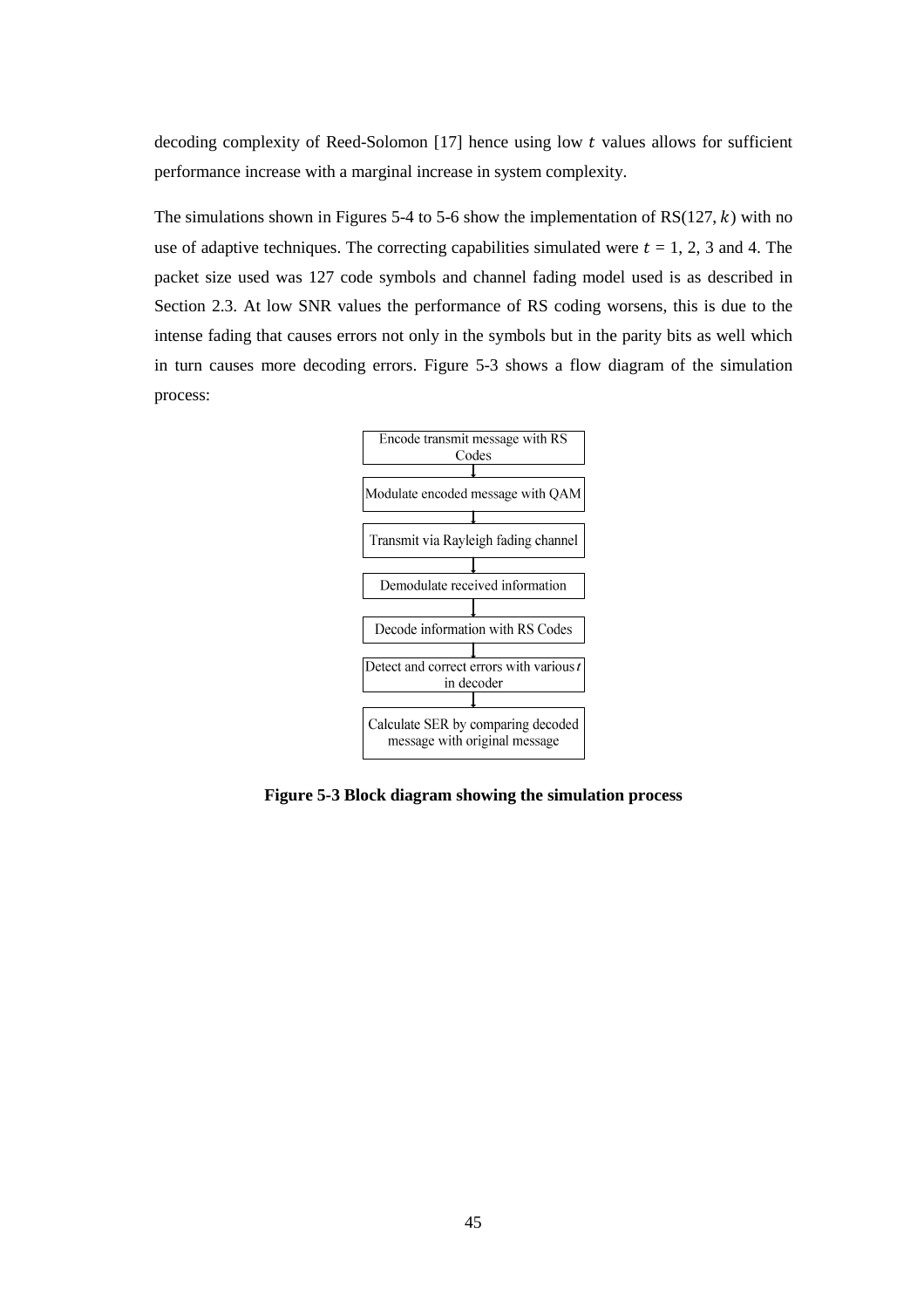

**Figure 5-4 Symbol Error Rate for 4QAM in a Rayleigh fading channel** 



**Figure 5-5 Symbol Error Rate for 16QAM in a Rayleigh fading channel**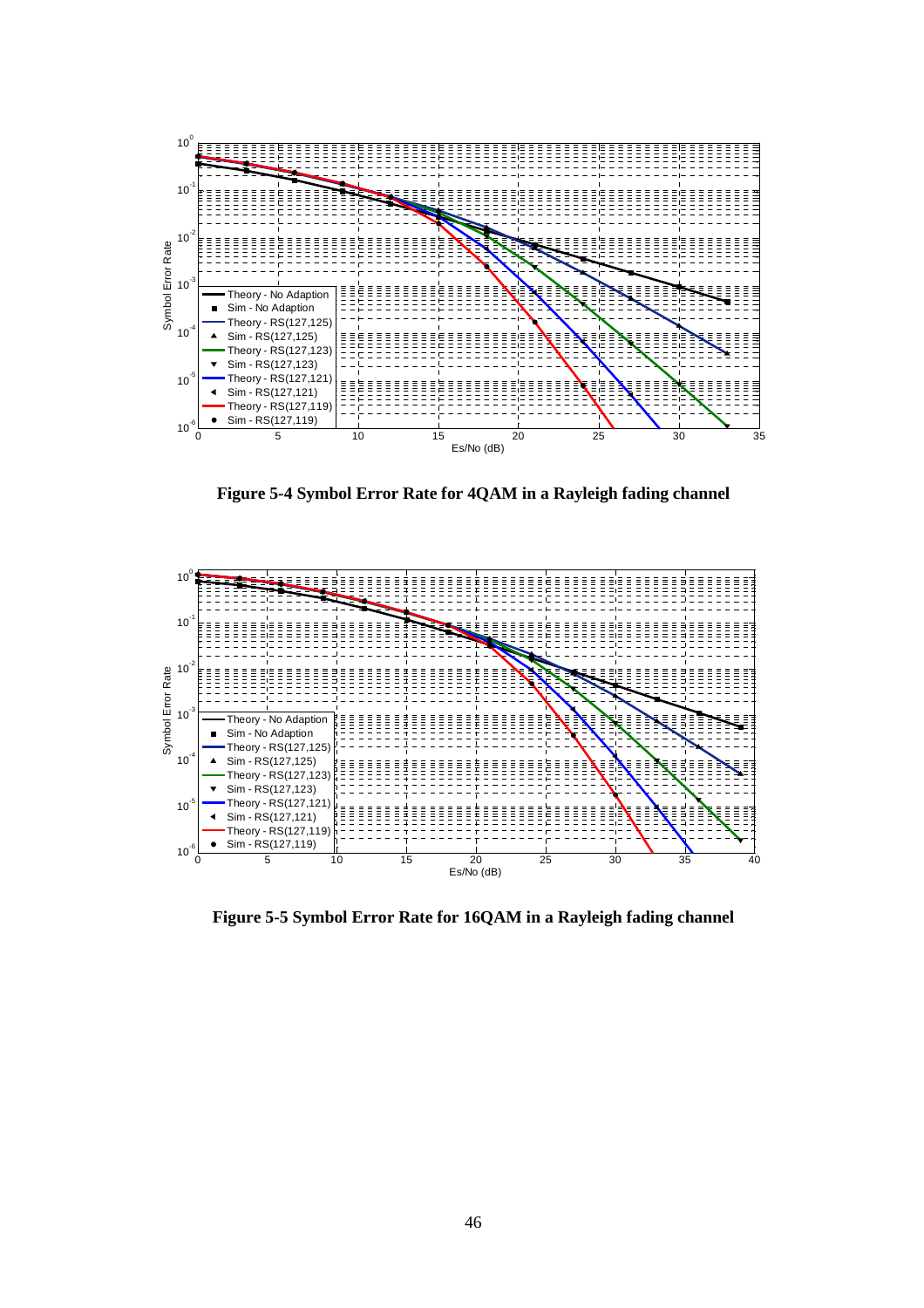

**Figure 5-6 Symbol Error Rate for 64QAM in a Rayleigh fading channel** 

The simulations presented in Figures  $5-4 - 5-6$  represent RS coding with  $t = 1, 2, 3$  and 4 in 4-QAM, 16-QAM and 64QAM respectively. The SER for each modulation size reaches the targets for  $P_{\nu o} = 10^{-6}$  and  $P_{\nu i} = 10^{-7}$  at very high SNR values (above 26dB). Using the adaptive techniques discussed in the previous chapters the system will be able to achieve these performance criteria at lower SNR values due to the SER improvements they provide.

### **5.4.2 Reed-Solomon Code with Power Adaptive Modulation**

Using the Power adaption schemes discussed in Chapter 4 to increase performance over all channel conditions enables the system to successful transmit different media types by varying the number of code symbol that can be corrected. In this section the Power adaptive techniques discussed previously, namely Channel Inversion and Water-Filling, are implemented in the physical layer whilst at the application layer the information is encoded using Reed-Solomon coding.

Using the derived equation for Power adaption (4.2) and substituting it into equation (5.3) the general SER performance of the system can be expressed as

$$
P_{H} = \frac{1}{2^{m}-1} \sum_{k=t+1}^{2^{m}-1} {2^{m}-1 \choose k} x
$$
\n
$$
\left(1 - \left\{\frac{a}{p} \left\{\frac{1}{bP(\overline{\gamma})\overline{\gamma}+2} - \frac{a}{2} \frac{1}{bP(\overline{\gamma})\overline{\gamma}+1} + (1-a) \sum_{i=1}^{p-1} \frac{s_{i}}{bP(\overline{\gamma})\overline{\gamma}+s_{i}} + \sum_{i=p}^{2p-1} \frac{s_{i}}{bP(\overline{\gamma})\overline{\gamma}+s_{i}}\right\}\right)^{2^{m}-1-k} x \quad (5.4)
$$
\n
$$
\left\{\frac{a}{p} \left\{\frac{1}{bP(\overline{\gamma})\overline{\gamma}+2} - \frac{a}{2} \times \frac{1}{bP(\overline{\gamma})\overline{\gamma}+1} + (1-a) \sum_{i=1}^{p-1} \frac{s_{i}}{bP(\overline{\gamma})\overline{\gamma}+s_{i}} + \sum_{i=p}^{2p-1} \frac{s_{i}}{bP(\overline{\gamma})\overline{\gamma}+s_{i}}\right\}\right\}^{k}
$$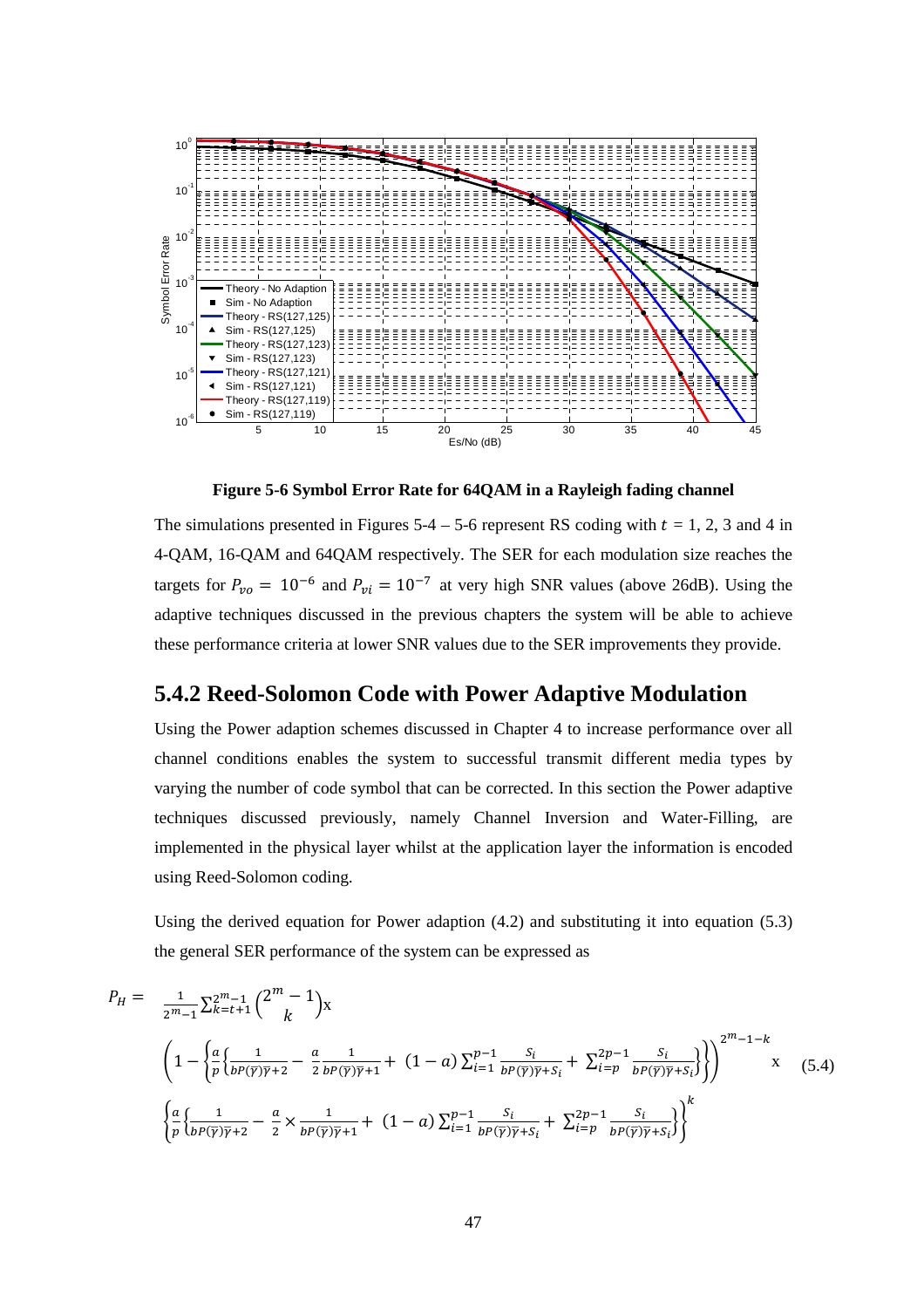where the symbols for equation (4.2) can be found in Chapter 4 and the symbols used in to describe the Rayleigh fading channel can be found in Chapter 2.

The following discussions will use equation  $(5.4)$  as a theoretical expression to represent the adaptive system.

### **5.4.2.1 Channel Inversion**

In Chapter 4, this adaptive technique successfully allowed the system to transmit information at the target  $P_E$ , which is equal to  $P_{vo}$ , and was able to achieve this for values above a SNR of 3dB in a Rayleigh fading channel, this can be seen in Figures 4-3 to 4-6. In this section the effect of the combining RS coding with Channel Inversion is discussed. Now that the SER requirement for  $P_{\nu o}$  can be met without error correcting coding, the idea is to change the t such that the different target SER requirements, namely  $P_{vi}$  and  $P_d$ , can be met.

Appling the same  $P_{max}$  calculated in Table 4-1 and substituting it into equation (5.4) the SER performance can be determined for Channel Inversion. The  $P(\gamma)$  for Channel Inversion is defined by (4.3) and discussed in Chapter 4. The simulations using Reed Solomon coding on its own reached the required SER targets,  $P_{vo}$ ,  $P_{vi}$  and  $P_d$ , by varying the correcting capabilities of the code. These simulations were simulated in a Rayleigh fading channel using 4-QAM, 16-QAM and 64 QAM modulations. The implementation of  $RS(127, k)$  with correcting capabilities of  $t = 1, 2, 3$  and 4 in the application layer.

Using the theoretical expression for RS coding and using the Channel Inversion power adaptive policy, the SER values for each coding parameter  $t$  can be determined. The Table 5-1 shows the SER achieved for each value of t with a base SER of  $10^{-3}$ . From this information, using  $t = 3$  will satisfy the performance requirements for  $P_{vi}$  and using  $t = 4$ will satisfy the performance requirements for  $P_d$ . These simulations are limited to an SER of  $10^{-6}$ .

**Table 5-1 Showing the Performance improvements from Reed-Solomon Coding** 

| RS Coding Parameter $(t)$   No RS |           |  |                                                                                      |  |
|-----------------------------------|-----------|--|--------------------------------------------------------------------------------------|--|
| SER                               | 1 $n - 3$ |  | $10^{-4}$   0.7 x 10 <sup>-5</sup>   0.3 x 10 <sup>-6</sup>   0.9 x 10 <sup>-8</sup> |  |

In the Channel Inversion simulations presented in Section 4.7, each modulation type used achieves  $10^{-3}$ . In this section the application layer is completely independent from the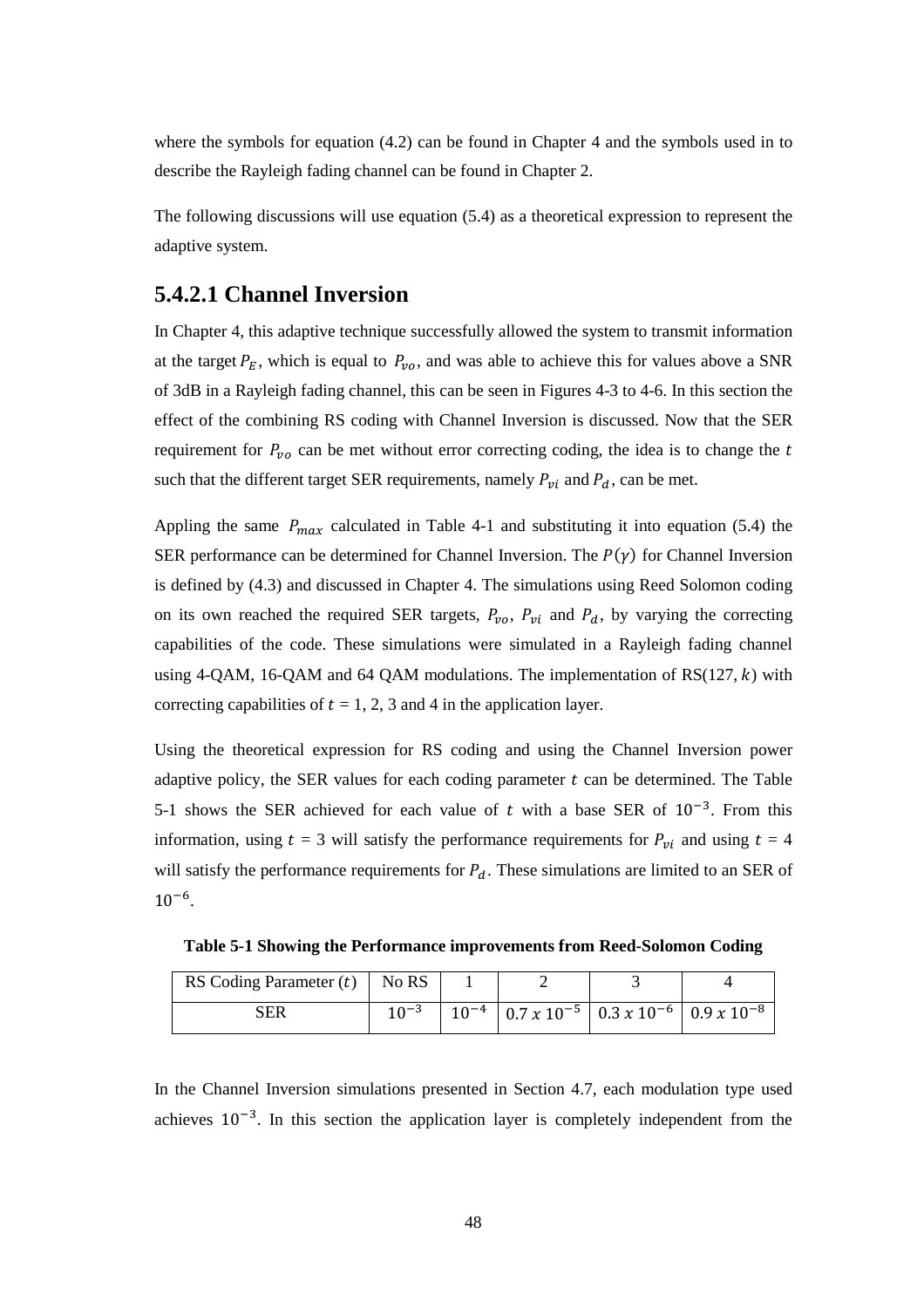physical layer, thus the performance increase due to Reed-Solomon coding is completely independent on the modulation type used.



**Figure 5-7 Symbol Error Rate for 4QAM in a Rayleigh fading channel using Channel Inversion power adaption** 



**Figure 5-8 Symbol Error Rate for 16QAM in a Rayleigh fading channel using Channel Inversion power adaption**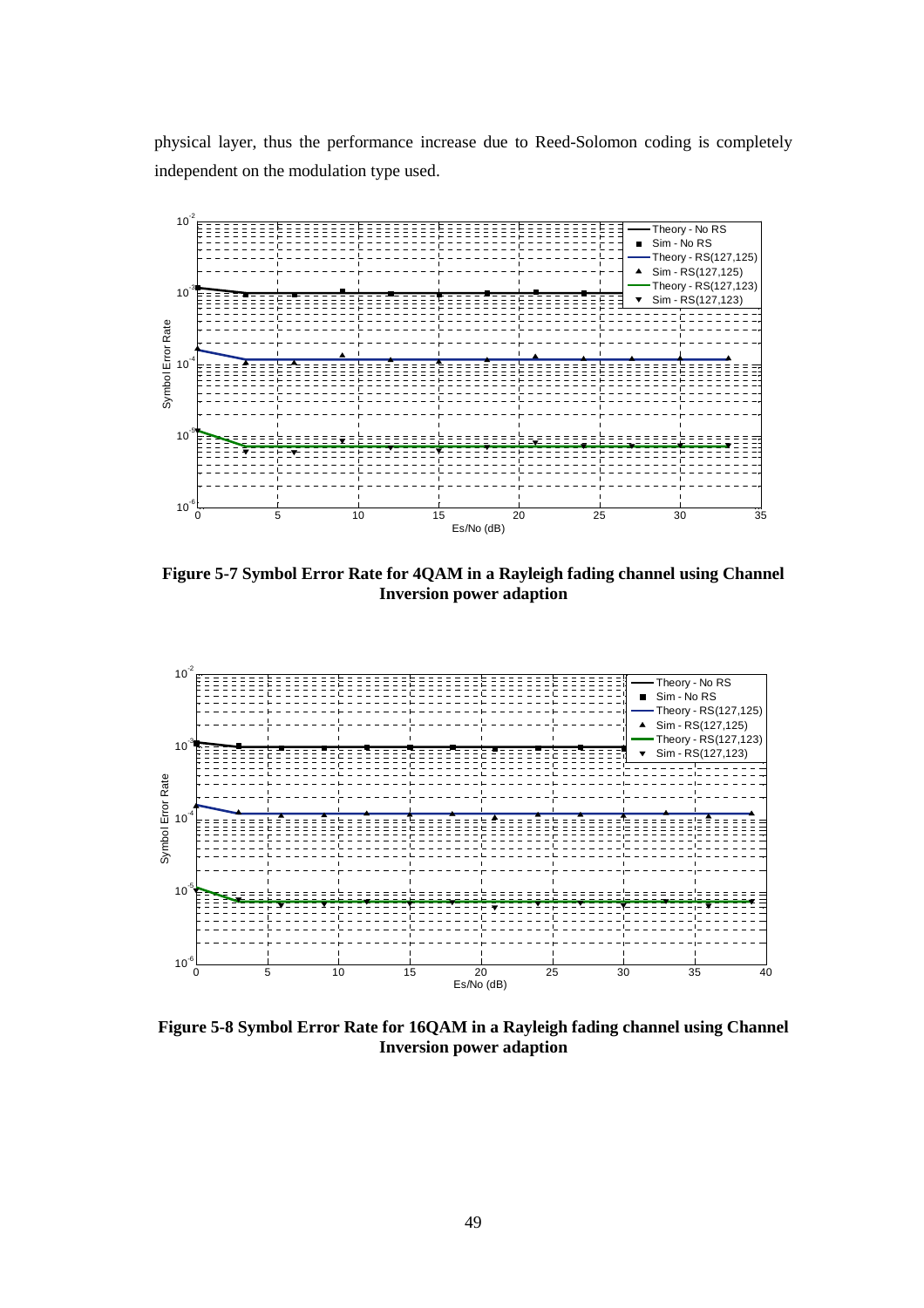

**Figure 5-9 Symbol Error Rate for 64QAM in a Rayleigh fading channel using Channel Inversion power adaption** 

The Figures 5-7 to 5-9 show the performance improvement of using RS coding within a Rayleigh Fading channel. For 4, 16 and 64QAM the RS coding improves system performance from a SER of  $10^{-3}$  to  $10^{-4}$  for  $t = 1$ , a SER of  $10^{-5}$  for  $t = 2$ , from Table 5-1 the SER improves to a value of  $10^{-6}$  for  $t = 3$  and  $10^{-8}$  for  $t = 4$ .

Using Channel Inversion power adaption in the physical layer and RS coding in the application layer allows the system to maintain the initial SER of  $10^{-3}$  and improve performance to  $10^{-6}$  for video and  $10^{-8}$  for data when required to.

### **5.4.2.2 Water-Filling**

When channel conditions are favorable the Water-Filling adaption scheme transmits the information with the most power possible thus in these areas RS coding will be able to improve performance even further. The system SER performance can be determined by using the information for the cut off value found in Table 4-4 and substituting it into (5.4). The  $P(y)$  for Water-Filling is defined by (4.8) and discussed in Chapter 4. Using the Optimized cut off value the system will prevent using unnecessary power at low SNR since the SER requirements for voice, video and data cannot be achieved.

The results shown if Figures 5-10 to 5-12 are performed using a CLD approach with RS(127, k), with correcting capabilities of  $t = 1, 2, 3$  and 4 in the application layer and 4-QAM, 16-QAM and 64 QAM modulation over a Rayleigh fading channel in the physical layer. The simulations are limited to an SER of  $10^{-6}$ .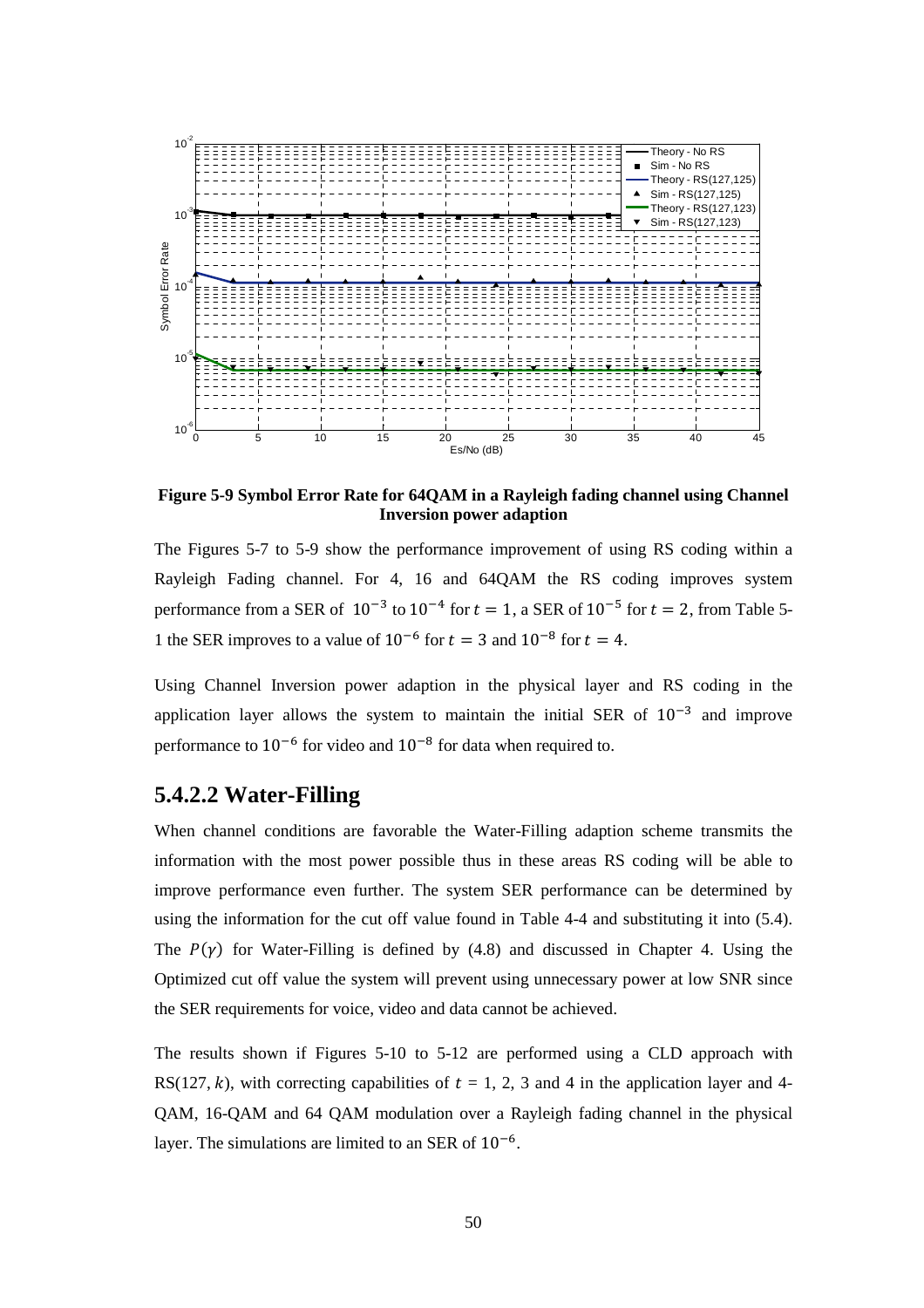

**Figure 5-10 Symbol Error Rate for 4QAM in a Rayleigh fading channel using Water-Filling power adaption** 



**Figure 5-11 Symbol Error Rate for 16QAM in a Rayleigh fading channel using Water-Filling power adaption**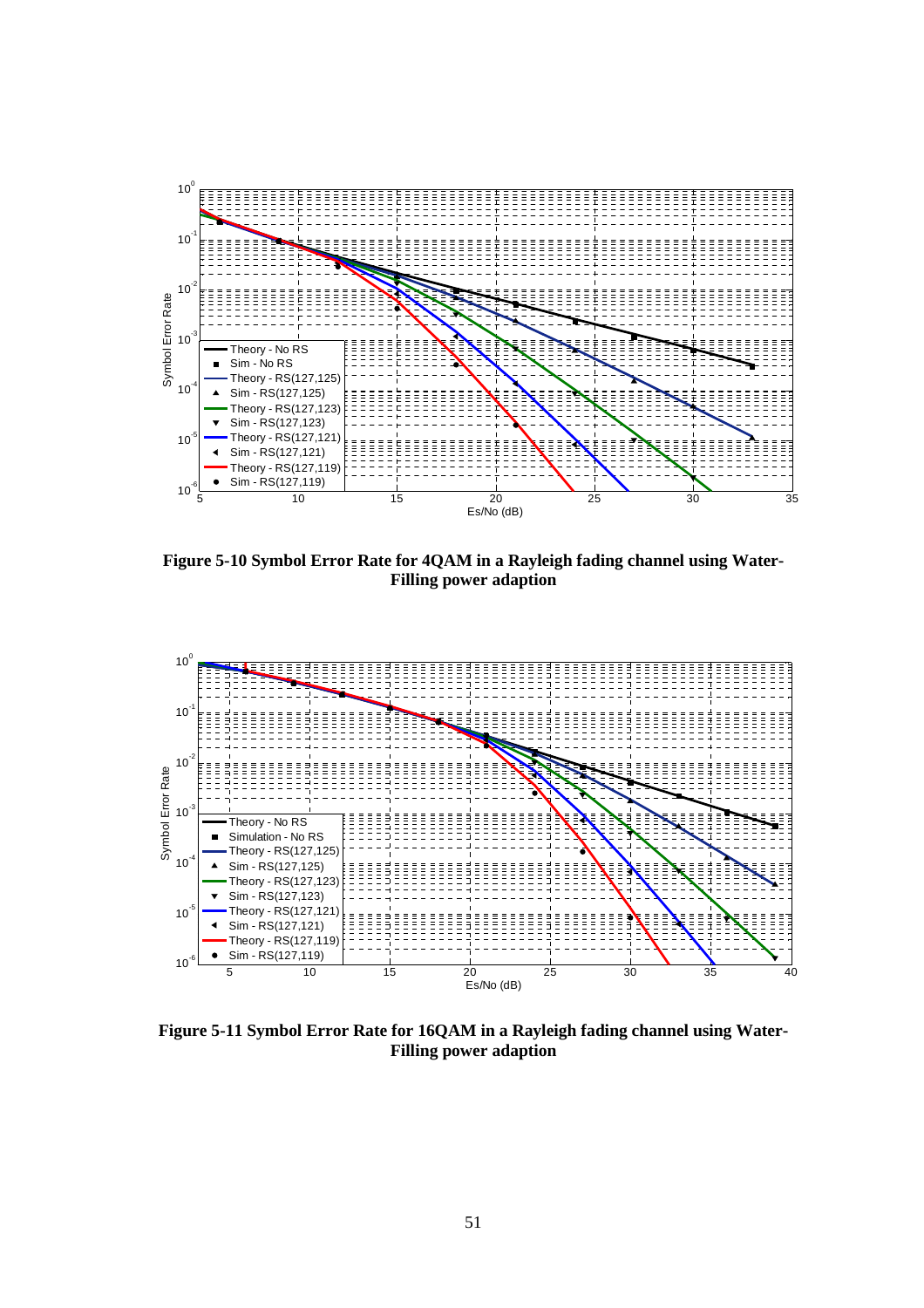

**Figure 5-12 Symbol Error Rate for 64QAM in a Rayleigh fading channel using Water-Filling power adaption** 

The Figures 5-10 to 5-12 show the system performance using RS coding with Water-Filling power scheme, although the simulations were limit to  $10^{-6}$  there is a clear indication that the more favorable the fading channel is the lower the correcting capability needs to be in order to meet the performance targets. However, when utilizing Water-Filling power adaption the more favorable the channel conditions are the higher the constellation size (modulation type) can be whilst still satisfying the system requirements for multimedia transmission. The simulations shown in Figures 5-10 to 5-12 confirm that it is possible to transmit the different media types using this Water-Filling power adaption scheme and RS coding combination.

In the next section rate adaptive modulation is added to the system with power adaptive modulation and Reed-Solomon coding. Using Water-Filling scheme it is possible to adapt the rate modulation and thus improve the throughput of the system.

## **5.4.3 Rate Adaptive Modulation, Power Adaptive Modulation and Reed-Solomon Coding**

Having satisfied the SER criteria for each media type in the previous sections using Power adaption and RS coding, this section will include Rate Adaption and attempt to improve spectral efficiency (throughput) of the system. Since Channel Inversion cannot be adapted by rate, the Water-Filling power adaption will be used. The boundary points in Figures 5-13 to 5-15 represent the different media's requirements and indicate in which areas the system is able to adapt the rate.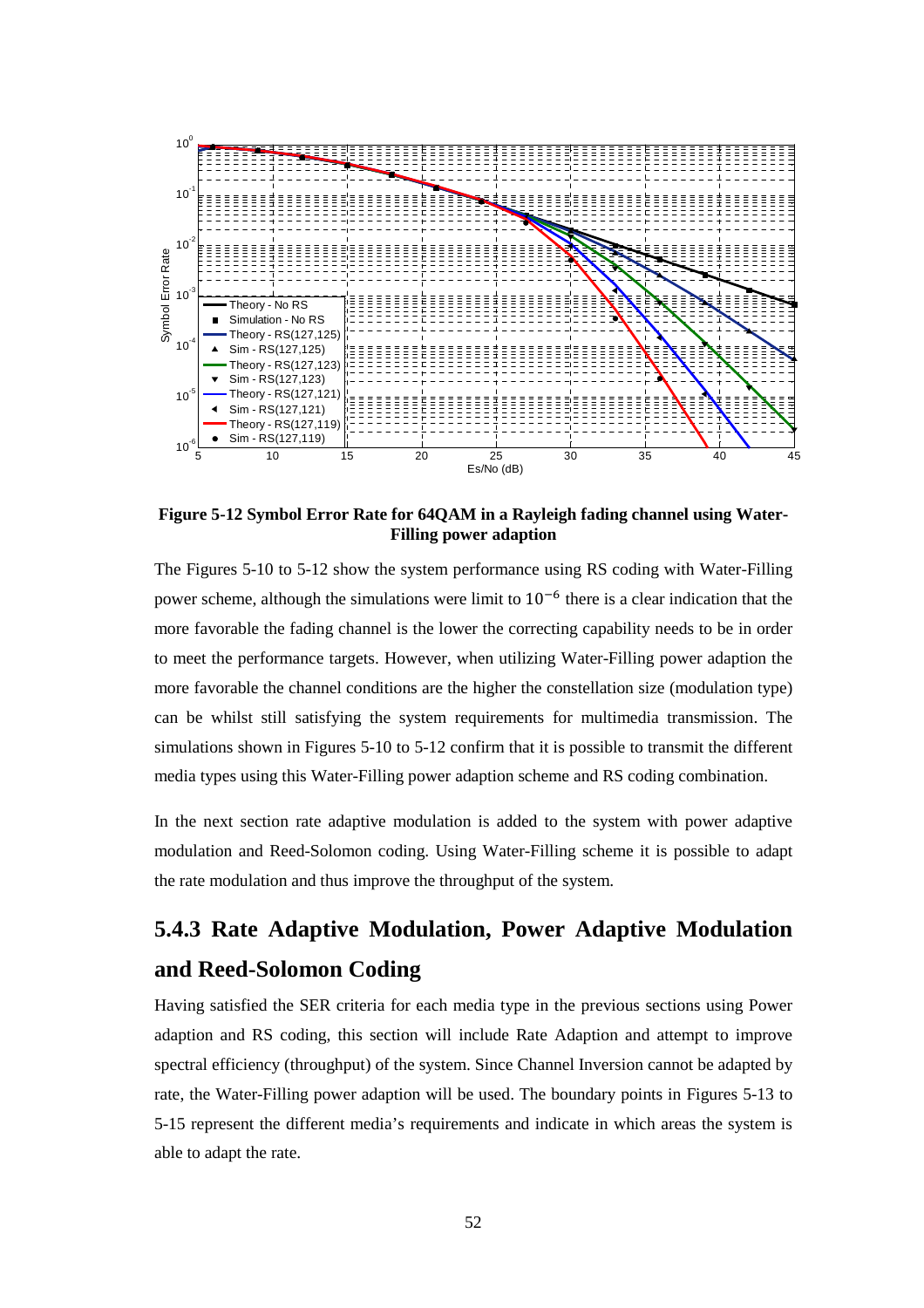In order to calculate the points where the system will make the transition from one modulation type to the other, numerical analysis must be performed on (5.4). Tables 5-2 to 5-4 show the boundary points calculated for each media type and the SER criteria that need to be satisfied.

Table 5-2 Showing SNR values that satisfy SER for voice which is  $10^{-3}$ 

| Modulation | 40AM  | 16QAM | 64QAM |
|------------|-------|-------|-------|
| $SNR$ (dB) | 17.10 | 25.46 | 32.24 |

Table 5-3 Showing SNR values that satisfy SER for video which is  $10^{-6}$ 

| Modulation | 4QAM  | 16QAM | 64QAM |
|------------|-------|-------|-------|
| $SNR$ (dB) | 23.90 | 32.39 | 39.18 |

Table 5-4 Showing SNR values that satisfy SER for data which is  $10^{-7}$ 

| Modulation | 4QAM  | 16QAM | 64QAM |
|------------|-------|-------|-------|
| $SNR$ (dB) | 25.97 | 34.48 | 41.26 |

The Reed-Solomon code used in the Tables  $5-2 - 5-4$  all used RS(127,119) since the idea is to adapt the rate to improve spectral efficiency (throughput) not to lower complexity.

### **5.5 System Performance**

The simulated results confirm the numerical analysis and calculated results in Tables 5-2 to 5-4. The Figures 5-13 – 5-15 show the transition from one modulation to the next and each satisfy the SER for the specific media type. The program used was MATLAB v7, with M-QAM ( $M = 4$ , 16 and 64) modulation and a Rayleigh fading channel model. The packet size for the all the simulations in this chapter was 127 symbols and the channel and noise parameters used were as described from Section 2.4.2. The channel state information was assumed to be perfect with no delay or errors. The number of summations  $p$  performed in expression (5.4) was 20.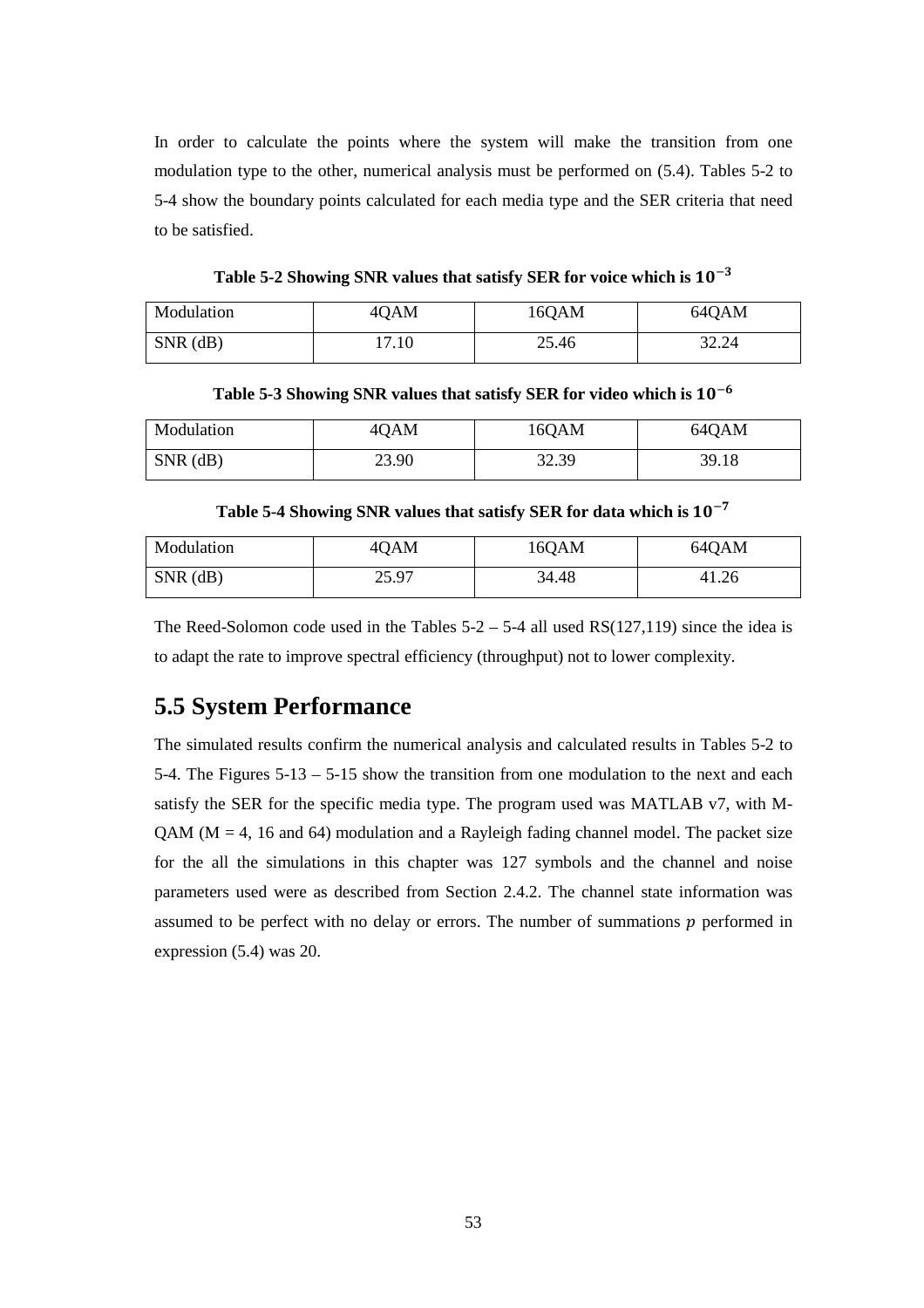

**Figure 5-13 showing Rate adaption for voice media in a Rayleigh fading channel using Water-Filling power adaption and RS(127,119)** 

Figure 5-13 shows the simulated rate adaptive modulation for media requiring the performance target of voice media  $(P_{vo})$ , shown in blue. Figure 5-14 and Figure 5-15 show the theoretical rate adaptive modulation, shown in red, for performance targets of video media  $P_{vi}$  and data media  $P_d$  respectively. The simulations shown in this chapter are limited to a symbol error probability of  $10^{-6}$  thus the theoretical rate adaptive modulation was shown to provide a visual representation of the rate adaptive modulation for media that requires SER performance lower than  $10^{-6}$ . Furthermore the simulations confirm that the performance targets shown in Table 5-3 and Table 5-4 are attainable when using RS coding in the application layer combined with rate adaptive modulation in the physical layer.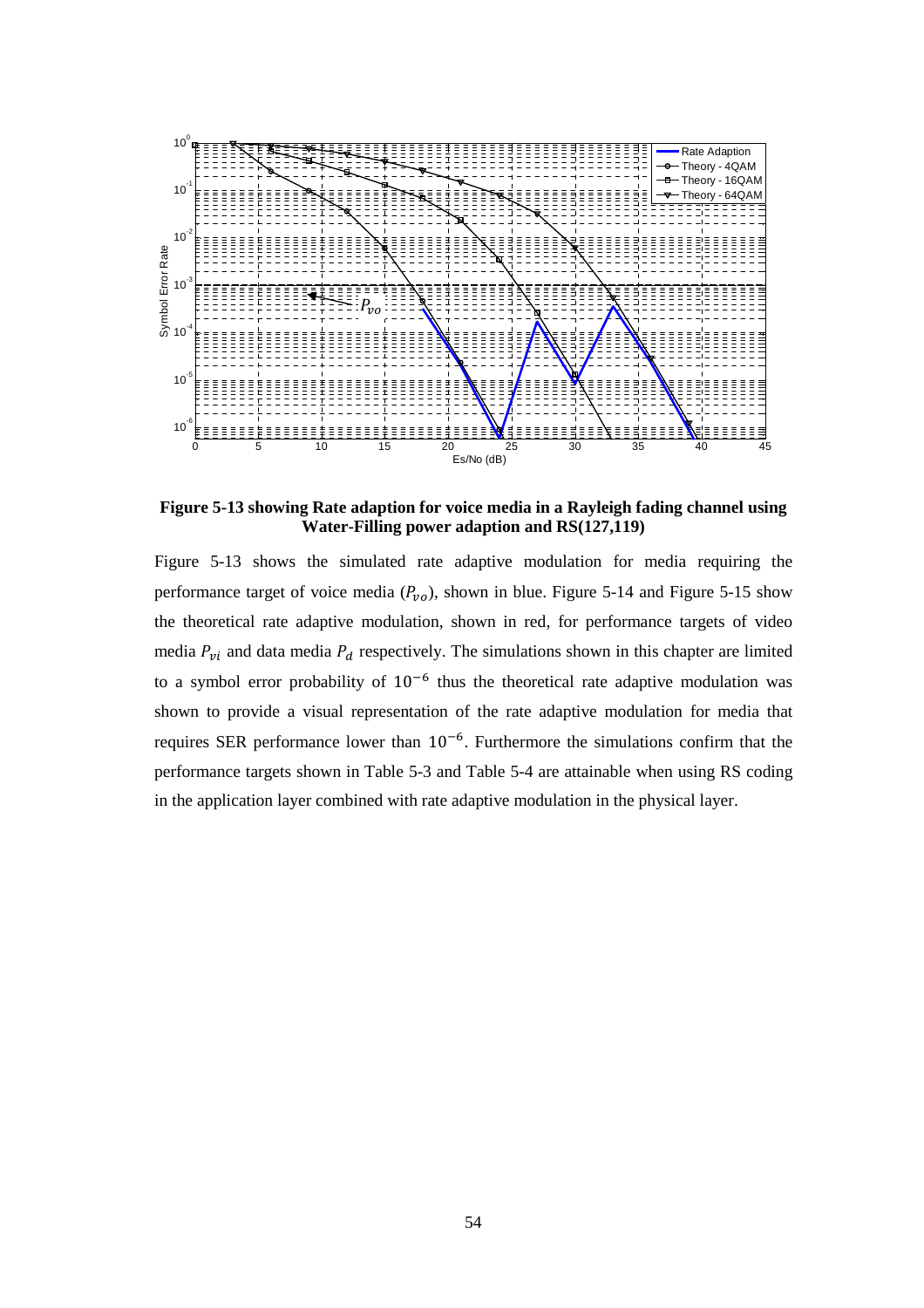

**Figure 5-14 showing theoretical Rate adaption for video media in a Rayleigh fading channel using Water-Filling power adaption and RS(127,119)** 



**Figure 5-15 showing theoretical Rate adaption for data media in a Rayleigh fading channel using Water-Filling power adaption and RS(127,119)** 

Combining the rate adaption with the Water-Filling power adaptive policy in the physical layer and Reed-Solomon coding in the application layer reveals the great potential that crosslayer design system have. These adaptive techniques allow the system to transmit different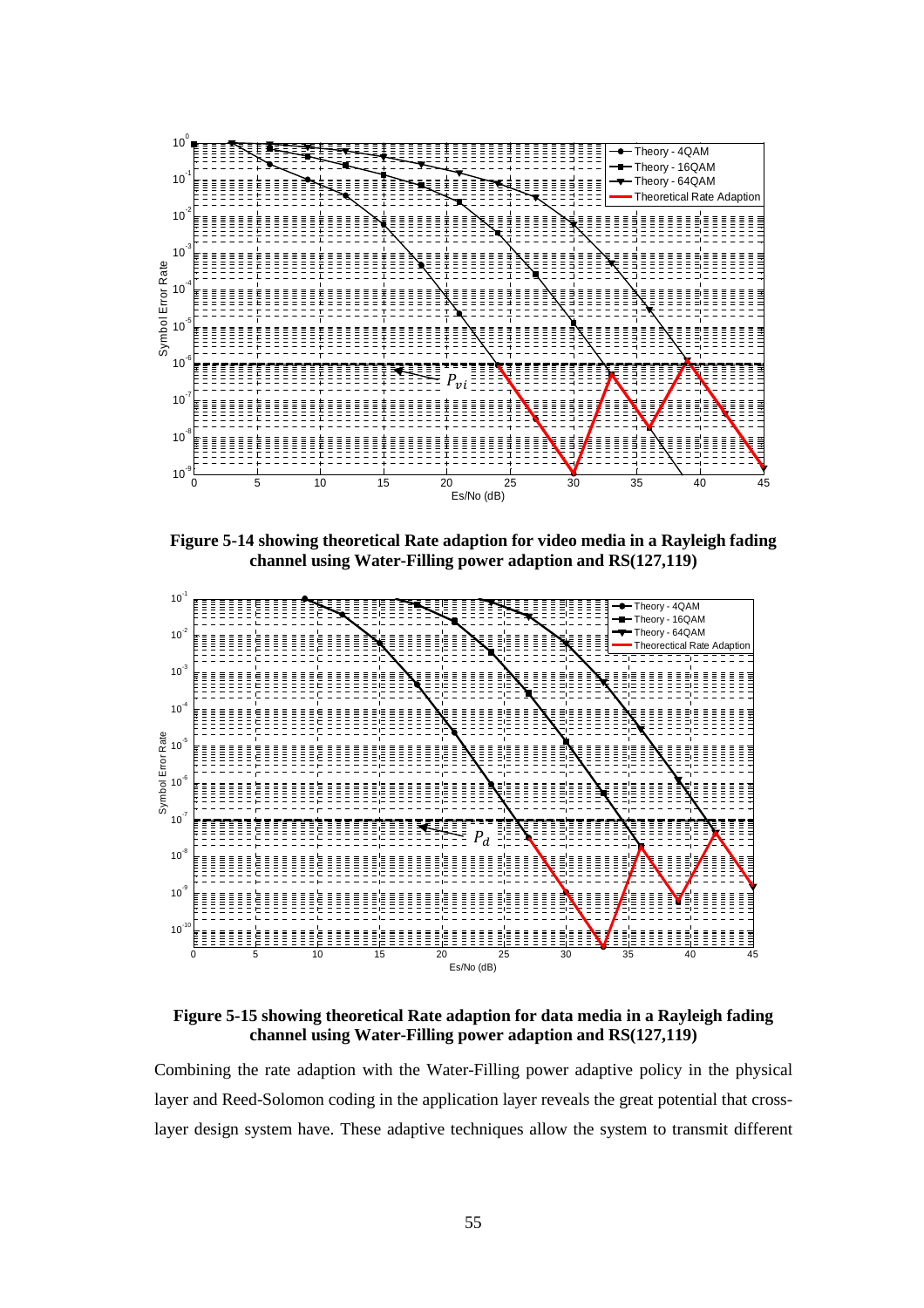types of media whilst achieving each of their respective performance targets by constantly adapting their parameters depending on the channel conditions.

### **5.6 Chapter Summary**

In this chapter, Reed-Solomon coding was investigated at the application layer and introduced to the system model presented in Chapter 2. The first section in this chapter dealt with the implementation of RS at the application layer without any adaption in the physical layer. The SER performance expression was derived using the work done in [3], [17] and [18]; and simulated results show the SER improvement of the system, specifically at high SNR. The second section investigated a CLD approach by adding power adaption at the physical layer. The aim was to utilize the physical layer and the application layer interdependently to increase system performance in terms of SER. Using the Channel Inversion and Water-Filling schemes, simulation results showed that both adaption techniques were able to transmit multimedia. In addition, it was found that it was possible to adapt the modulation rate whilst using the Water-Filling power adaption and RS coding of RS(127,119). The performance targets for each media were set using the boundary points calculated by means of numerical analysis, these performance targets were used in the simulations to provide a comparative reference for the system performance. Simulations confirmed the numerical analysis and provided graphical confirmation that the QoS were achieved for each media type.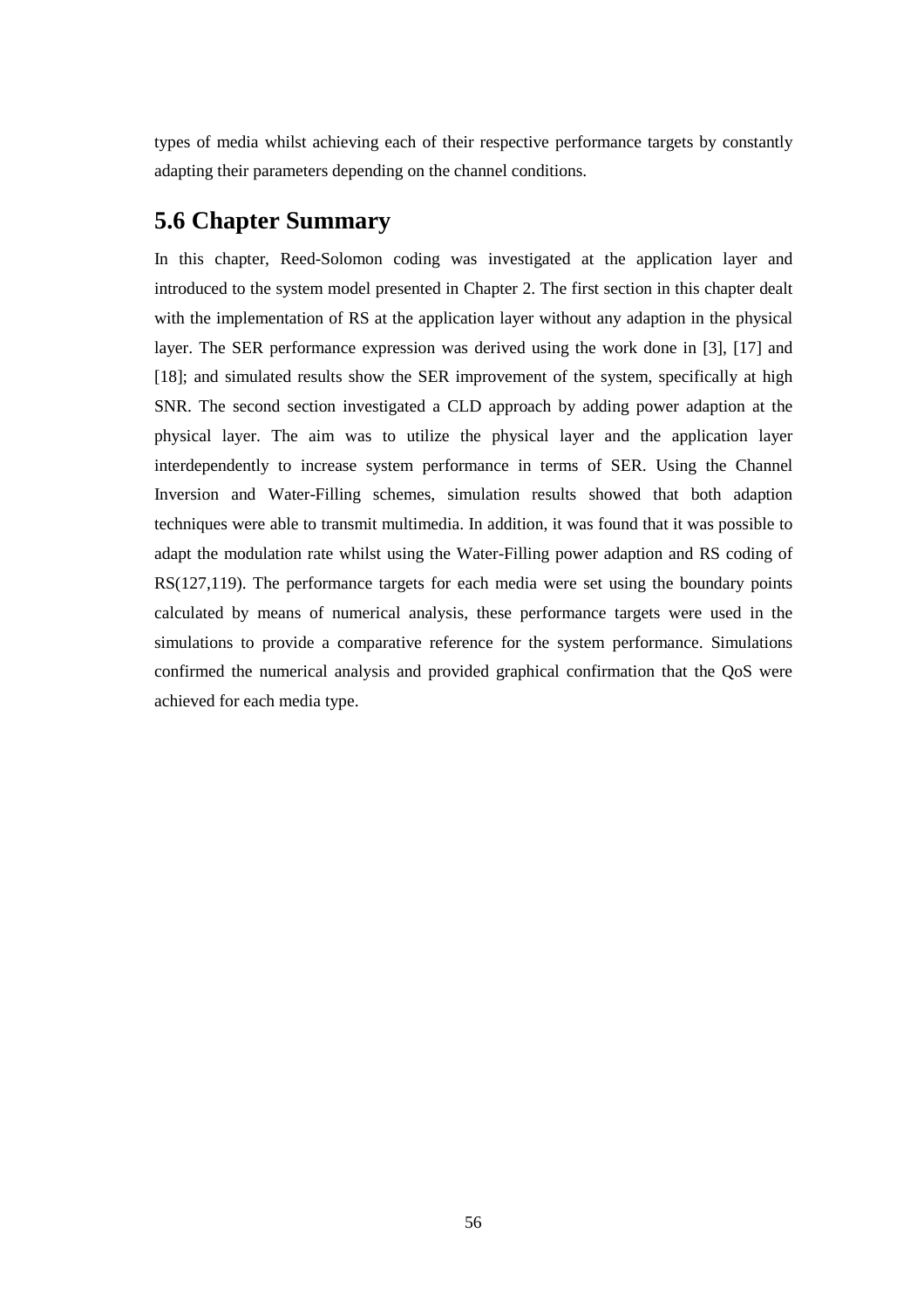# **Chapter 6**

# **Conclusion and Future Work**

One of the criteria in determining the success of a wireless communication is how well the quality of services is satisfied. Multimedia transmission requires certain Quality of Service requirements if performance is to be considered satisfactory. For voice, video and data the quality of service requirements differ. For voice and video, delay is a more important factor to consider than for data. Furthermore, error rate is lower for data and video than for voice. Thus it is essential for the system to constantly adapt its parameters, which depend on the traffic type, channel conditions, and network impairments in order to achieve satisfactory performance. cross-layer design utilizes different layers in the protocol stack to optimize parameters that impact performance, which the conventional protocol structure is not able to. Different cross-layer design approaches provide different advantages and disadvantages and the more integrated the layers are the more complex the system becomes, examples of these approaches were discussed with specific attention given to the approaches that took into account both the physical and application layers. This investigation began with an examination of the physical layer and discussions of the types of adaption were considered. Rate adaption and power adaption were then concentrated on and the different techniques and schemes were analyzed. This was followed by a discussion considering the application layer and multimedia transmission in general.

A closed-form solution for a Rayleigh fading channel is difficult to obtain, in Chapter 2 an expression of the Symbol Error Rate in a Rayleigh fading channel was derived and used throughout this investigation to prove that the system simulations performed match the theoretical expressions. Rate adaption was then discussed and simulations showed the improvement of spectral efficiency. This was further advanced with a technique that split a packet of information in to two parts and modulated each part with different constellation sizes. The idea was to improve the spectral efficiency in the SNR regions in which the system over satisfies the quality of service requirements in terms of SER. This was confirmed with simulations using the values calculated from the expression describing the system performance. Power adaption was discussed thereafter highlighting the two main schemes used in current systems, namely the Water-Filling scheme and the Channel Inversion Power scheme. Derivations of the system implementation were shown and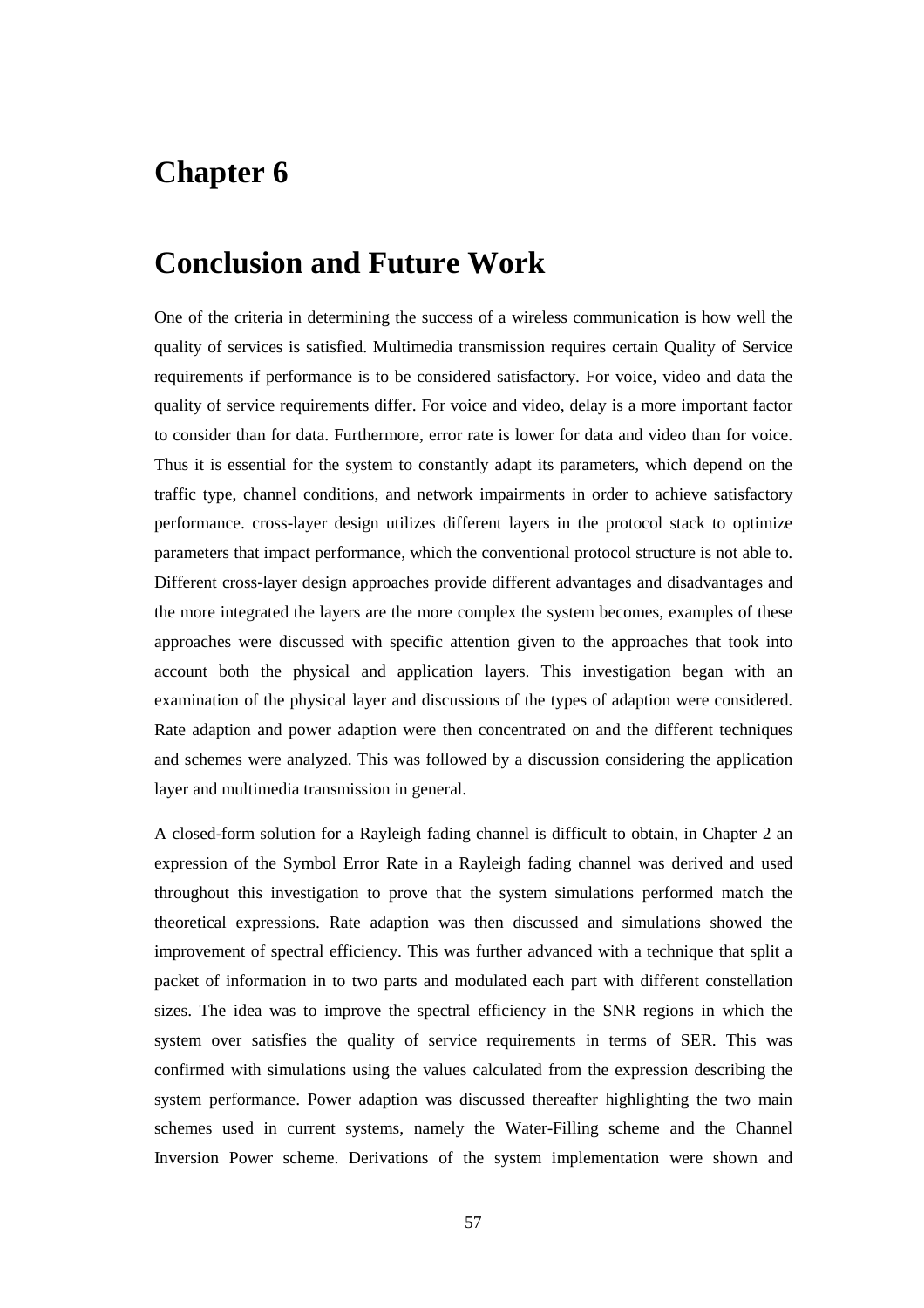calculations were performed with the results shown in the various tables. Simulations were then provided to confirm the theory expressions.

A cross-layer design approach was then implemented using the application layer and physical layer. Firstly, the application layer is discussed with the idea that block coding will ensure that each multimedia traffic type is able to satisfy their own quality of service requirements in terms of SER. Reed-Solomon block coding was implemented and matching theoretical expressions were used for confirmation. The cross-layer approach was then implemented using power adaption in the physical layer and Reed-Solomon coding in the application layer. Results show that with the different Reed-Solomon parameter settings , each traffic type is able to be transmitted well within their quality-of-service requirements. This is further extended using Rate adaption when the system implemented the Water-Filling scheme in the power adaption. Results show that each multimedia traffic type is able to meet quality-of-service requirements at operable signal-to-noise values. The ability of transmitting different types of media when the system utilizes the Water-Filling power adaptive policy with Reed-Solomon coding shows the true power of using cross-layer designed systems. With the capability to constantly adapting the system parameters depending on the channel conditions permits the system to perform powerfully, even in less favorable conditions.

 The aim of future work should be to design a system that uses its resources more efficiently. The optimal use of power can be researched such that the quality-of-service requirements are not over satisfied. In addition, spatial diversity can be implemented on this system to further improve the error rates.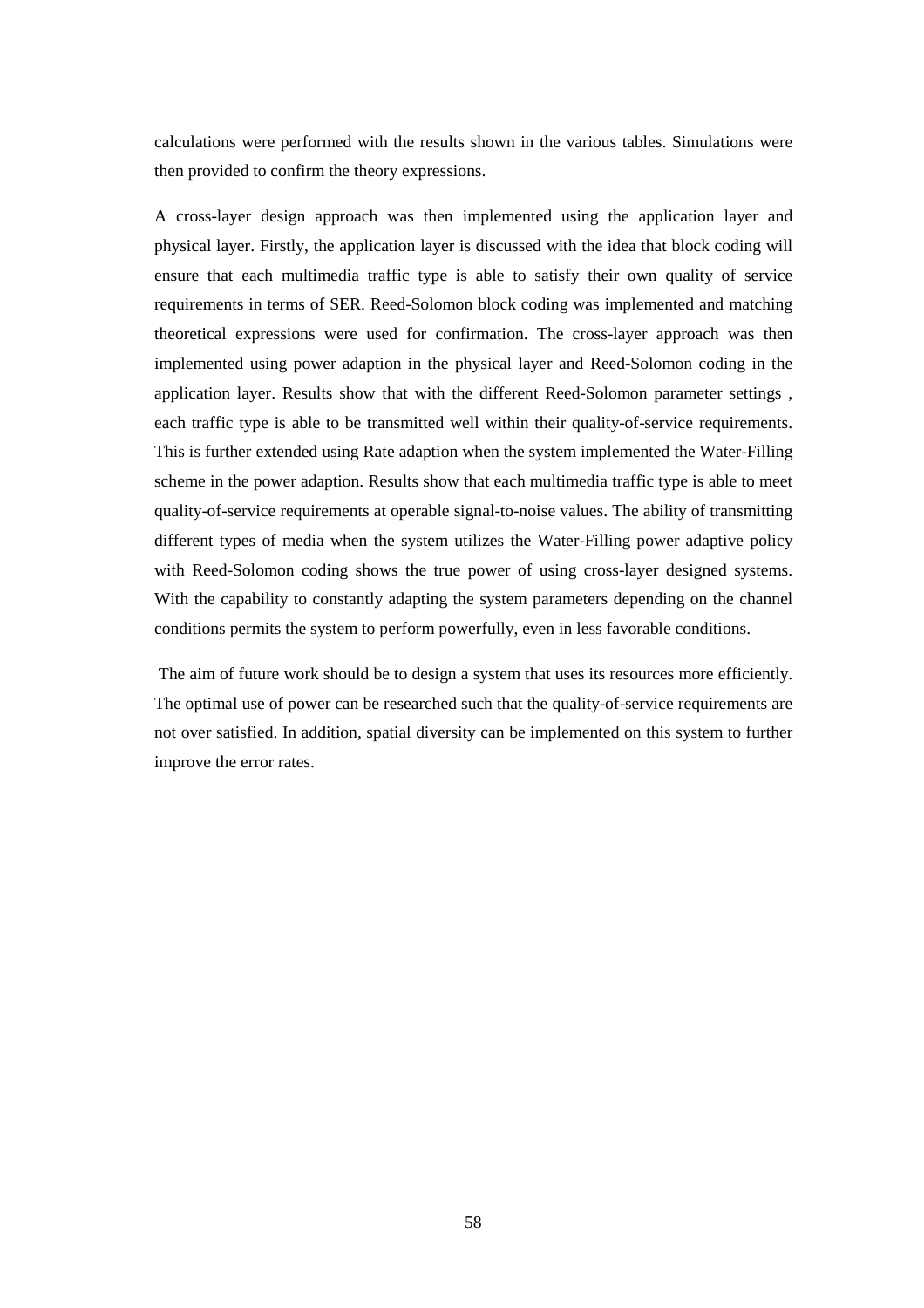## **References**

- 1. A. T. Hong and M. Motani, "Cross-layer adaptive transmission: optimal strategies in fading channels," IEEE Transactions on Communications, vol. 56, no. 5, pp. 1-9, May 2008.
- 2. J. Tang, and X. Zhang, "Quality of service driven power and rate adaption over wireless links," IEEE Transactions on wireless communications, vol. 6, no. 8, pp.3058-3068, August 2007.
- 3. Tahmid Quazi, HongJun Xu and Fambirai Takawira, "QoS for Multimedia Traffic Using Cross-Layer Design", *,*" IET proceedings Communications, pp83-90, Vol. 3 No 1, January 2009.
- 4. A. J. Goldsmith and S. Chua, "Variable-rate variable-power MQAM for fading channels," IEEE Trans. Commun., vol.45, no. 10, pp. 1218-1230, October 1997.
- 5. A. J. Goldsmith and P. Varaiya, "Capacity of fading channels with channel side information," IEEE Trans. Inf. Theory, vol. 43, no. 6, pp. 1986-1992, November 1997.
- 6. Q. Liu, S. Zhou and G. B. Giannakis, "Cross-Layer Scheduling With Prescribed QoS Guarantees in Adaptive Wireless Networks", IEEE Journal on Selected Areas in Communications, vol. 23, no. 5, pp. 1056-1065, May 2005.
- 7. Q. Liu, X. Wang and G. B. Giannakis, "A Cross-Layer Scheduling Algorithm With QoS Support in Wireless Networks", IEEE Transactions on Vehicular Technology, vol. 55, no. 3, pp. 839-847, May 2006.
- 8. A. J. Goldsmith, Wireless Communications. Cambridge University Press, 2005.
- 9. C. Bouras, A. Gkamas and G. Kioumourtzis, "Challenges in Cross Layer Design for Multimedia Transmission over Wireless Networks", Research Unit 6, Research Institute on Computers and Informatics, Dec 2008.
- 10. van Der Schaar M., Sai Shankar N., "Cross-layer wireless multimedia transmission: challenges, principles, and new paradigms," IEEE Wireless Communications, vol. 12, no. 4, pp. 50-58, Aug 2005.
- 11. Trung Q. Duong, Hans-J¨urgen Zepernick, and Markus Fiedler, "Cross-Layer Design for Integrated Mobile Multimedia Networks with Strict Priority Traffic", WCNC 2010
- 12. J. G. Proakis, Digital Communications, McGraw-Hill, Inc., New York, 2001.
- 13. Simon M. K. and Alouini M. S., Digital Communications over Fading Channels, Wiley & Sons, Inc., New York, 2000.